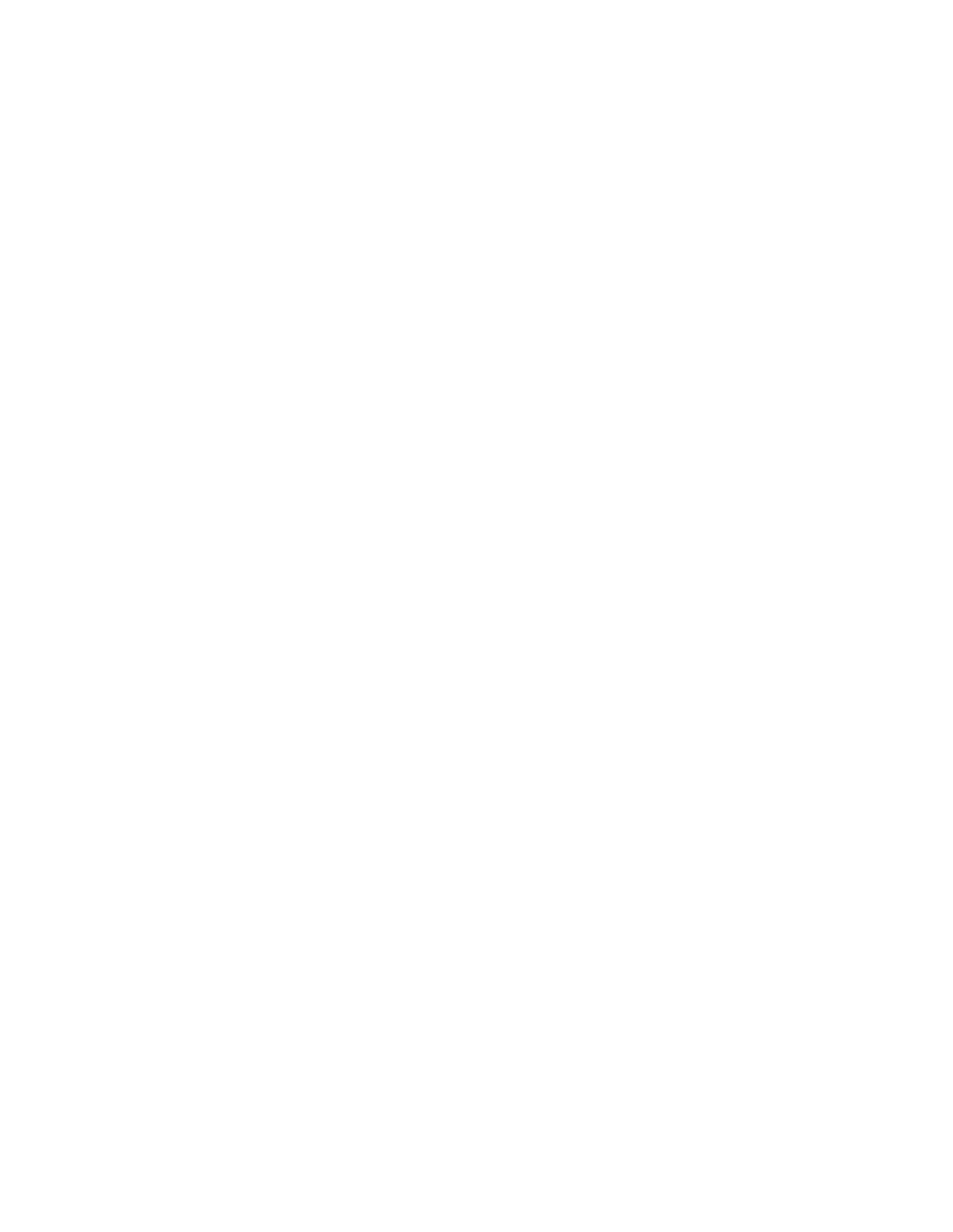## INTERNATIONAL MONETARY FUND

### CENTRAL AFRICAN REPUBLIC

## **Statistical Appendix**

Prepared by Robert York, Liliana Schumacher, Noriaki Kinoshita, Jean-Claude Nachega

# Approved by African Department

September 13, 2007

#### Contents Page

### Tables

| 1.  |                                                                        |  |
|-----|------------------------------------------------------------------------|--|
| 2.  |                                                                        |  |
| 3.  |                                                                        |  |
| 4.  |                                                                        |  |
| 5.  |                                                                        |  |
| 6.  |                                                                        |  |
| 7.  |                                                                        |  |
| 8.  |                                                                        |  |
| 9.  |                                                                        |  |
| 10. |                                                                        |  |
| 11. |                                                                        |  |
| 12. |                                                                        |  |
| 13. |                                                                        |  |
| 14. |                                                                        |  |
| 15. |                                                                        |  |
| 16. |                                                                        |  |
| 17. |                                                                        |  |
| 18. |                                                                        |  |
| 19. |                                                                        |  |
| 20. |                                                                        |  |
| 21. |                                                                        |  |
| 22. |                                                                        |  |
| 23. | Balance of Payments, 2002-06 (Billions of CFA francs, unless otherwise |  |
|     |                                                                        |  |
| 24. |                                                                        |  |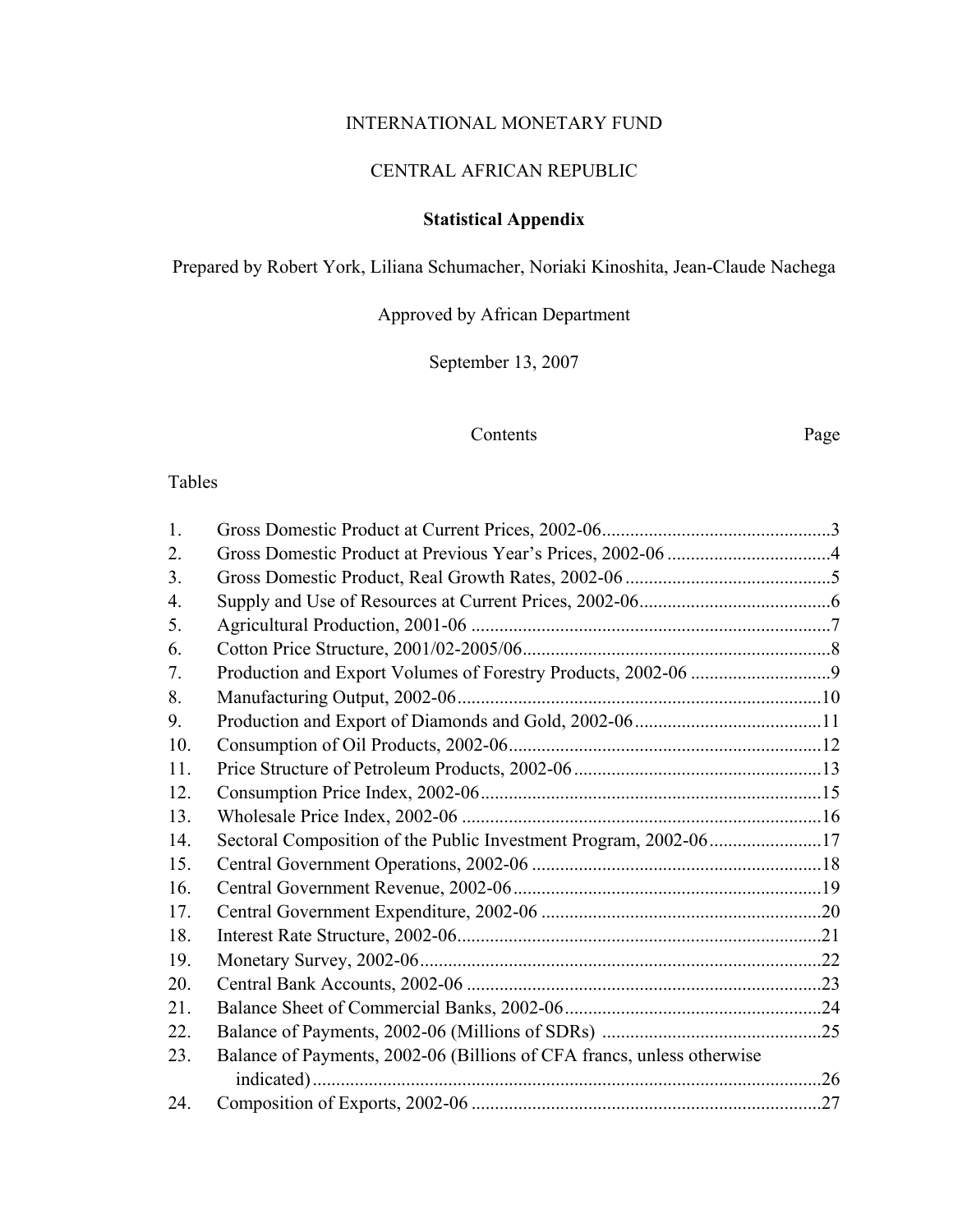| 26. Balance of Payment: Selected Components of Services, Income, and |  |
|----------------------------------------------------------------------|--|
|                                                                      |  |
|                                                                      |  |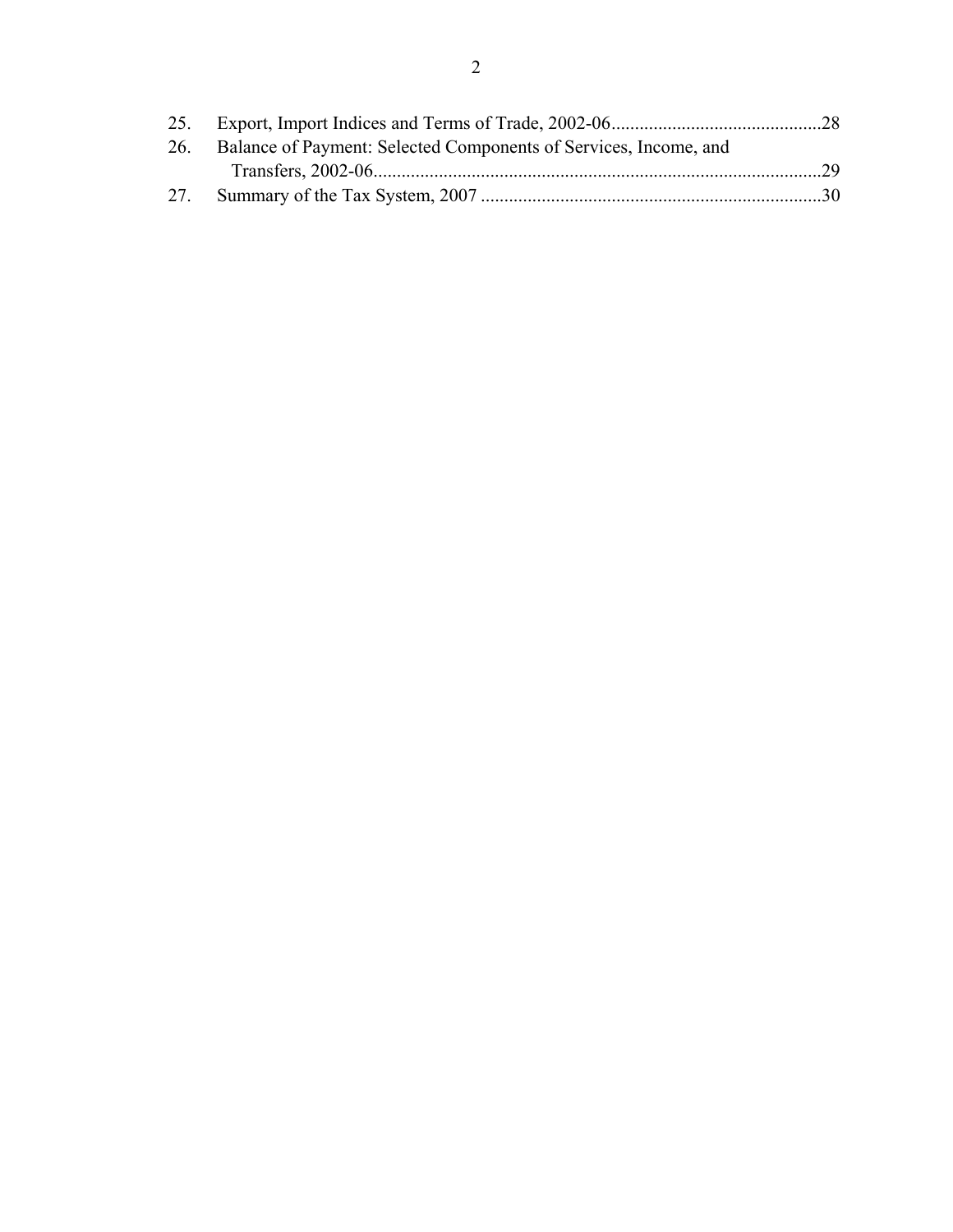|                              | 2002  | 2003  | 2004                        | 2005  | 2006  |
|------------------------------|-------|-------|-----------------------------|-------|-------|
|                              |       |       | (In billions of CFA francs) |       |       |
| Primary sector               | 370.4 | 376.8 | 372.3                       | 384.5 | 421.8 |
| Agriculture                  | 197.4 | 208.8 | 203.0                       | 210.1 | 222.7 |
| Subsistence                  | 193.2 | 206.3 | 200.5                       | 207.8 | 219.8 |
| Cash crops                   | 4.2   | 2.6   | 2.6                         | 2.4   | 2.9   |
| Livestock                    | 80.7  | 82.9  | 80.4                        | 83.3  | 86.3  |
| Hunting and fishing          | 38.6  | 40.3  | 41.3                        | 43.2  | 44.8  |
| Hunting                      | 24.9  | 26.0  | 26.7                        | 27.8  | 28.9  |
| Fishing                      | 13.7  | 14.3  | 14.7                        | 15.4  | 15.9  |
| Forestry                     | 53.7  | 44.7  | 47.6                        | 47.9  | 68.1  |
| Logs                         | 32.4  | 29.0  | 30.4                        | 28.1  | 43.1  |
| Other                        | 21.3  | 15.7  | 17.1                        | 19.8  | 25.0  |
| Secondary sector             | 104.1 | 98.8  | 98.9                        | 106.1 | 115.3 |
| Manufacturing industry       | 21.5  | 16.4  | 16.3                        | 17.7  | 18.0  |
| Mining                       | 47.7  | 46.1  | 46.5                        | 50.2  | 55.8  |
| <b>Public utilities</b>      | 5.2   | 5.4   | 5.6                         | 5.8   | 6.4   |
| Construction                 | 29.7  | 30.9  | 30.6                        | 32.4  | 35.2  |
| <b>Tertiary sector</b>       | 207.5 | 187.9 | 186.7                       | 196.5 | 200.9 |
| Merchant services            | 142.5 | 136.4 | 138.3                       | 133.7 | 142.7 |
| Transport and communications | 27.9  | 26.6  | 27.7                        | 29.1  | 35.4  |
| Commerce                     | 75.7  | 72.3  | 75.3                        | 79.9  | 86.5  |
| Other                        | 39.0  | 37.6  | 35.3                        | 24.6  | 20.8  |
| Nonmerchant services         | 65.0  | 51.5  | 48.4                        | 62.9  | 58.2  |
| Central government           | 45.1  | 47.0  | 42.5                        | 42.8  | 40.6  |
| Technical assistance         | 19.9  | 4.5   | 5.9                         | 20.0  | 17.7  |
| GDP at factor costs          | 682.1 | 663.5 | 658.0                       | 687.1 | 738.1 |
| Indirect taxes               | 36.5  | 23.6  | 25.5                        | 28.9  | 31.1  |
| Customs duties               | 7.6   | 7.7   | 7.1                         | 7.0   | 11.7  |
| GDP at market prices         | 726.2 | 694.7 | 690.6                       | 723.0 | 781.0 |

Table 1. Central African Republic: Gross Domestic Product at Current Prices, 2002–06

Sources: C.A.R. authorities; and Fund staff estimates.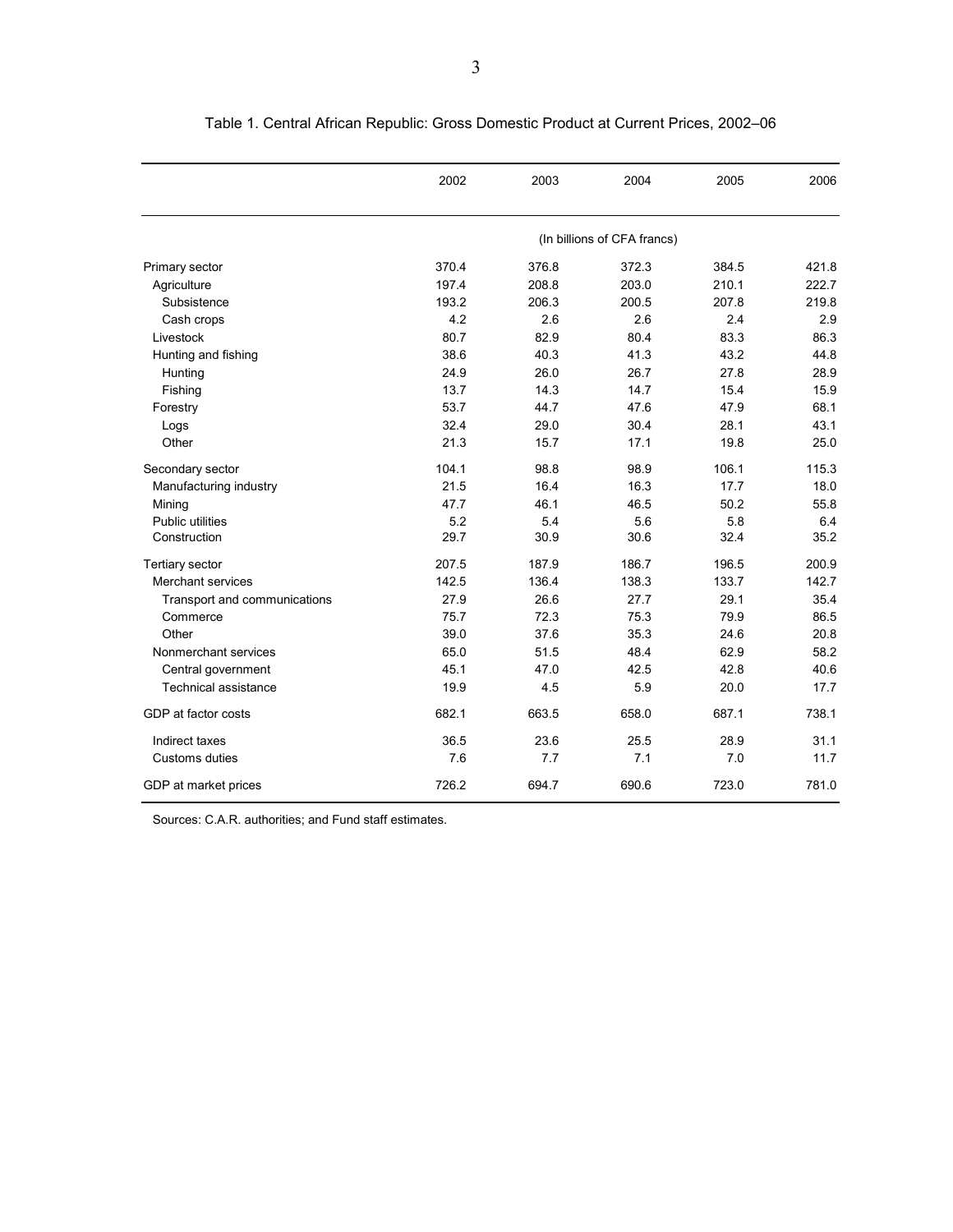#### Table 2. Central African Republic: Gross Domestic Product

### at Previous Year's Prices, 2002-06<sup>1</sup>

|                              | 2002  | 2003  | 2004                        | 2005  | 2006  |
|------------------------------|-------|-------|-----------------------------|-------|-------|
|                              |       |       | (In billions of CFA francs) |       |       |
| Primary sector               | 357.9 | 344.0 | 351.1                       | 352.2 | 368.6 |
| Agriculture                  | 186.0 | 186.4 | 190.7                       | 192.6 | 198.2 |
| Subsistence                  | 180.9 | 183.6 | 187.6                       | 189.9 | 195.4 |
| Cash crops                   | 5.1   | 2.8   | 3.1                         | 2.8   | 2.8   |
| Livestock                    | 73.8  | 74.3  | 75.8                        | 76.6  | 77.2  |
| Hunting and fishing          | 35.3  | 36.1  | 37.0                        | 37.6  | 38.0  |
| Hunting                      | 22.7  | 23.3  | 23.9                        | 24.2  | 24.5  |
| Fishing                      | 12.5  | 12.8  | 13.1                        | 13.4  | 13.5  |
| Forestry                     | 62.9  | 47.2  | 47.6                        | 45.4  | 55.2  |
| Logs                         | 37.7  | 29.3  | 29.2                        | 26.3  | 34.2  |
| <b>Others</b>                | 25.2  | 17.9  | 18.4                        | 19.1  | 21.0  |
| Secondary sector             | 100.5 | 92.4  | 94.8                        | 99.3  | 105.3 |
| Manufacturing industry       | 23.2  | 18.2  | 19.9                        | 21.4  | 23.1  |
| Mining                       | 44.4  | 41.3  | 41.7                        | 43.8  | 46.6  |
| <b>Public utilities</b>      | 5.3   | 5.3   | 5.3                         | 5.4   | 5.7   |
| Construction                 | 27.6  | 27.6  | 27.9                        | 28.7  | 29.9  |
| Tertiary sector              | 185.1 | 166.9 | 164.0                       | 170.4 | 170.2 |
| Merchant services            | 130.2 | 124.8 | 123.5                       | 129.5 | 132.7 |
| Transport and communications | 24.9  | 23.5  | 24.0                        | 25.0  | 29.4  |
| Commerce                     | 67.6  | 63.9  | 65.2                        | 68.5  | 71.9  |
| Others                       | 37.7  | 37.4  | 34.4                        | 36.0  | 31.3  |
| Nonmerchant services         | 55.0  | 42.1  | 40.5                        | 40.9  | 37.6  |
| Central government           | 38.1  | 38.5  | 35.5                        | 34.8  | 32.3  |
| <b>Technical assistance</b>  | 16.8  | 3.7   | 5.0                         | 6.1   | 5.3   |
| GDP at factor costs          | 643.5 | 603.4 | 610.0                       | 621.9 | 644.2 |
| Indirect taxes               | 30.9  | 19.3  | 21.4                        | 23.6  | 24.5  |
| Customs duties               | 6.5   | 6.3   | 6.0                         | 5.7   | 9.2   |
| GDP at market prices         | 680.9 | 628.9 | 637.3                       | 651.3 | 677.9 |

Sources: C.A.R. authorities; and Fund staff estimates.

<sup>1</sup>Since the base year (1985) is outdated and being updated, the C.A.R. authorities compute real GDP growth by comparing output at previous year prices (Table 1) with previous year's output at current prices.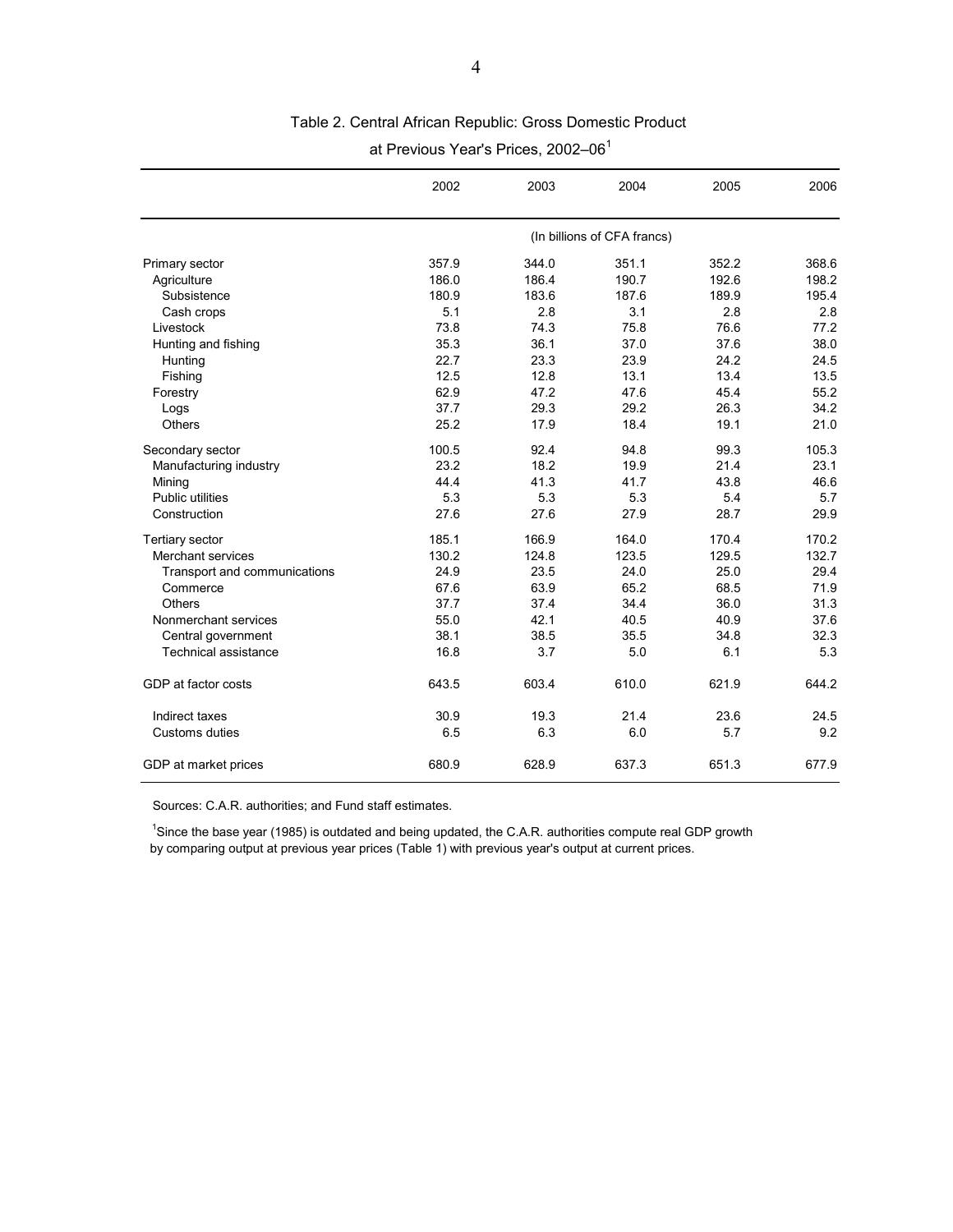|                              | 2002    | 2003    | 2004                        | 2005    | 2006    |
|------------------------------|---------|---------|-----------------------------|---------|---------|
|                              |         |         | (Annual percentage changes) |         |         |
| Primary sector               | $-0.8$  | $-3.9$  | 2.1                         | 0.3     | 4.7     |
| Agriculture                  | $-0.5$  | 0.2     | 2.3                         | 1.0     | 2.9     |
| Subsistence                  | 2.0     | 1.5     | 2.2                         | 1.2     | 2.9     |
| Cash crops                   | $-46.8$ | $-44.8$ | 10.6                        | $-11.1$ | 2.6     |
| Livestock                    | 0.5     | 0.7     | 2.0                         | 1.1     | 0.8     |
| Hunting and fishing          | 2.6     | 2.5     | 2.5                         | 1.5     | 1.0     |
| Hunting                      | 2.6     | 2.5     | 2.5                         | 1.4     | 1.0     |
| Fishing                      | 2.6     | 2.5     | 2.5                         | 1.7     | 1.0     |
| Forestry                     | $-5.1$  | $-25.0$ | 0.8                         | $-4.6$  | 21.7    |
| Logs                         | $-1.1$  | $-22.3$ | $-0.5$                      | $-9.8$  | 30.0    |
| Other                        | $-10.6$ | $-29.0$ | 2.9                         | 3.7     | 10.3    |
| Secondary sector             | $-3.4$  | $-8.0$  | 2.6                         | 4.7     | 6.0     |
| Manufacturing industry       | $-9.5$  | $-21.2$ | 9.0                         | 7.5     | 8.0     |
| Mining                       | $-2.5$  | $-7.0$  | 1.0                         | 5.0     | 6.5     |
| <b>Public utilities</b>      | 1.3     | $-1.1$  | 1.0                         | 1.0     | 5.5     |
| Construction                 | 0.0     | 0.0     | 1.0                         | 3.0     | 4.0     |
| <b>Tertiary sector</b>       | $-0.6$  | $-9.8$  | $-1.7$                      | 3.9     | $-0.1$  |
| Merchant services            | 0.3     | $-4.1$  | $-1.0$                      | 4.8     | 2.4     |
| Transport and communications | 0.7     | $-5.5$  | 2.0                         | 4.1     | 17.9    |
| Commerce                     | $-2.5$  | $-5.5$  | 2.0                         | 5.1     | 5.0     |
| Other                        | 5.6     | $-0.7$  | $-8.1$                      | 4.8     | $-13.1$ |
| Nonmerchant services         | $-2.8$  | $-23.3$ | $-3.9$                      | 1.0     | $-8.2$  |
| Central government           | 4.3     | 0.8     | $-7.6$                      | $-2.0$  | $-7.2$  |
| <b>Technical assistance</b>  | $-15.8$ | $-78.1$ | 34.8                        | 22.9    | $-13.5$ |
| GDP at factor costs          | $-1.2$  | $-6.2$  | 1.1                         | 2.0     | 3.6     |
| Indirect taxes               | 13.6    | $-37.6$ | 10.8                        | 10.6    | 3.8     |
| Customs duties               | 0.5     | $-2.9$  | $-4.7$                      | $-4.3$  | 61.4    |
| GDP at market prices         | $-0.6$  | $-7.6$  | 1.3                         | 2.2     | 4.1     |

Table 3. Central African Republic: Gross Domestic Product, Real Growth Rates, 2002–061

Sources: C.A.R. authorities; and Fund staff estimates.

<sup>1</sup>Since the base year (1985) is outdated and being updated, the C.A.R. authorities compute real GDP growth by comparing output at previous year prices (Table 1) with previous year's output at current prices.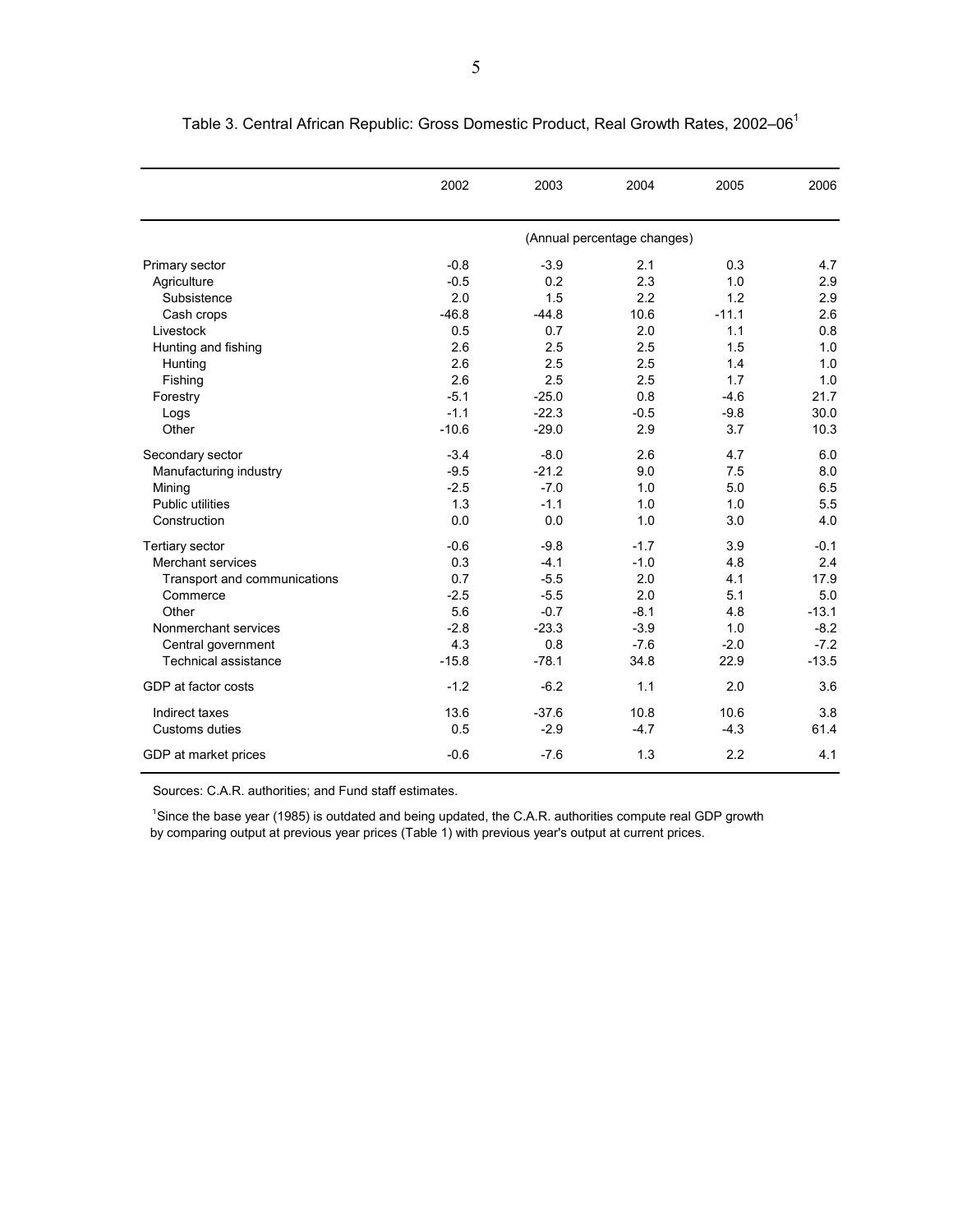|                               | 2002    | 2003    | 2004                        | 2005    | 2006    |
|-------------------------------|---------|---------|-----------------------------|---------|---------|
|                               |         |         | (In billions of CFA francs) |         |         |
| Aggregate supply              | 872.5   | 814.0   | 820.8                       | 875.3   | 950.2   |
| <b>GDP</b>                    | 726.2   | 694.7   | 690.6                       | 723.0   | 781.0   |
| Imports of goods and services | 146.3   | 119.3   | 130.1                       | 152.3   | 169.2   |
| Aggregate demand              | 872.5   | 814.0   | 820.8                       | 875.4   | 950.2   |
| Consumption <sup>1</sup>      | 694.8   | 682.7   | 689.8                       | 721.5   | 772.8   |
| Central government            | 93.7    | 72.7    | 70.7                        | 94.6    | 82.0    |
| Private sector                | 601.2   | 610.1   | 619.1                       | 626.9   | 690.8   |
| Gross fixed capital formation | 65.1    | 41.8    | 42.2                        | 64.0    | 69.1    |
| Central government            | 34.5    | 14.6    | 13.7                        | 28.8    | 25.6    |
| Private sector                | 30.5    | 27.2    | 28.6                        | 35.2    | 43.5    |
| Changes in stocks             | 0.0     | 0.0     | 0.0                         | 0.0     | 0.0     |
| Exports of goods and services | 112.6   | 89.4    | 88.7                        | 89.9    | 108.4   |
| Resource gap                  | $-33.6$ | $-29.9$ | $-41.4$                     | $-62.5$ | $-60.8$ |
| Gross domestic savings        | 31.4    | 11.9    | 0.8                         | 1.5     | 8.2     |
| Central government            | 33.2    | $-2.2$  | 4.2                         | 0.0     | 84.8    |
| Private sector                | $-1.8$  | 14.1    | $-3.3$                      | 1.5     | $-76.6$ |
| National savings              | 54.0    | 27.4    | 30.5                        | 16.6    | 48.4    |
| Memorandum items:             |         |         | (In percent of GDP)         |         |         |
| National savings              | 7.4     | 3.9     | 4.4                         | 2.3     | 6.2     |
| Central government            | 7.3     | 1.6     | 3.7                         | 1.5     | 15.5    |
| Private sector                | 0.2     | 2.3     | 0.7                         | 0.8     | $-9.3$  |
| Consumption <sup>1</sup>      | 95.7    | 98.3    | 99.9                        | 99.8    | 99.0    |
| Central government            | 12.9    | 10.5    | 10.2                        | 13.1    | 10.5    |
| Private sector                | 82.8    | 87.8    | 89.6                        | 86.7    | 88.5    |
| Gross investment              | 9.0     | 6.0     | 6.1                         | 8.8     | 8.8     |
| Central government            | 4.8     | 2.1     | 2.0                         | 4.0     | 3.3     |
| Private sector                | 4.2     | 3.9     | 4.1                         | 4.9     | 5.6     |

Table 4. Central African Republic: Supply and Use of Resources at Current Prices, 2002–06

Sources: C.A.R. authorities; and Fund staff estimates.

1 Consumption figures reflect the authorities' definition of public consumption, which includes public sector wages.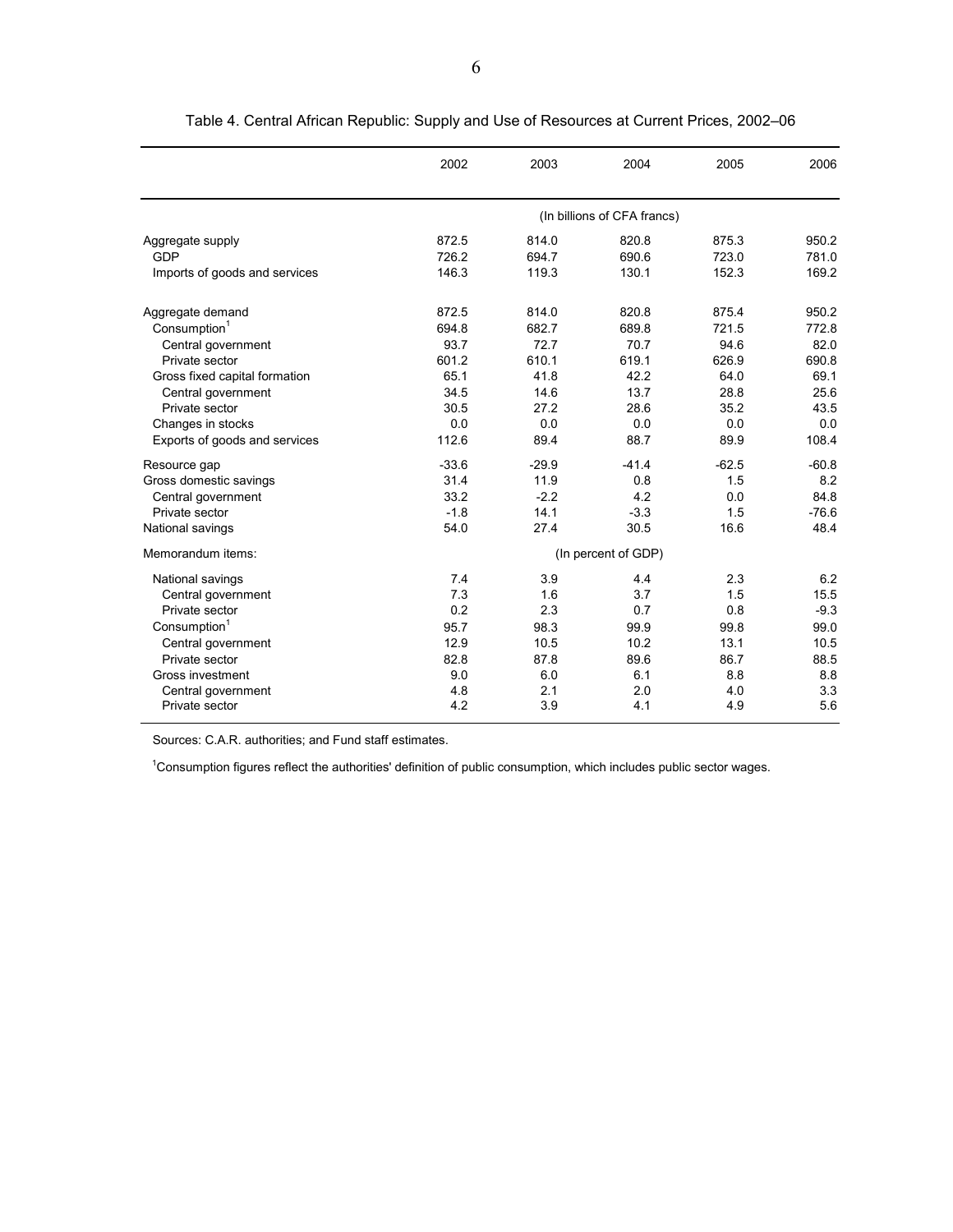|                              | 2001/02 | 2002/03 | 2003/04                | 2004/05 | 2005/06 |
|------------------------------|---------|---------|------------------------|---------|---------|
|                              |         |         | (In thousands of tons) |         |         |
| Food crops                   |         |         |                        |         |         |
| Cassava                      | 561.7   | 563.2   | 564.3                  | 566.0   | 566.3   |
| Groundnuts                   | 121.9   | 127.8   | 133.6                  | 139.5   | 143.2   |
| Millet and sorghum           | 50.3    | 52.9    | 53.1                   | 55.0    | 56.9    |
| Maize                        | 107.0   | 113.0   | 119.0                  | 127.0   | 128.0   |
| Sesame                       | 39.4    | 41.1    | 42.8                   | 44.5    | 46.2    |
| Rice                         | 25.3    | 27.4    | 29.7                   | 31.9    | 34.1    |
| Gourds                       | 25.5    | 26.8    | 27.9                   | 29.1    | 30.4    |
| Export crops                 |         |         |                        |         |         |
| Unginned cotton <sup>1</sup> | 32.9    | 2.2     | 1.5                    | 6.8     | 3.7     |
| Merchant coffee              | 6.2     | 5.7     | 2.2                    | 4.7     | 2.5     |
| Tobacco                      | 0.1     | 0.1     | 0.1                    | 0.2     | 0.2     |

|  |  | Table 5. Central African Republic: Agricultural Production, 2001/02-2005/06 |
|--|--|-----------------------------------------------------------------------------|
|  |  |                                                                             |

Source: C.A.R. authorities.

<sup>1</sup> Cotton crop year ends October 31.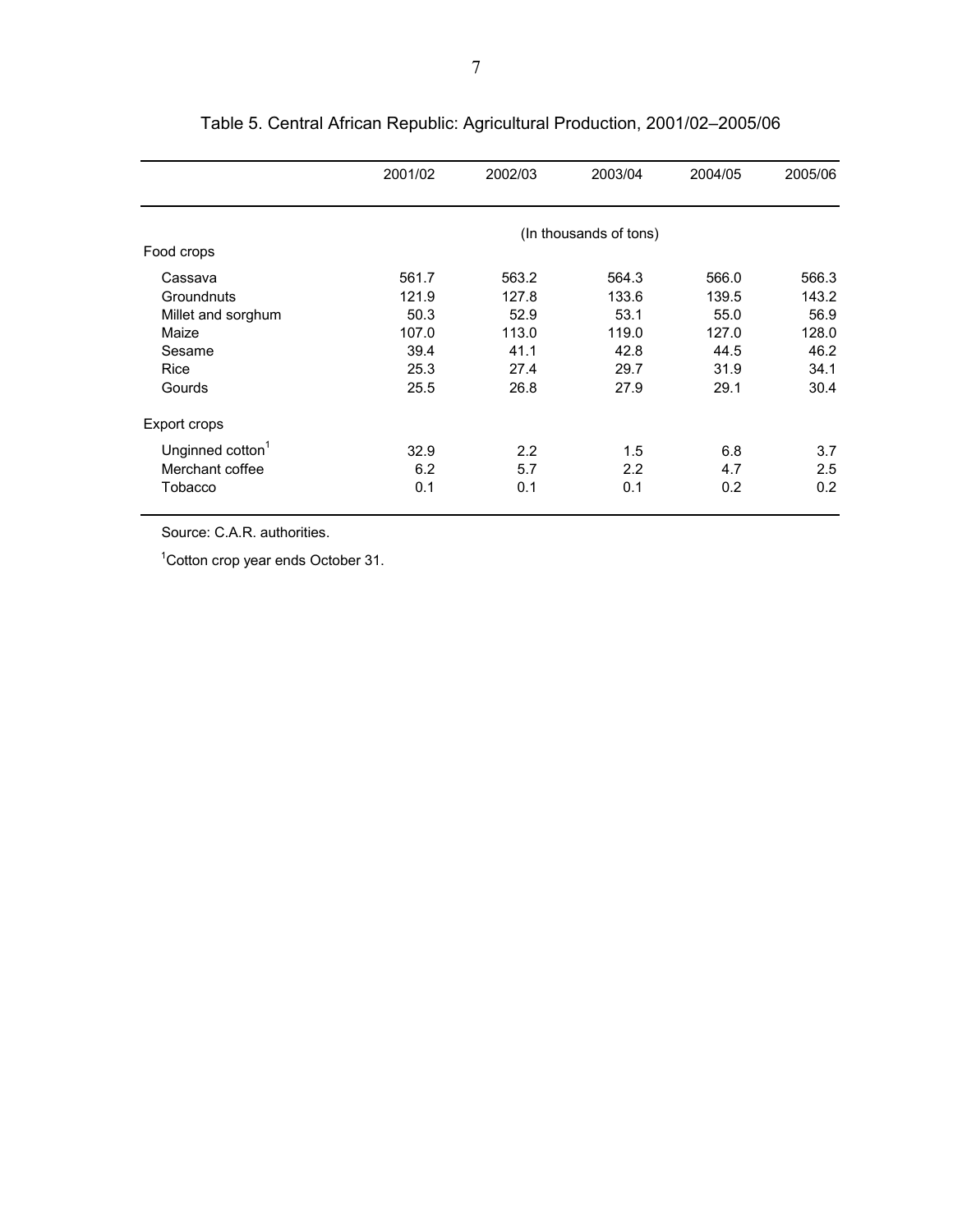|                                                                      | 2001/02                | 2002/03                | 2003/04                | 2004/05<br>Est.                                          | 2005/06<br>Est.        |
|----------------------------------------------------------------------|------------------------|------------------------|------------------------|----------------------------------------------------------|------------------------|
|                                                                      |                        |                        |                        | (In CFA francs per kilogram; unless otherwise indicated) |                        |
| Total cost (unginned cotton)<br>Average producer price<br>Other $^2$ | 202.0<br>164.0<br>38.0 | 181.0<br>149.0<br>32.0 | 151.1<br>121.0<br>30.1 | 162.5<br>128.0<br>34.5                                   | 168.5<br>137.0<br>31.5 |
| Ratio of ginned to unginned cotton (in percent)                      | 41.0                   | 42.0                   | 43.0                   | 43.0                                                     | 43.0                   |
| Equivalent cost (ginned cotton)                                      | 492.7                  | 431.0                  | 355.5                  | 382.4                                                    | 396.5                  |
| Ginning and sales services                                           | 90.0                   | 100.9                  | 100.0                  | 100.0                                                    | 100.0                  |
| Other general costs                                                  | 150.0                  | 400.0                  | 171.0                  | 290.0                                                    | 83.0                   |
| Transport and related costs at seaports                              | 95.0                   | 117.0                  | 106.0                  | 106.0                                                    | 103.0                  |
| Total costs, f.o.b. (ginned cotton)                                  | 827.7                  | 1,048.9                | 732.5                  | 878.4                                                    | 682.5                  |
| Freight and insurance                                                | 76.0                   | 76.0                   | 70.0                   | 70.0                                                     | 70.0                   |
| Total costs, c.i.f. (ginned cotton)                                  | 903.7                  | 1,124.9                | 802.5                  | 948.4                                                    | 752.5                  |
| Other costs and charges                                              | 20.0                   | 24.2                   | 24.0                   | 24.0                                                     | 24.0                   |
| <b>Total costs</b>                                                   | 923.7                  | 1,149.1                | 826.5                  | 972.4                                                    | 776.5                  |
| Average export price                                                 | 646.0                  | 669.0                  | 634.0                  | 542.0                                                    | 645.0                  |
| Average sales price <sup>3</sup>                                     | 646.0                  | 669.0                  | 634.0                  | 542.0                                                    | 645.0                  |
| Export margin (loss -) $4$                                           | $-277.7$               | $-480.1$               | $-192.5$               | $-430.4$                                                 | $-131.5$               |
| Export volumes (thousands ton)                                       | 12.3                   | 0.9                    | 2.9                    | 2.3                                                      | 3.4                    |
| Total profit (loss -) (in billions of CFA francs)                    | $-3.4$                 | $-447.5$               | $-548.6$               | $-988.6$                                                 | $-447.1$               |

Table 6. Central African Republic: Cotton Price Structure, 2001/02–05/061

Sources: National cotton company (SOCOCA) and from 2002/03 onward data are from SOCADETEX.

<sup>1</sup> Crop year ends October 31.

<sup>2</sup>Transport and transaction costs.<br><sup>3</sup>Including domestic sales.<br><sup>4</sup>Average export price less total costs.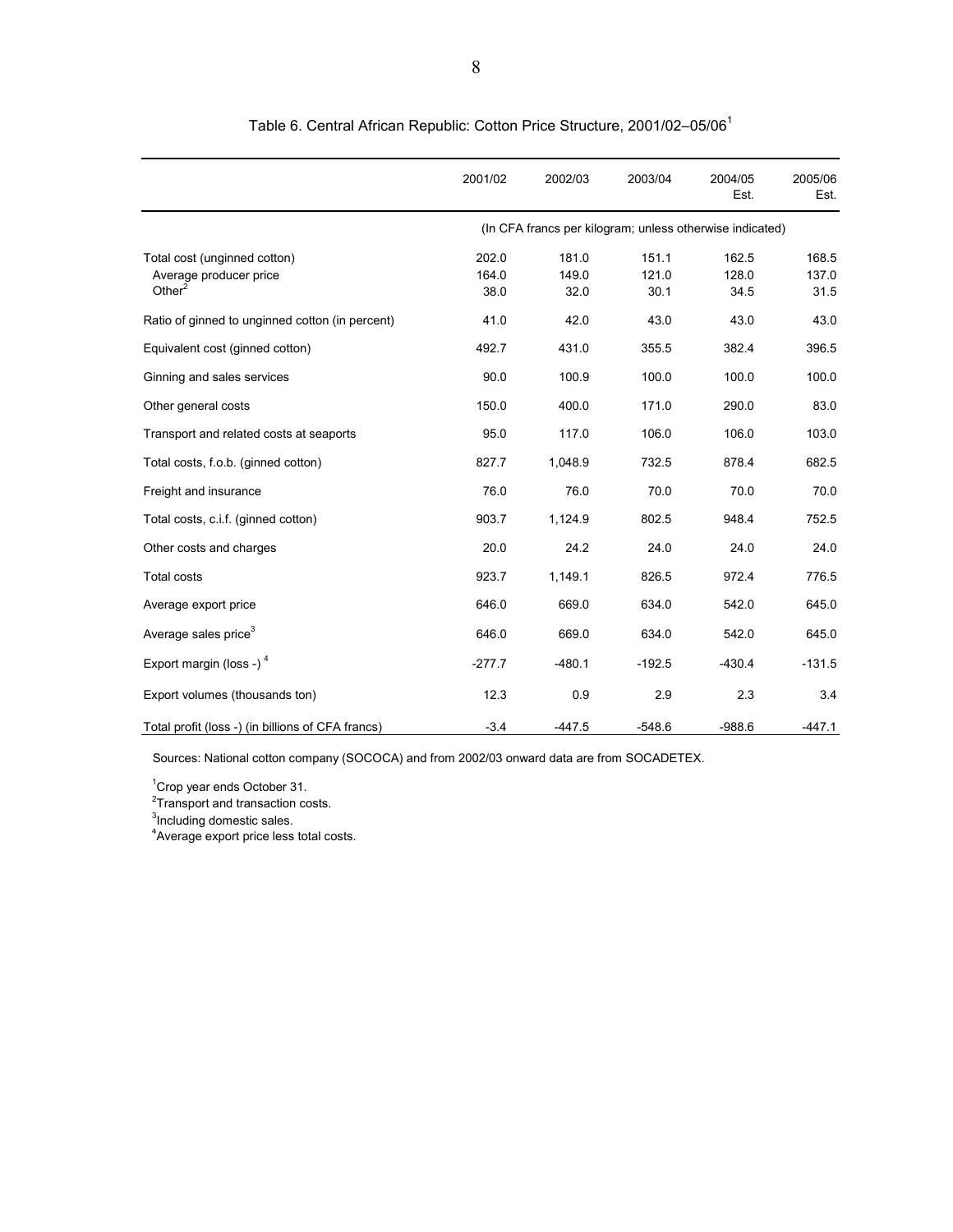|                | 2002  | 2003  | 2004                           | 2005  | 2006  |
|----------------|-------|-------|--------------------------------|-------|-------|
|                |       |       | (In thousands of cubic meters) |       |       |
| Production     | 762.9 | 586.2 | 584.7                          | 525.2 | 710.0 |
| Logs           | 663.6 | 516.2 | 513.8                          | 452.4 | 624.9 |
| Sawn wood      | 97.3  | 68.6  | 69.3                           | 71.4  | 84.3  |
| Plywood        | 2.0   | 1.5   | 1.6                            | 1.4   | 0.8   |
| Exports        | 396.3 | 284.8 | 219.4                          | 199.6 | 263.5 |
| Logs           | 330.9 | 226.1 | 170.8                          | 145.9 | 192.3 |
| Sawn wood      | 64.5  | 57.9  | 48.2                           | 52.9  | 70.8  |
| Plywood        | 0.9   | 0.9   | 0.4                            | 0.7   | 0.5   |
| Domestic sales | 16.1  | 12.9  | 15.9                           | 9.2   | 11.5  |
| Sawn wood      | 15.1  | 12.0  | 14.7                           | 8.6   | 10.1  |
| Plywood        | 1.0   | 1.0   | 1.2                            | 0.6   | 1.4   |

| Table 7. Central African Republic: Production and Export Volumes of Forestry Products, 2002-06 |  |
|------------------------------------------------------------------------------------------------|--|
|                                                                                                |  |

Source: C.A.R. authorities.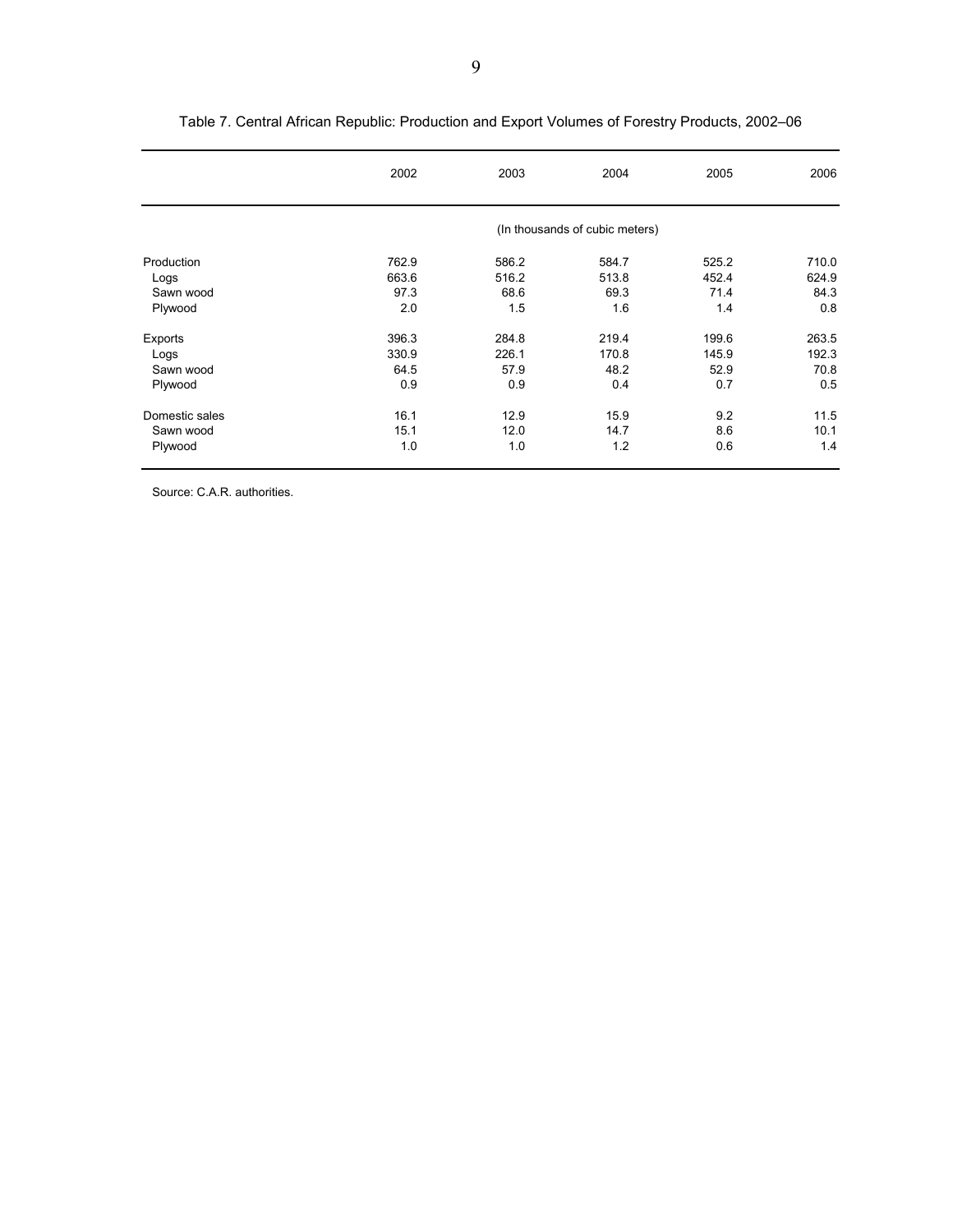|                                       | 2002  | 2003     | 2004                 | 2005  | 2006      |
|---------------------------------------|-------|----------|----------------------|-------|-----------|
|                                       |       |          | (In units indicated) |       |           |
| Food, beverages, and tobacco          |       |          |                      |       |           |
| Beer <sup>1</sup>                     | 132.2 | 122.7    | 118.7                | 118.9 | 123.1     |
| Soft drinks <sup>1</sup>              | 42.4  | 38.6     | 41.4                 | 46.7  | 51.8      |
| Syrups <sup>1</sup>                   |       | 0.7      | 0.7                  | .     |           |
| Cigarettes $2$                        | 16.6  | 15.1     | 16                   |       |           |
| Suger (powder) <sup>3</sup>           | 10.4  | $\cdots$ | 3.9                  |       |           |
| Soap <sup>3</sup>                     | 1.6   | 1.5      | 1.8                  | .     | $\cdots$  |
| Palm oil <sup>3</sup>                 | 2.7   | 2.2      | 2.4                  |       | $\cdots$  |
| Groundnut oil                         | 1.3   | $\cdots$ |                      |       | $\cdots$  |
| Forestry                              |       |          |                      |       |           |
| Sawn wood <sup>4</sup>                | 97.3  | 68.5     | 69.3                 | 71.4  | 84.3      |
| Chemical products                     |       |          |                      |       |           |
| Oxygen <sup>5</sup>                   | 16.2  |          |                      | .     |           |
| Paints <sup>3</sup>                   | 0.4   | .        |                      | .     |           |
| Miscellaneous                         |       |          |                      |       |           |
| Aluminum household items <sup>3</sup> | 172.4 | 86.0     | 88                   | .     |           |
| Aluminum sheets <sup>3</sup>          | 581.6 | 249.0    | 184.1                |       | $\ddotsc$ |

|  |  |  |  | Table 8. Central African Republic: Manufacturing Output, 2002-06 |  |  |
|--|--|--|--|------------------------------------------------------------------|--|--|
|--|--|--|--|------------------------------------------------------------------|--|--|

Source: C.A.R. authorities.

 $1$ n thousands of hectoliters.<br> $2$ In millions of packets.<br> $3$ In thousands of tons.

<sup>4</sup>In cubic meters.

<sup>5</sup>In thousands of meters.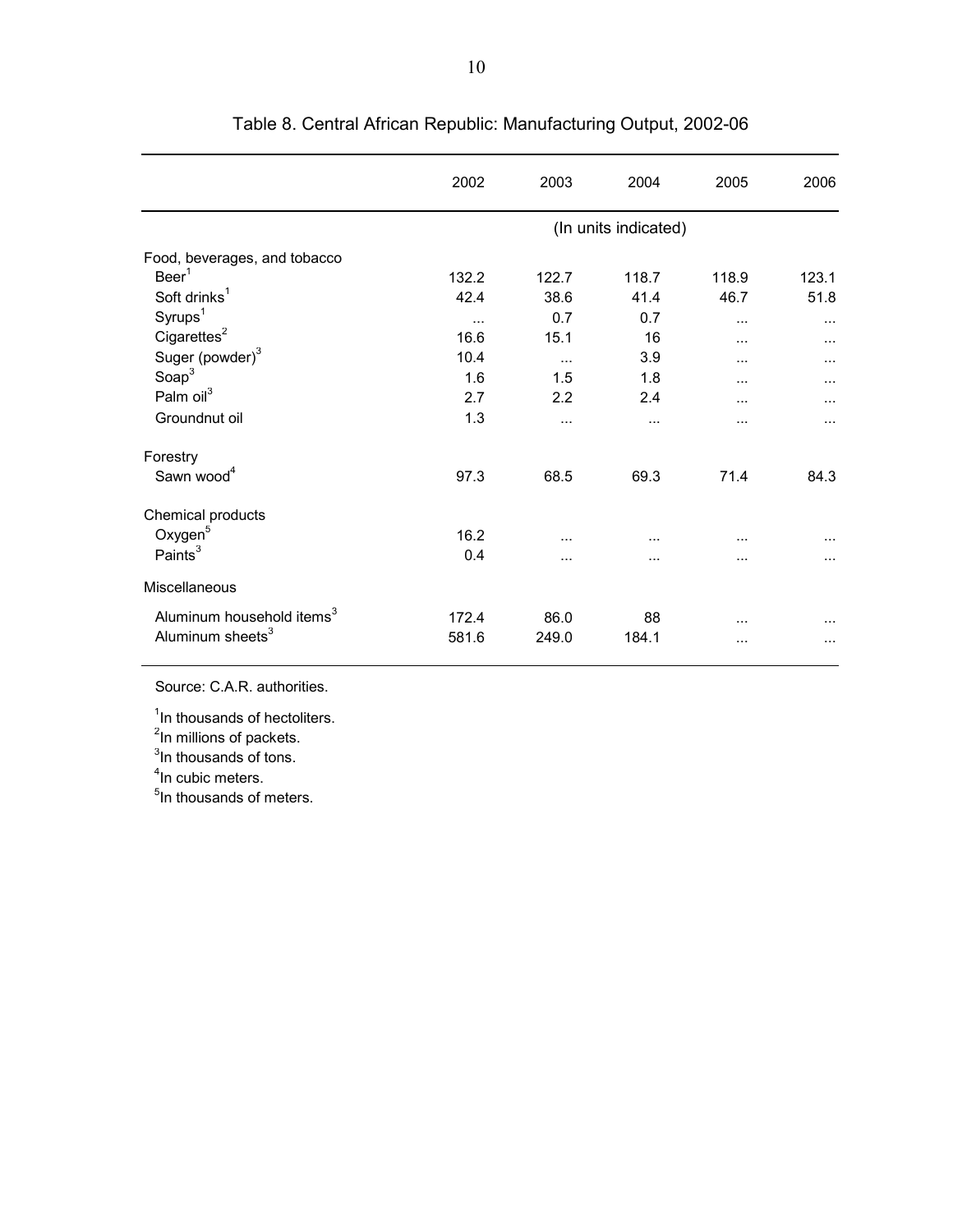|                  | 2002  | 2003                                                 | 2004     | 2005     | 2006     |
|------------------|-------|------------------------------------------------------|----------|----------|----------|
|                  |       | (Diamonds in thousands of carats; gold in kilograms) |          |          |          |
| Production       |       |                                                      |          |          |          |
| Diamonds (rough) | 416.4 | 332.7                                                | 354.2    | 383.3    | 415.5    |
| Gold             | 15.9  | 2.2                                                  | 12.2     | 10.4     | 10.3     |
| Exports          |       |                                                      |          |          |          |
| Diamonds (rough) | 414.8 | 329.6                                                | 354.2    | 383.3    | 415.5    |
| Gold             | 10.9  | 2.2                                                  | $\cdots$ | $\cdots$ | $\cdots$ |

Table 9. Central African Republic: Production and Export of Diamonds and Gold, 2002–06

Source: C.A.R. authorities.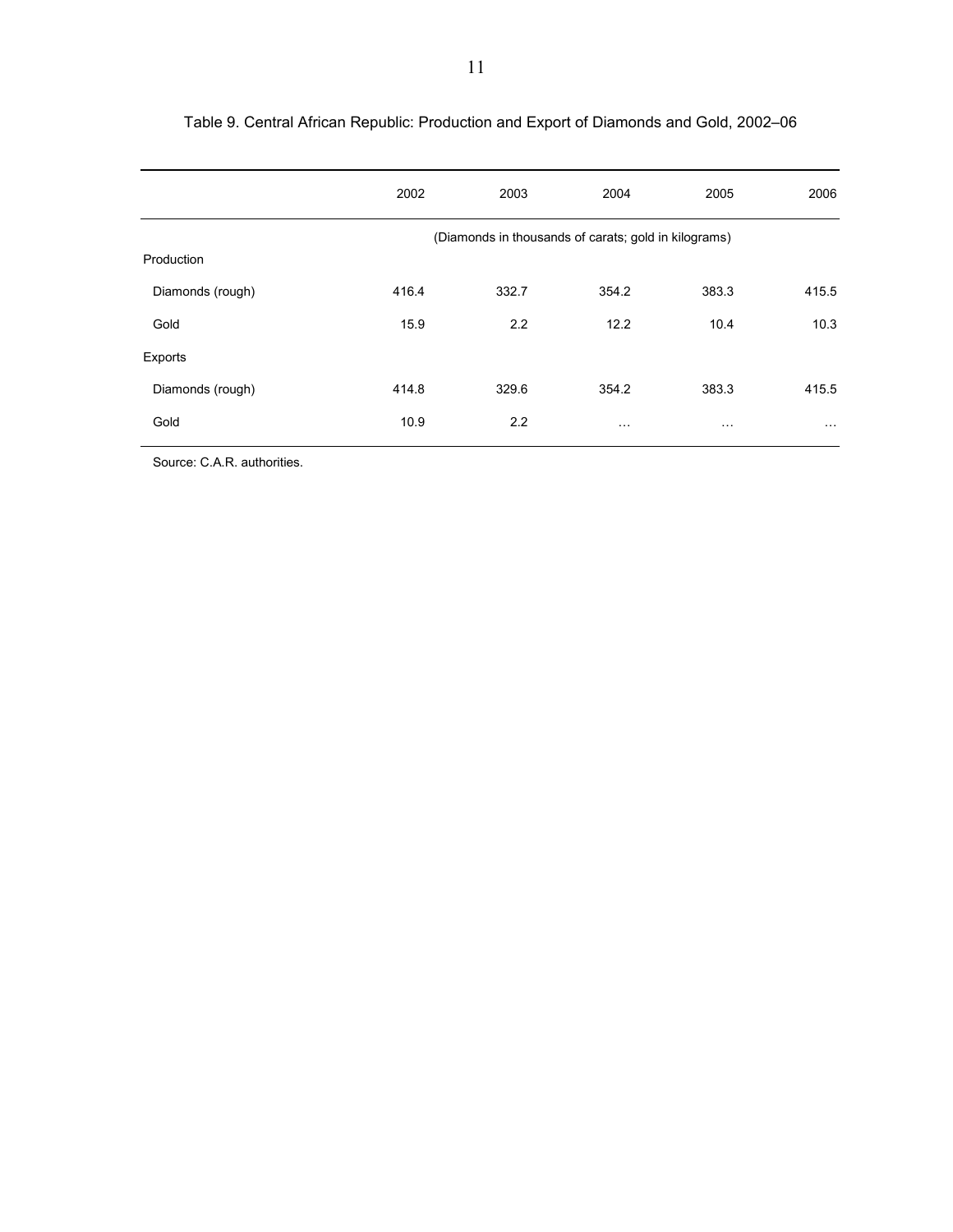|                             | Premium | Oil               | Diesel | Gas       |
|-----------------------------|---------|-------------------|--------|-----------|
|                             |         | (In cubic meters) |        | (In tons) |
|                             |         |                   |        |           |
| 2002                        | 13,068  | 16,790            | 23,127 | 445       |
|                             | 3,490   | 9,475             | 6,355  | 255       |
| $\vert\vert$                | 3,643   | 2,389             | 6,756  | 32        |
| III                         | 3,318   | 2,445             | 5,809  | 136       |
| ${\sf IV}$                  | 2,617   | 2,481             | 4,207  | 22        |
| 2003                        | 9,886   | 7,594             | 15,633 | 124       |
|                             | 1,856   | 1,504             | 3,378  | 31        |
| $\vert\vert$                | 3,056   | 2,087             | 4,572  | 34        |
| $\mathbf{III}$              | 3,007   | 2,361             | 4,747  | 34        |
| IV                          | 1,967   | 1,642             | 2,936  | 25        |
| 2004                        | 12,632  | 14,167            | 20,035 | 152       |
|                             | 2,981   | 3,343             | 4,332  | 37        |
| $\ensuremath{\mathsf{II}}$  | 3,114   | 3,506             | 5,839  | 37        |
| $\mathbf{III}$              | 3,136   | 3,617             | 4,808  | 37        |
| IV                          | 3,402   | 3,701             | 5,057  | 42        |
| 2005                        | 14,698  | 16,773            | 22,579 | 165       |
| I                           | 3,540   | 3,457             | 5,401  | 39        |
| $\vert\vert$                | 3,563   | 4,221             | 5,602  | 41        |
| $\mathop{\rm III}\nolimits$ | 3,529   | 4,326             | 5,419  | 40        |
| ${\sf IV}$                  | 4,066   | 4,769             | 6,158  | 45        |
|                             |         |                   |        |           |
| 2006                        | 15,766  | 18,463            | 22,844 | 169       |
| I                           | 3,498   | 3,561             | 5,486  | 42        |
| $\rm{II}$                   | 4,127   | 4,385             | 6,247  | 45        |
| $\mathbf{III}$              | 3,916   | 4,696             | 5,322  | 42        |
| IV                          | 4,225   | 5,821             | 5,789  | 40        |

Table 10. Central African Republic: Consumption of Oil Products, 2002–06

Source: C.A.R. authorities.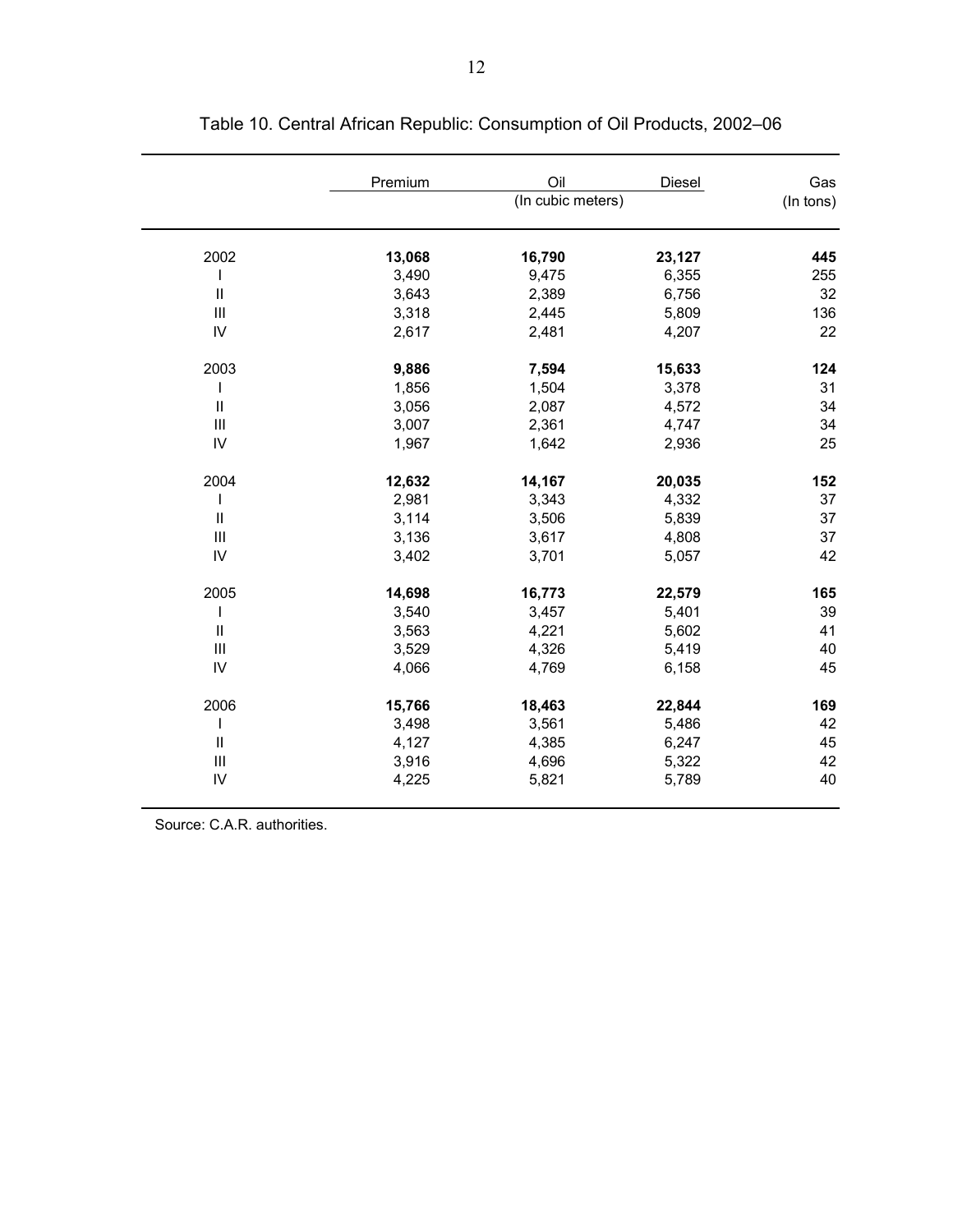|                                |       |       | Premium gasoline |       |       |                           |        | Kerosene |          |          |
|--------------------------------|-------|-------|------------------|-------|-------|---------------------------|--------|----------|----------|----------|
|                                | 2002  | 2003  | 2004             | 2005  | 2006  | 2002                      | 2003   | 2004     | 2005     | 2006     |
|                                |       |       |                  |       |       | (In CFA francs per liter) |        |          |          |          |
| Average Platt's price over     |       |       |                  |       |       |                           |        |          |          |          |
| the last three months          | 162.4 | 148.2 | 263.4            | 341.0 | 304.7 | 164.6                     | 147.6  | 363.9    | 370.8    | 347.7    |
| Transport cost from Ango-Ango  |       |       |                  |       |       |                           |        |          |          |          |
| to Matadi                      | 43.3  | 43.3  | 43.3             | 43.3  | 43.3  | 43.3                      | 43.3   | 43.3     | 43.3     | 43.3     |
| C.i.f. price, Matadi           | 205.7 | 191.5 | 306.7            | 384.4 | 348.0 | 207.9                     | 190.9  | 407.2    | 414.1    | 391.0    |
| Other transport costs          | 43.8  | 54.7  | 59.2             | 59.2  | 58.0  | 46.1                      | 58.5   | 60.0     | 60.3     | 59.0     |
| Reference border prices        | 249.5 | 246.2 | 365.9            | 443.6 | 406.0 | 254.0                     | 249.4  | 467.2    | 474.4    | 450.0    |
| Taxes and duties               | 136.4 | 134.4 | 154.7            | 165.1 | 173.1 | 2.1                       | 2.3    | 8.8      | 6.6      | 2.3      |
| Import duties                  | 0.0   | 0.0   | 0.0              | 0.0   | 0.0   | 0.0                       | 0.0    | 0.0      | 0.0      | 0.0      |
| Complementary tax              | 0.0   | 0.0   | 0.0              | 0.0   | 0.0   | 0.0                       | 0.0    | 0.0      | 0.0      | 0.0      |
| Specific domestic tax          | 0.0   | 0.0   | 0.0              | 0.0   | 0.0   | 0.0                       | 0.0    | 0.0      | 0.0      | 0.0      |
| Special tax                    | 0.0   | 0.0   | 0.0              | 0.0   | 0.0   | 0.0                       | 0.0    | 0.0      | 0.0      | 0.0      |
| Road use tax                   | 55.0  | 55.0  | 55.0             | 55.0  | 55.0  | 0.0                       | 0.0    | 0.0      | 0.0      | 0.0      |
| Miscellaneous charges          | 0.0   | 0.0   | 0.0              | 0.0   | 0.0   | 0.0                       | 0.0    | 0.0      | 0.0      | 0.0      |
| Redevance informatique         | 0.4   | 0.4   | 1.0              | 1.3   | 1.1   | 0.4                       | 0.4    | 1.5      | 1.5      | 1.4      |
| Custom duties                  | 16.0  | 14.5  | 19.8             | 16.7  | 22.9  | 0.0                       | 0.0    | 0.0      | 0.0      | 0.0      |
| Value-added Tax                | 63.4  | 63.0  | 75.2             | 87.6  | 89.8  | 0.0                       | 0.0    | 0.0      | 0.0      | 0.0      |
| Community intergration tax     | 1.6   | 1.5   | 2.8              | 3.6   | 3.3   | 1.7                       | 1.9    | 4.1      | 4.2      | 3.3      |
| Price structure administration | 1.0   | 1.0   | 1.0              | 1.0   | 1.0   | 1.0                       | 1.0    | 1.0      | 1.0      | 1.0      |
| Garanteed price in Banqui      | 386.9 | 381.5 | 520.6            | 608.8 | 579.1 | 257.0                     | 252.6  | 476.0    | 481.0    | 458.0    |
| Storage financing cost         | 5.0   | 0.0   | 0.0              | 0.0   | 0.0   | 5.0                       | 0.0    | 0.0      | 0.0      | 0.0      |
| Storage fees                   | 15.6  | 21.5  | 21.5             | 21.5  | 21.5  | 14.3                      | 20.2   | 20.2     | 21.0     | 18.0     |
| Retail margin                  | 50.0  | 50.0  | 50.0             | 50.0  | 50.0  | 50.0                      | 50.0   | 50.0     | 50.0     | 50.0     |
| Wholesale margin               | 12.0  | 12.0  | 12.0             | 12.0  | 12.0  | 12.0                      | 12.0   | 12.0     | 12.0     | 19.0     |
| <b>Equalization fees</b>       | 0.0   | 0.0   | 0.0              | 0.0   | 0.0   | 0.0                       | 0.0    | 0.0      | 0.0      | 0.0      |
| <b>Financial fees</b>          | 11.4  | 11.4  | 14.0             | 14.0  | 19.0  | 11.9                      | 11.7   | 18.4     | 18.6     | 19.0     |
| <b>Transportation costs</b>    | 4.0   | 4.0   | 4.0              | 4.0   | 4.0   | 4.0                       | 4.0    | 4.0      | 4.0      | 4.0      |
| Research and exploitation      | 0.0   | 0.0   | 0.0              | 0.0   | 0.0   | 0.0                       | 0.0    | 0.0      | 0.0      | 0.0      |
| Average sales price            | 484.9 | 480.4 | 559.0            | 640.0 | 616.1 | 354.2                     | 350.6  | 508.0    | 514.0    | 499.9    |
| Unit tax on petroleum products | 165.1 | 169.7 | 91.0             | 10.0  | 83.9  | $-4.2$                    | $-0.6$ | $-158.0$ | $-164.0$ | $-114.9$ |
| Sales price at pump            | 650.0 | 650.1 | 650.0            | 700.0 | 700.0 | 350.0                     | 350.0  | 350.0    | 385.0    | 385.0    |

Table 11. Central African Republic: Price Structure of Petroleum Products, 2002–06

Source: National oil import company (PETROCA).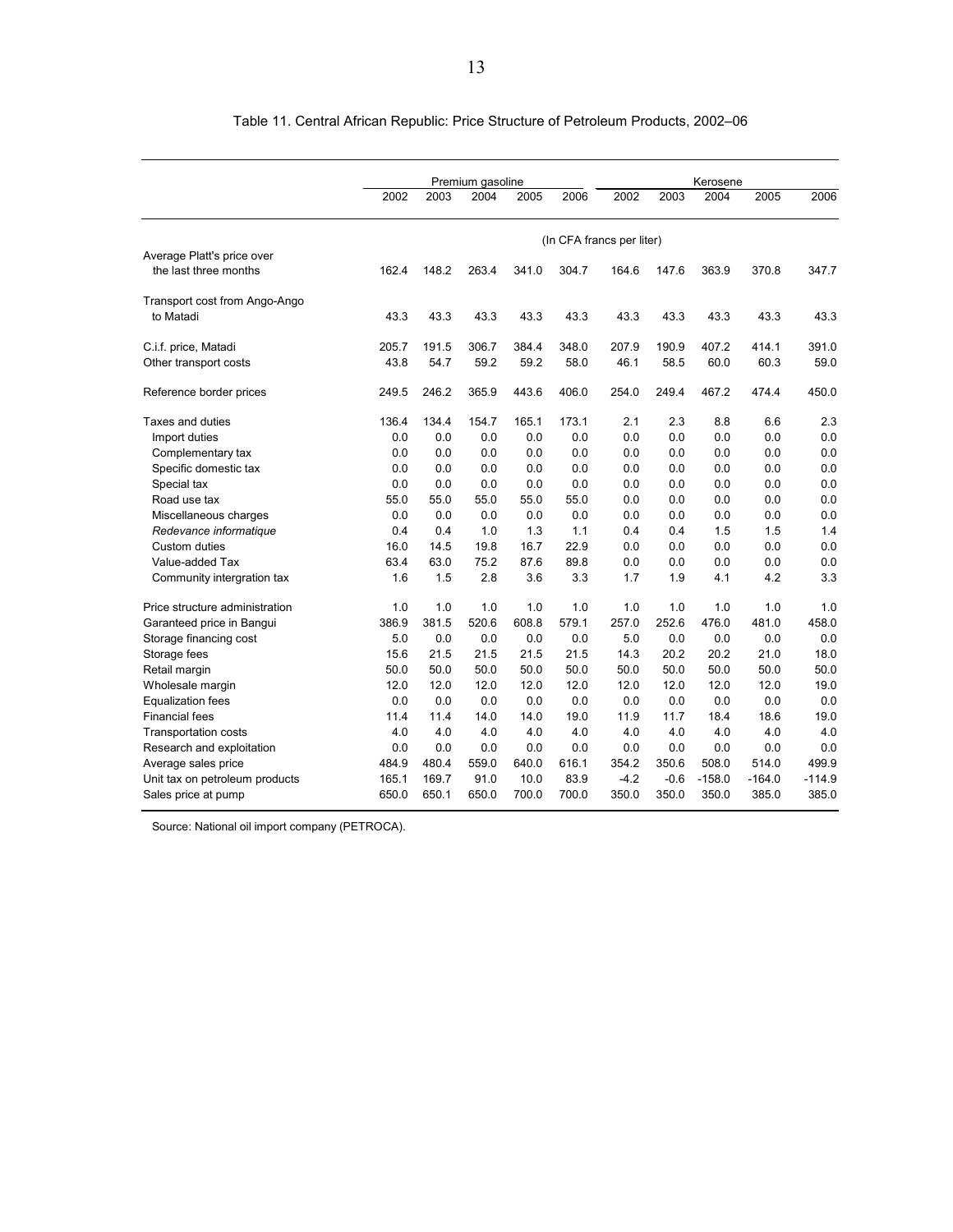|                                  |       |       | Diesel fuel |          |         |                           |       | Heavy fuel |       |       |
|----------------------------------|-------|-------|-------------|----------|---------|---------------------------|-------|------------|-------|-------|
|                                  | 2002  | 2003  | 2004        | 2005     | 2006    | 2002                      | 2003  | 2004       | 2005  | 2006  |
|                                  |       |       |             |          |         | (In CFA francs per liter) |       |            |       |       |
| Average Platt's price over       |       |       |             |          |         |                           |       |            |       |       |
| the last three months            | 167.0 | 149.4 | 226.8       | 338.3    | 328.4   | 128.5                     | 116.0 | 115.0      | 178.3 | 163.3 |
| Transport cost from Ango-Ango    |       |       |             |          |         |                           |       |            |       |       |
| to Matadi                        | 43.3  | 43.3  | 43.3        | 43.3     | 43.3    | 69.5                      | 69.5  | 69.5       | 69.5  | 69.5  |
| C.i.f. price, Matadi             | 210.3 | 192.7 | 270.1       | 381.6    | 371.7   | 198.0                     | 185.5 | 184.5      | 247.8 | 232.8 |
| Other transport costs            | 49.1  | 61.5  | 65.3        | 65.0     | 63.0    | 53.9                      | 53.9  | 58.3       | 58.3  | 56.0  |
| Reference border prices          | 259.4 | 254.2 | 335.4       | 446.6    | 434.7   | 251.9                     | 239.4 | 242.8      | 306.1 | 288.8 |
| Taxes and duties                 | 140.1 | 137.9 | 165.0       | 183.6    | 137.9   | 0.3                       | 0.3   | 3.1        | 2.6   | 1.4   |
| Import duties                    | 0.0   | 0.0   | 0.0         | 0.0      | 0.0     | 0.0                       | 0.0   | 0.0        | 0.0   | 0.0   |
| Complementary tax                | 0.0   | 0.0   | 0.0         | 0.0      | 0.0     | 0.0                       | 0.0   | 0.0        | 0.0   | 0.0   |
| Specific domestic tax            | 0.0   | 0.0   | 0.0         | 0.0      | 0.0     | 0.0                       | 0.0   | 0.0        | 0.0   | 0.0   |
| Special tax                      | 0.0   | 0.0   | 0.0         | 0.0      | 0.0     | 0.0                       | 0.0   | 0.0        | 0.0   | 0.0   |
| Road use tax                     | 55.0  | 55.0  | 55.0        | 55.0     | 55.0    | 0.0                       | 0.0   | 0.0        | 0.0   | 0.0   |
| Miscellaneous charges            | 0.0   | 0.0   | 0.0         | 0.0      | 0.0     | 0.0                       | 0.0   | 0.0        | 0.0   | 0.0   |
| Redevance informatique           | 0.4   | 0.4   | 1.1         | 1.44     | 1.4     | 0.3                       | 0.3   | 0.5        | 0.9   | 0.8   |
| Custom duties                    | 16.9  | 15.4  | 22.7        | 28.8     | 15.4    | 0.0                       | 0.0   | 0.0        | 0.0   | 0.0   |
| Value-added Tax (VAT) 18 percent | 66.1  | 65.6  | 82.0        | 94.8     | 101.7   | 0.0                       | 0.0   | 0.0        | 0.0   | 0.0   |
| Community intergration tax       | 1.7   | 1.5   | 3.2         | 4.0      | 1.5     | 0.0                       | 0.0   | 1.6        | 0.7   | 0.6   |
| Price structure administration   | 1.0   | 1.0   | 1.0         | 1.0      | 1.0     | 1.0                       | 1.0   | 1.0        | 1.0   | 1.0   |
| Garanteed price in Bangui        | 400.5 | 393.1 | 500.4       | 630.2    | 572.6   | 253.3                     | 240.7 | 245.9      | 308.7 | 291.2 |
| Storage financing cost           | 5.0   | 0.0   | 0.0         | 0.0      | 0.0     | 5.1                       | 0.0   | 0.0        | 0.0   | 0.0   |
| Storage fees                     | 14.3  | 20.3  | 20.3        | 20.3     | 18.3    | 14.3                      | 20.1  | 20.1       | 20.1  | 20.1  |
| Retail margin                    | 50.0  | 50.0  | 50.0        | 50.0     | 50.0    | 50.0                      | 50.0  | 50.0       | 50.0  | 50.0  |
| Wholesale margin                 | 12.0  | 12.0  | 12.0        | 12.0     | 12.0    | 0.0                       | 0.0   | 0.0        | 0.0   | 0.0   |
| <b>Equalization fees</b>         | 0.0   | 0.0   | 0.0         | 0.0      | 0.0     | 0.0                       | 0.0   | 0.0        | 0.0   | 0.0   |
| <b>Financial fees</b>            | 12.1  | 12.0  | 15.6        | 12.0     | 16.0    | 11.8                      | 10.9  | 11.3       | 14.2  | 13.4  |
| <b>Transportation costs</b>      | 4.0   | 4.0   | 4.0         | 4.0      | 4.0     | 4.0                       | 4.0   | 4.0        | 4.0   | 4.0   |
| Research and exploitation        | 0.0   | 0.0   | 0.0         | 0.0      | 0.0     | 0.0                       | 0.0   | 0.0        | 0.0   | 0.0   |
| Average sales price              | 498.9 | 492.4 | 603.0       | 688.0    | 690.9   | 339.4                     | 326.7 | 331.0      | 398.0 | 378.7 |
| Unit tax on petroleum products   | 76.1  | 82.6  | $-28.0$     | $-113.0$ | $-15.9$ | 50.6                      | 63.3  | 59.0       | 59.0  | 30.4  |
| Sales price at pump              | 575.0 | 575.0 | 575.0       | 575.0    | 675.0   | 390.0                     | 390.0 | 390.0      | 390.0 | 410.0 |

Table 11. Central African Republic: Price Structure of Petroleum Products, 2002–06 (concluded)

Source: National oil import company (PETROCA).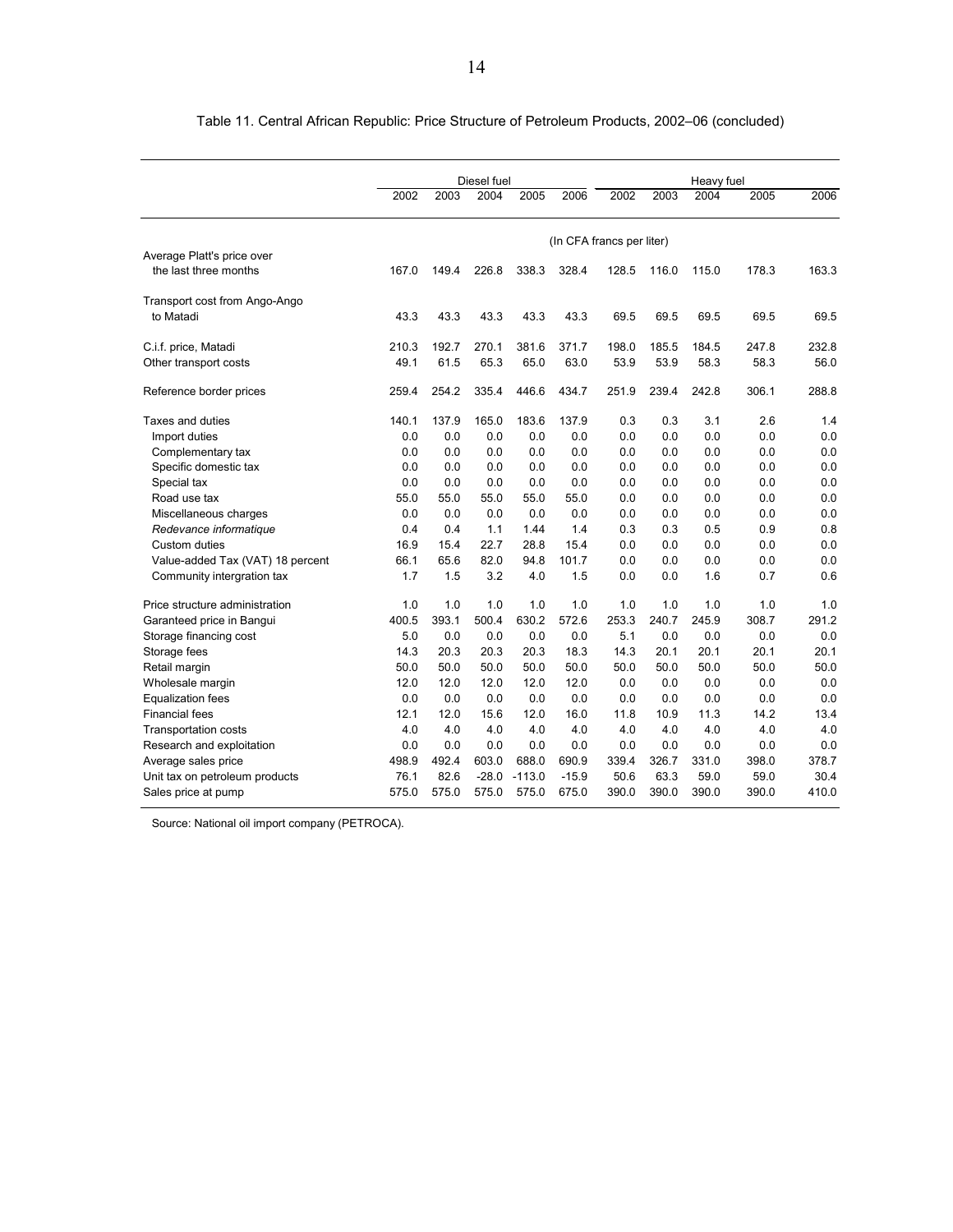|                                      | Foodstuffs                       | Clothing                         | Manufactured<br>Products         | Energy                           | Services                         | General<br>Index <sup>1</sup>    |
|--------------------------------------|----------------------------------|----------------------------------|----------------------------------|----------------------------------|----------------------------------|----------------------------------|
| Weights                              | 705.0                            | 85.0                             | 76.0                             | 73.0                             | 61.0                             | 1,000.0                          |
|                                      |                                  |                                  | (Period average; 1981=100)       |                                  |                                  |                                  |
| 2002                                 | 200.5                            | 246.1                            | 302.2                            | 190.0                            | 171.7                            | 209.6                            |
| I<br>$\mathbf{II}$<br>$\mathbf{III}$ | 195.6<br>193.0<br>202.2          | 239.9<br>250.5<br>249.9          | 297.9<br>303.4<br>304.4          | 191.5<br>192.2<br>187.1          | 166.9<br>176.4<br>172.4          | 205.1<br>205.2<br>211.1          |
| IV                                   | 213.2                            | 244.1                            | 302.9                            | 191.7                            | 119.0                            | 215.3                            |
| 2003                                 | 211.4                            | 257.2                            | 307.7                            | 188.5                            | 171.5                            | 218.3                            |
| I<br>$\mathbf{II}$<br>Ш<br>IV        | 220.8<br>215.4<br>204.7<br>203.3 | 235.2<br>253.2<br>262.7<br>279.4 | 307.2<br>305.2<br>310.3<br>308.1 | 186.9<br>188.2<br>188.6<br>190.2 | 170.7<br>172.4<br>171.1<br>171.6 | 223.1<br>220.8<br>214.4<br>214.8 |
| 2004                                 |                                  |                                  |                                  |                                  |                                  |                                  |
| I<br>$\mathbf{II}$<br>Ш<br>IV        | 196.8<br>198.7<br>202.3<br>207.3 | 293.9<br>295.9<br>290.1<br>281.8 | 304.7<br>308.1<br>308.2<br>307.3 | 178.4<br>179.1<br>182.0<br>181.5 | 171.6<br>172.0<br>178.3<br>178.6 | 210.3<br>212.2<br>214.8<br>217.6 |
| 2005                                 |                                  |                                  |                                  |                                  |                                  |                                  |
| Ш<br>Ш<br>IV                         | 208.1<br>206.8<br>209.2<br>208.8 | 282.2<br>286.4<br>290.8<br>290.0 | 319.3<br>328.0<br>324.7<br>324.4 | 178.5<br>173.4<br>176.7<br>178.2 | 179.5<br>182.4<br>183.4<br>185.8 | 219.0<br>218.9<br>221.0<br>220.8 |
| 2006                                 |                                  |                                  |                                  |                                  |                                  |                                  |
| I<br>$\mathbf{I}$<br>Ш<br>IV         | 215.2<br>224.8<br>221.8<br>230.7 | 302.1<br>313.2<br>308.6<br>305.5 | 333.1<br>338.3<br>337.3<br>339.0 | 188.5<br>189.4<br>188.9<br>198.0 | 186.9<br>187.4<br>193.5<br>196.0 | 227.9<br>236.0<br>233.8<br>240.8 |

Source: C.A.R. authorities.

'Based on consumption basket for nationals living in Bangui. Averages are computed on the basis of weighted sectoral averages for the given time periods.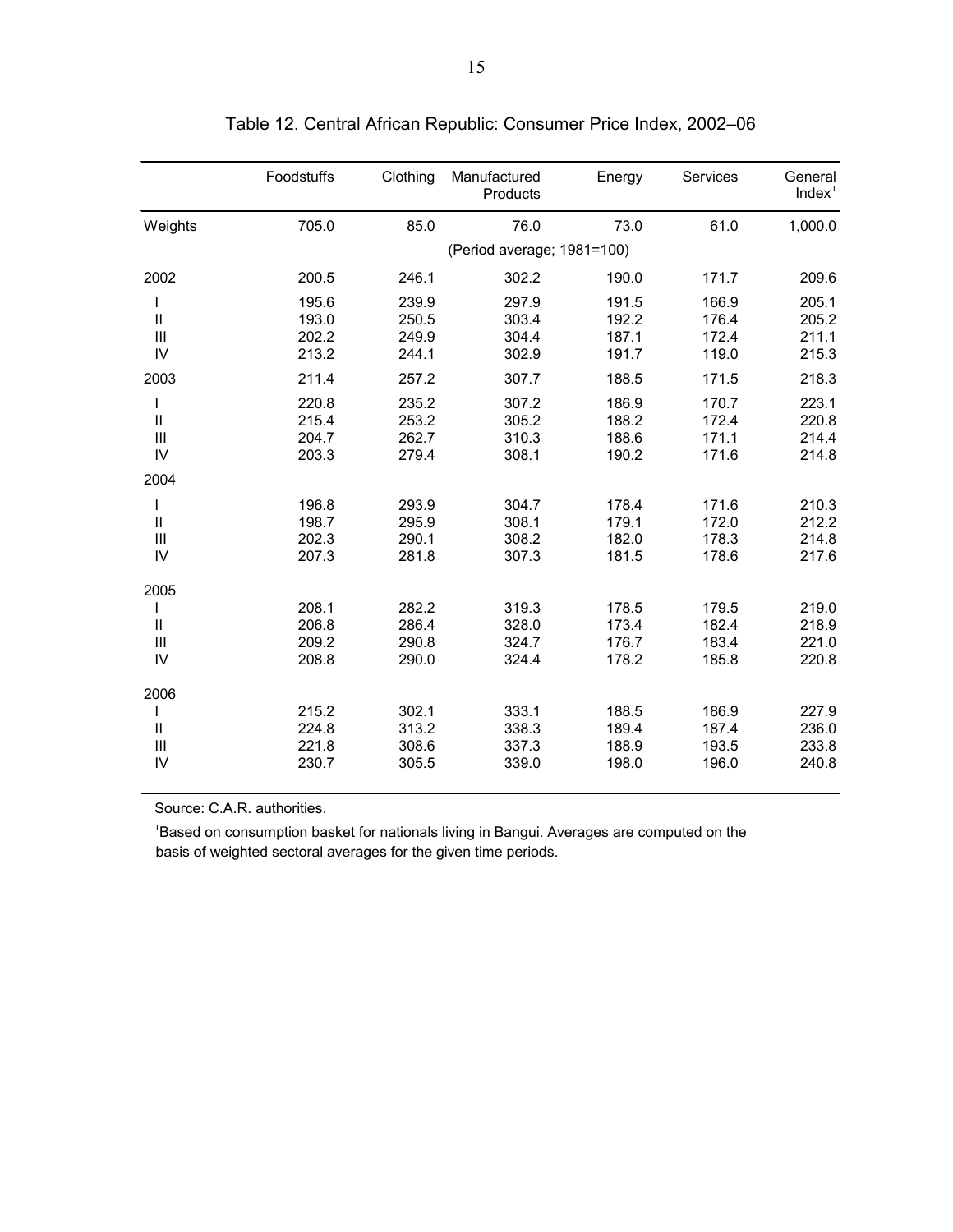|                        | Foodstuffs | Clothing | Manufactured<br>Products   | Energy | General<br>Index' |
|------------------------|------------|----------|----------------------------|--------|-------------------|
| Weights                | 424.0      | 83.0     | 262.0                      | 231.0  | 1,000.0           |
|                        |            |          | (Period average; 1981=100) |        |                   |
| 2002                   | 298.6      | 466.3    | 265.4                      | 307.3  | 268.1             |
| I                      | 242.4      | 408.7    | 250.2                      | 306.0  | 273.0             |
| $\mathsf{I}\mathsf{I}$ | 392.3      | 460.2    | 261.3                      | 307.5  | 344.0             |
| $\mathbf{III}$         | 278.3      | 504.3    | 280.7                      | 307.5  | 304.4             |
| IV                     | 281.3      | 491.9    | 269.4                      | 308.1  | 301.9             |
| 2003                   | 278.2      | 506.7    | 273.3                      | 309.1  | 268.1             |
| I                      | 286.4      | 492.0    | 273.3                      | 309.1  | 305.3             |
| $\mathsf{I}\mathsf{I}$ | 276.4      | 540.0    | 273.0                      | 309.1  | 304.9             |
| III                    | 274.0      | 524.6    | 276.7                      | 309.1  | 303.6             |
| IV                     | 276.0      | 470.3    | 270.3                      | 309.1  | 298.3             |
| 2004                   |            |          |                            |        |                   |
| I                      | 268.60     | 490.58   | 268.55                     | 309.13 | 296.4             |
| Ш                      | 270.9      | 522.2    | 275.3                      | 309.1  | 301.7             |
| III                    | 276.7      | 522.4    | 273.6                      | 309.1  | 303.8             |
| IV                     | 276.4      | 522.3    | 274.2                      | 308.6  | 303.7             |
| 2005                   |            |          |                            |        |                   |
| I                      | 287.1      | 478.3    | 271.3                      | 307.5  | 303.6             |
| $\mathbf{I}$           | 296.2      | 449.0    | 272.3                      | 307.5  | 305.3             |
| III                    | 294.2      | 445.3    | 266.1                      | 307.5  | 302.5             |
| IV                     | 338.5      | 448.9    | 264.9                      | 307.5  | 321.2             |
| 2006                   |            |          |                            |        |                   |
|                        | 343.7      | 457.0    | 266.9                      | 340.9  | 332.3             |
| $\mathbf{I}$           | 338.6      | 459.5    | 278.5                      | 340.9  | 333.4             |
| III                    | 346.3      | 473.3    | 280.9                      | 340.9  | 338.5             |
| IV                     | 342.7      | 506.1    | 276.8                      | 340.9  | 338.6             |
|                        |            |          |                            |        |                   |

| Table 13. Central African Republic: Wholesale Price Index, 2002–06 |  |  |
|--------------------------------------------------------------------|--|--|
|--------------------------------------------------------------------|--|--|

Source: C.A.R. authorities.

<sup>1</sup>Based on consumption basket for nationals living in Bangui. Averages are computed on the basis of weighted sectoral averages for the given time periods.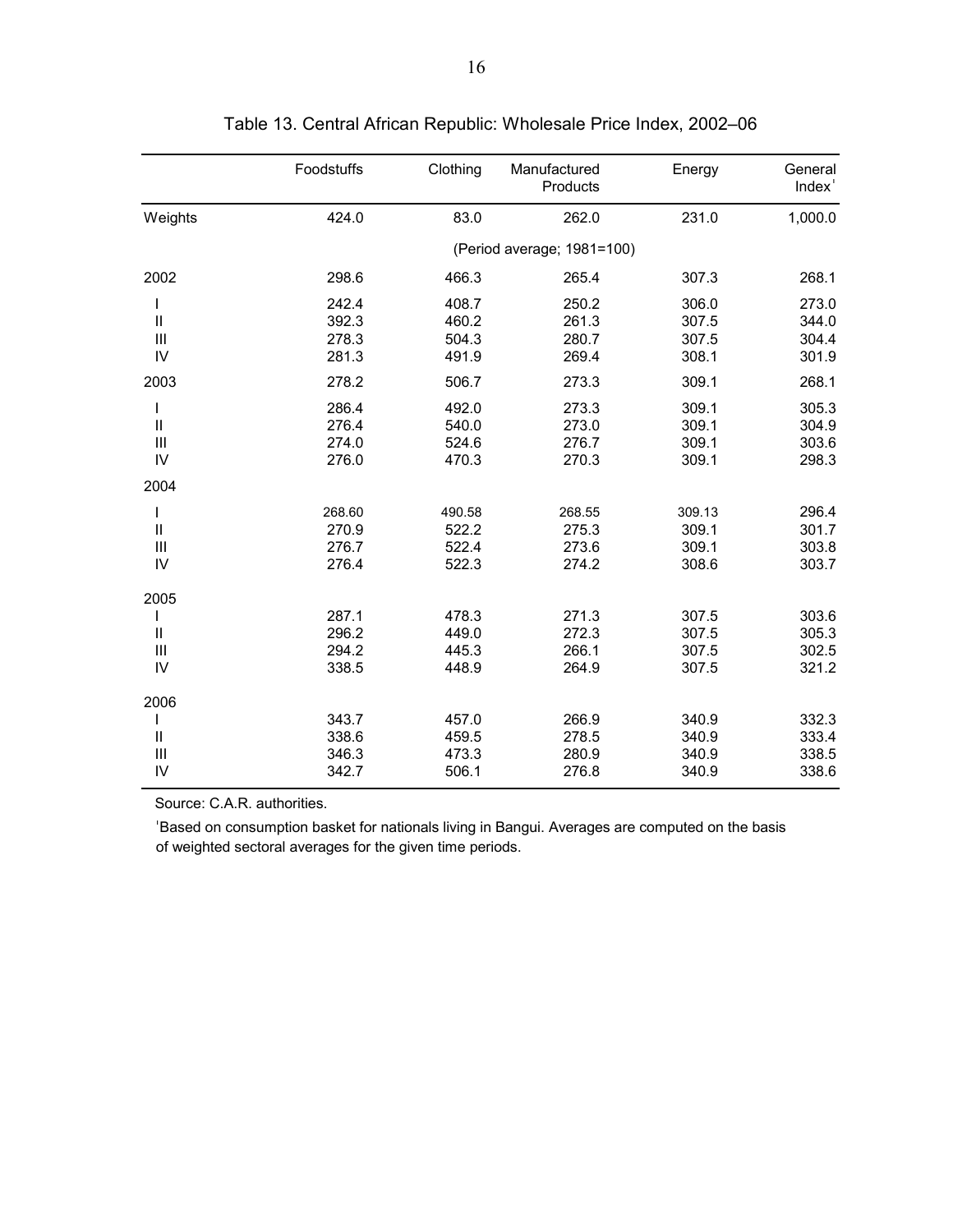|                                  | 2002 | 2003 | 2004                        | 2005      | 2006      |
|----------------------------------|------|------|-----------------------------|-----------|-----------|
|                                  |      |      |                             |           |           |
|                                  |      |      | (In billions of CFA francs) |           |           |
| Rural development                | 6.3  | 3.1  |                             | $\cdots$  |           |
| Agriculture                      | 3.5  | 0.5  |                             |           |           |
| Livestock                        | 0.4  | 0.2  | $\ddotsc$                   | $\cdots$  | $\cdots$  |
| Forestry                         | 2.1  | 1.7  | .                           | $\cdots$  |           |
| <b>Fisheries</b>                 | 0.0  | 0.0  | $\cdots$                    | $\ddotsc$ | $\cdots$  |
| Hunting and fishing              | 0.3  | 0.7  |                             | $\ddotsc$ | $\ddotsc$ |
| Industry and mining              | 0.0  | 0.0  |                             |           |           |
| Industry                         | 0.0  | 0.0  |                             | $\cdots$  | $\ddotsc$ |
|                                  | 0.0  | 0.0  |                             | $\ddotsc$ | $\cdots$  |
| Mining                           |      |      | .                           |           |           |
| Economic infrastructure          | 20.0 | 5.9  | $\cdots$                    | $\cdots$  | $\cdots$  |
| Energy                           | 0.0  | 0.0  | .                           | $\cdots$  |           |
| Water                            | 0.4  | 0.4  | $\ddotsc$                   | $\cdots$  | $\cdots$  |
| Habitat; urban development       | 9.9  | 4.0  |                             |           |           |
| Infrastructure                   | 9.7  | 1.5  | .                           | $\cdots$  | $\cdots$  |
| Land transport                   | 9.6  | 1.5  |                             | $\cdots$  |           |
| River transport                  | 0.0  | 0.0  | $\cdots$                    | $\cdots$  | $\cdots$  |
| Air transport                    | 0.0  | 0.0  |                             |           |           |
| Post and telecommunications      | 0.0  | 0.0  | $\cdots$                    | $\cdots$  | $\cdots$  |
| Radio, television, and press     | 0.1  | 0.2  | .                           |           | $\cdots$  |
| Commerce, insurance, and tourism | 0.2  | 0.0  |                             | $\cdots$  |           |
|                                  |      |      |                             | $\ddotsc$ | $\ddotsc$ |
| Social infrastructure            | 16.2 | 13.2 |                             | $\cdots$  | $\cdots$  |
| Health                           | 5.6  | 5.5  |                             | $\cdots$  | $\cdots$  |
|                                  |      |      | $\ddotsc$                   | $\cdots$  | $\cdots$  |
| Education                        | 1.9  | 0.5  |                             |           | $\cdots$  |
| Social affairs                   | 1.5  | 2.0  | $\ddotsc$                   | $\cdots$  | $\cdots$  |
| Administration                   | 7.2  | 5.2  |                             | $\cdots$  |           |
|                                  |      |      | $\cdots$                    | $\cdots$  | $\cdots$  |
| Unallocated                      | 0.0  | 0.0  |                             | $\cdots$  | $\cdots$  |
| Total                            | 42.8 | 22.4 | $\cdots$                    | $\cdots$  | $\cdots$  |
|                                  |      |      |                             | $\ldots$  | $\cdots$  |
| Sources of financing             |      |      |                             |           |           |
| Domestic <sup>2</sup>            | 5.3  | 3.1  | 4.1                         |           | $\cdots$  |
| External                         | 38.0 | 20.0 | 25.5                        | $\cdots$  | $\cdots$  |
| Grants                           | 32.0 | 15.6 | 20.8                        |           | $\cdots$  |
| Loans                            | 6.0  | 4.4  | 4.6                         | $\cdots$  | $\ddotsc$ |
| Total                            | 43.3 | 23.1 | 29.6                        | $\cdots$  |           |
|                                  |      |      |                             |           |           |

Table 14. Central African Republic: Sectoral Composition of the Public Investment Program, 2002–06<sup>1</sup>

Source: C.A.R. authorities.

<sup>1</sup>Results for some years do not correspond to those in Table 15 owing to differences concerning the amount of

grants effectively disbursed at year end.<br><sup>2</sup>Includes counterparts of customs duties on project-related imports.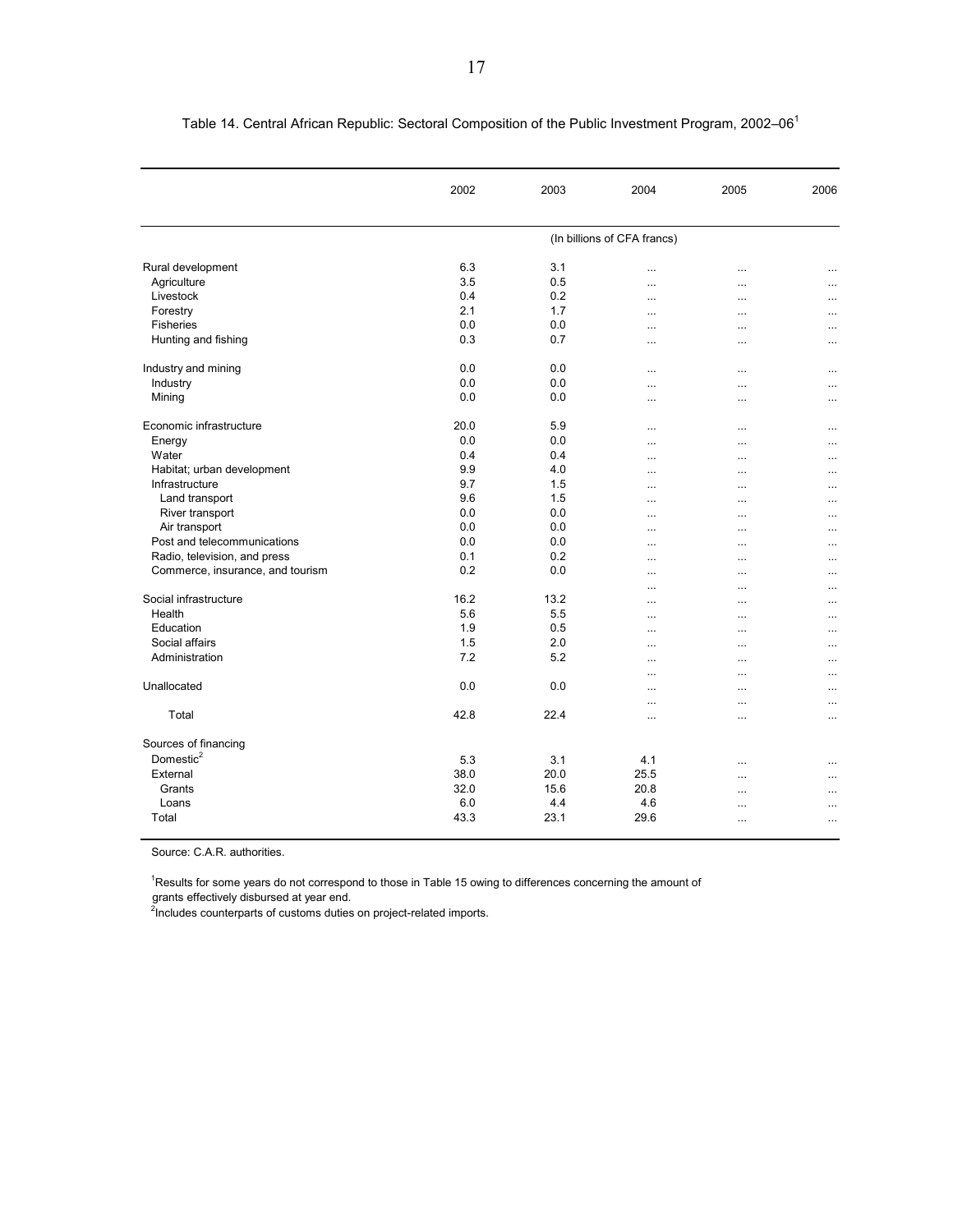|                                               | 2002     | 2003                                                    | 2004                | 2005     | 2006     |
|-----------------------------------------------|----------|---------------------------------------------------------|---------------------|----------|----------|
|                                               |          | (In billions of CFA francs; unless otherwise indicated) |                     |          |          |
| Revenue                                       | 78.4     | 53.7                                                    | 55.8                | 58.6     | 73.3     |
| Tax revenue                                   | 61.4     | 45.3                                                    | 48.3                | 50.6     | 60.3     |
| Nontax revenue                                | 17.0     | 8.4                                                     | 7.5                 | 8.0      | 12.9     |
| Expenditure                                   | $-114.6$ | $-85.5$                                                 | $-93.4$             | $-120.4$ | $-109.8$ |
| Current primary expenditure                   | $-57.3$  | $-58.1$                                                 | $-66.7$             | $-75.4$  | $-62.5$  |
| Interest due                                  | $-11.3$  | $-7.9$                                                  | $-8.5$              | $-6.6$   | $-13.1$  |
| Capital expenditure                           | $-46.0$  | $-19.5$                                                 | $-18.2$             | $-38.4$  | $-34.1$  |
| Of which: domestically financed               | $-13.5$  | $-10.5$                                                 | $-7.7$              | $-8.4$   | $-7.5$   |
| Overall balance, commitment basis             |          |                                                         |                     |          |          |
| <b>Excluding grants</b>                       | $-36.2$  | $-31.8$                                                 | $-37.7$             | $-61.8$  | $-36.5$  |
| Of which: narrow primary balance <sup>1</sup> | 7.6      | $-14.9$                                                 | $-18.6$             | $-25.3$  | 3.3      |
| Including grants                              | $-8.6$   | $-21.8$                                                 | $-15.0$             | $-32.4$  | 55.1     |
| Change in arrears (reduction -)               | 21.3     | 28.4                                                    | 21.1                | 26.9     | $-50.1$  |
| Domestic                                      | $-4.7$   | 4.1                                                     | 2.9                 | 9.4      | $-9.5$   |
| External                                      | 26.1     | 24.3                                                    | 18.2                | 17.5     | $-40.6$  |
| Overall balance, cash basis                   | $-14.8$  | $-3.5$                                                  | 6.1                 | $-5.5$   | 5.0      |
| External financing, net                       | 14.5     | 3.5                                                     | $-14.6$             | $-4.5$   | $-12.9$  |
| Projects                                      | 32.5     | 9.0                                                     | 2.6                 | 3.2      | 3.0      |
| Grants                                        | 26.5     | 6.0                                                     | 0.0                 | 0.0      | 0.0      |
| Loans                                         | 6.0      | 3.0                                                     | 2.6                 | 3.2      | 3.0      |
| Program                                       | 2.3      | 9.1                                                     | 0.0                 | 4.0      | 0.0      |
| Grants                                        | 1.0      | 4.1                                                     | 0.0                 | 0.0      | 0.0      |
| Loans                                         | 1.3      | 5.0                                                     | 0.0                 | 4.0      | 0.0      |
| Amortization due                              | $-20.4$  | $-21.6$                                                 | $-17.2$             | $-11.8$  | $-15.9$  |
| External debt relief                          | 0.0      | 0.0                                                     | 0.0                 | 0.0      | 0.0      |
| Domestic financing, net                       | 0.4      | 4.8                                                     | 8.5                 | 10.0     | 7.9      |
| Banking system                                | 1.0      | 5.2                                                     | 8.5                 | 10.0     | 7.9      |
| <b>Bank of Central African States</b>         | 2.1      | 3.1                                                     | 9.9                 | 7.6      | 3.7      |
| Counterpart to IMF resources                  | 0.0      | 0.0                                                     | 3.1                 | $-2.6$   | 2.2      |
| Other                                         | 2.1      | 3.1                                                     | 0.0                 | 0.0      | 0.0      |
| Commercial banks                              | $-1.1$   | 2.1                                                     | $-1.4$              | 2.4      | 4.2      |
| Nonbank                                       | $-0.6$   | $-0.4$                                                  | 0.0                 | $0.0\,$  | $0.0\,$  |
| Memorandum items:                             |          |                                                         | (In percent of GDP) |          |          |
| Revenue                                       | 10.8     | 7.7                                                     | 8.1                 | 8.1      | 9.5      |
| Expenditure                                   | $-15.8$  | $-12.3$                                                 | $-13.5$             | $-16.7$  | $-14.2$  |
| Of which: military expenditure                |          |                                                         |                     |          |          |
| Current primary expenditure                   | $-7.9$   | $-8.3$                                                  | $-9.7$              | $-10.4$  | $-8.1$   |
| Interest due                                  | $-1.6$   | $-1.1$                                                  | $-1.2$              | $-1.0$   | $-1.1$   |
| Capital expenditure                           | $-6.3$   | $-2.8$                                                  | $-2.6$              | $-5.3$   | $-4.9$   |
| Balance, commitments basis (deficit -)        |          |                                                         |                     |          |          |
| <b>Excluding grants</b>                       | $-5.0$   | $-4.6$                                                  | $-5.4$              | $-8.6$   | -4.6     |
| Including grants                              | $-1.2$   | $-3.1$                                                  | $-2.2$              | $-4.6$   | 7.7      |
| Narrow primary budget balance <sup>1</sup>    | 1.0      | $-2.1$                                                  | $-1.6$              | $-2.3$   | 1.4      |

Table 15. Central African Republic: Central Government Operations, 2002–06

Sources : C.A.R. authorities; and Fund staff estimates.

<sup>1</sup> Excludes interest payments and externally financed investment.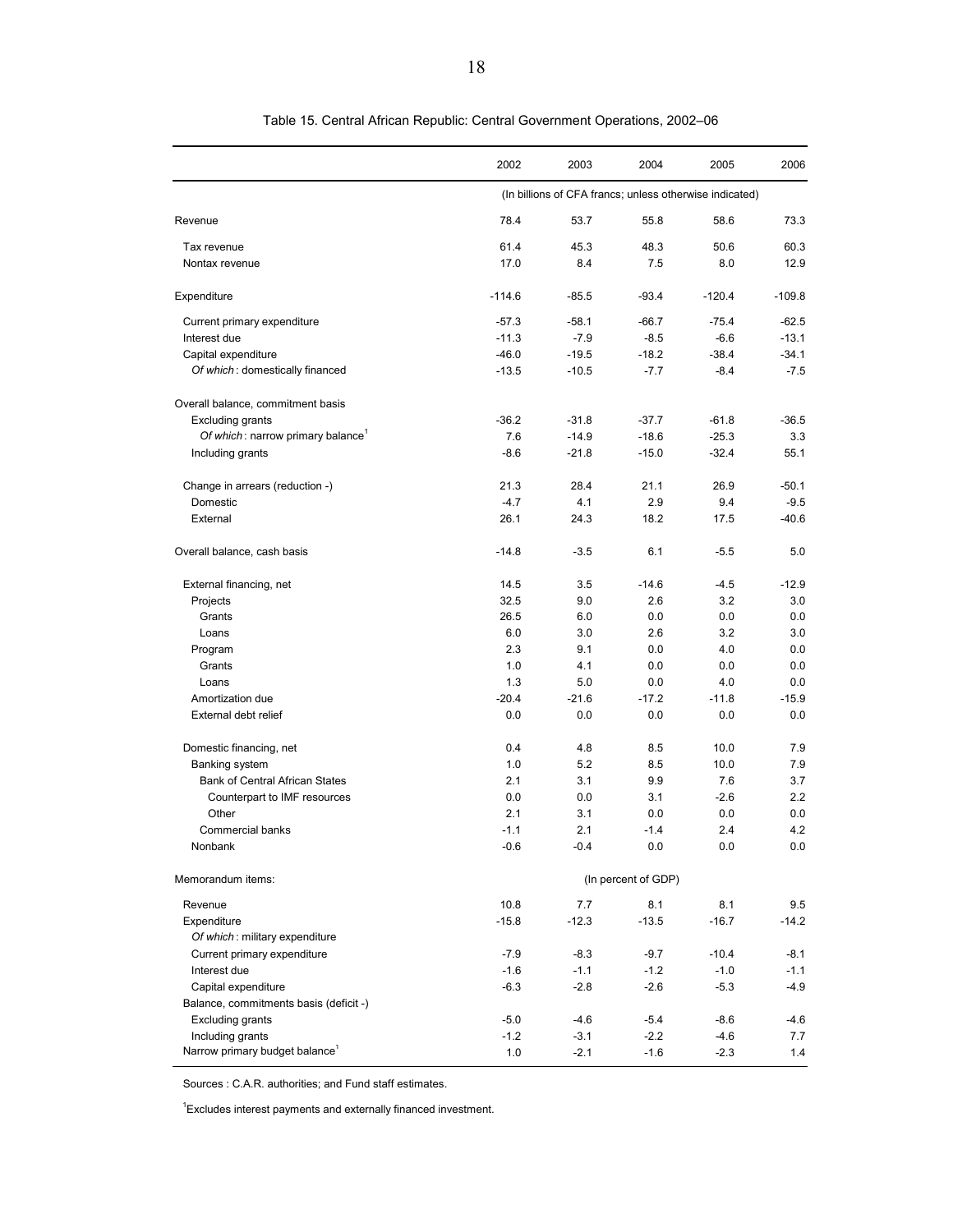|                              | 2002 | 2003 | 2004                        | 2005 | 2006 |
|------------------------------|------|------|-----------------------------|------|------|
|                              |      |      | (In billions of CFA francs) |      |      |
| Total revenue                | 78.4 | 53.7 | 55.8                        | 58.6 | 73.4 |
| Tax revenue                  | 61.4 | 45.0 | 48.3                        | 50.6 | 60.3 |
| Taxes on income and profits  | 17.2 | 13.9 | 15.6                        | 14.7 | 17.5 |
| Companies                    | 0.0  | 3.9  | 3.3                         | 3.4  | 7.7  |
| Individuals                  | 0.0  | 4.5  | 5.6                         | 4.3  | 5.2  |
| Other                        | 17.2 | 5.6  | 6.6                         | 7.1  | 4.6  |
| Taxes on goods and services  | 33.3 | 20.7 | 22.1                        | 26.4 | 27.7 |
| Turnover tax                 | 0.0  | 9.8  | 12.1                        | 15.2 | 17.2 |
| Excise tax                   | 0.0  | 1.4  | 1.1                         | 0.7  | 1.4  |
| Other                        | 33.3 | 9.6  | 9.1                         | 10.5 | 9.1  |
| Taxes on international trade | 10.9 | 10.4 | 10.6                        | 9.5  | 15.2 |
| Import taxes and duties      | 7.6  | 7.3  | 7.2                         | 7.0  | 11.8 |
| Customs duties               | 0.0  | 7.3  | 7.2                         | 7.0  | 11.8 |
| Other taxes and duties       | 7.6  | 0.0  | 0.0                         | 0.0  | 0.0  |
| Export taxes and duties      | 3.2  | 3.1  | 3.5                         | 2.5  | 3.5  |
| Nontax revenue               | 17.0 | 8.6  | 7.5                         | 8.0  | 12.9 |
| <b>Dividends</b>             | 0.0  | 0.6  | 0.2                         | 0.1  | 3.2  |
| Other                        | 17.0 | 8.1  | 7.3                         | 7.8  | 9.7  |
|                              |      |      | (In percent of GDP)         |      |      |
| Total revenue                | 10.8 | 7.7  | 8.1                         | 8.1  | 9.5  |
| Tax revenue                  | 8.5  | 6.5  | 7.0                         | 7.0  | 7.8  |
| Taxes on income and profits  | 2.4  | 2.0  | 2.3                         | 2.0  | 2.2  |
| Taxes on goods and services  | 4.6  | 3.0  | 3.2                         | 3.6  | 3.6  |
| Taxes on international trade | 1.5  | 1.5  | 1.5                         | 1.3  | 1.9  |
| Nontax revenue               | 2.3  | 1.2  | 1.1                         | 1.1  | 1.7  |

Table 16. Central African Republic: Central Government Revenue, 2002–06

Sources : C.A.R. authorities; and Fund staff estimates.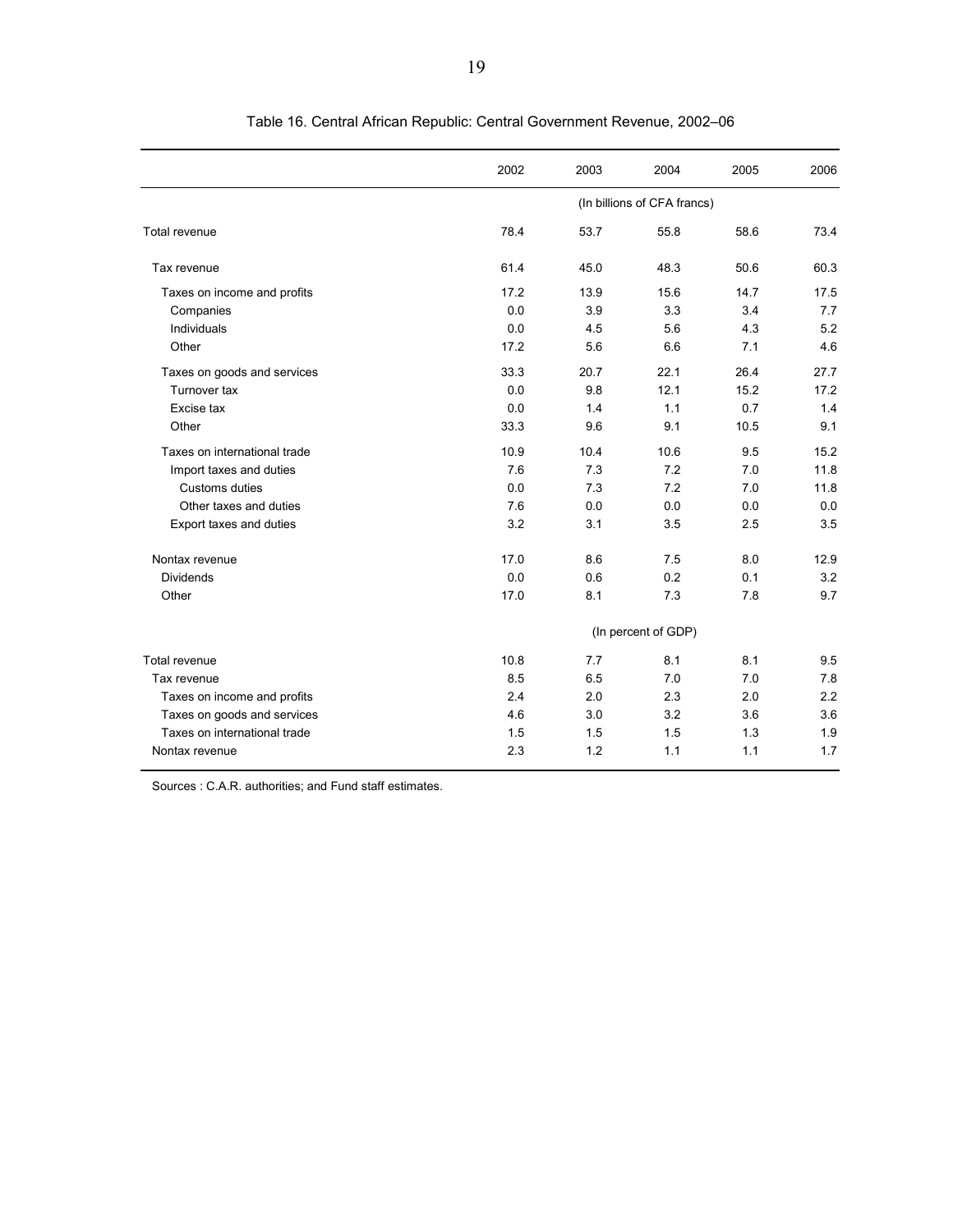|                                 | 2002  | 2003 | 2004                        | 2005  | 2006  |
|---------------------------------|-------|------|-----------------------------|-------|-------|
|                                 |       |      | (In billions of CFA francs) |       |       |
| Total expenditure               | 114.6 | 85.5 | 93.4                        | 120.9 | 108.8 |
| Current expenditure             | 68.6  | 66.0 | 75.2                        | 82.6  | 71.1  |
| Current primary expenditure     | 57.3  | 58.1 | 66.7                        | 75.4  | 62.5  |
| Wages and salaries              | 33.1  | 34.5 | 38.9                        | 39.2  | 37.2  |
| Transfers and subsidies         | 7.1   | 7.3  | 10.0                        | 14.0  | 10.2  |
| Goods and services              | 17.1  | 16.3 | 17.8                        | 22.2  | 15.2  |
| Interest due                    | 11.3  | 7.9  | 8.5                         | 7.2   | 8.6   |
| External                        | 7.3   | 5.0  | 3.0                         | 3.0   | 2.7   |
| Domestic                        | 3.9   | 2.9  | 5.5                         | 4.2   | 5.9   |
| Public investment program       | 46.0  | 19.5 | 18.2                        | 38.4  | 34.1  |
| Domestically financed           | 13.5  | 10.5 | 7.7                         | 8.4   | 7.5   |
| <b>Externally financed</b>      | 32.5  | 9.0  | 10.5                        | 29.9  | 26.6  |
|                                 |       |      | (In percent of GDP)         |       |       |
| Total expenditure               | 15.8  | 12.3 | 13.5                        | 16.7  | 14.1  |
| Current expenditure             | 9.4   | 9.5  | 10.9                        | 11.4  | 9.2   |
| Current primary expenditure     | 7.9   | 8.3  | 9.7                         | 10.4  | 8.0   |
| Wages and salaries              | 4.6   | 5.0  | 5.6                         | 5.4   | 4.8   |
| Transfers and subsidies         | 1.0   | 1.0  | 1.4                         | 1.9   | 1.3   |
| Goods and services              | 2.4   | 2.3  | 2.6                         | 3.1   | 2.0   |
| Interest due                    | 1.6   | 1.1  | 1.2                         | 0.9   | 1.7   |
| Public investment program       | 6.3   | 2.8  | 2.6                         | 5.3   | 4.4   |
| Of which: domestically financed | 1.9   | 1.5  | 1.1                         | 1.2   | 1.0   |

## Table 17. Central African Republic: Central Government Expenditure, 2002–06

Sources: C.A.R. authorities; and Fund staff estimates.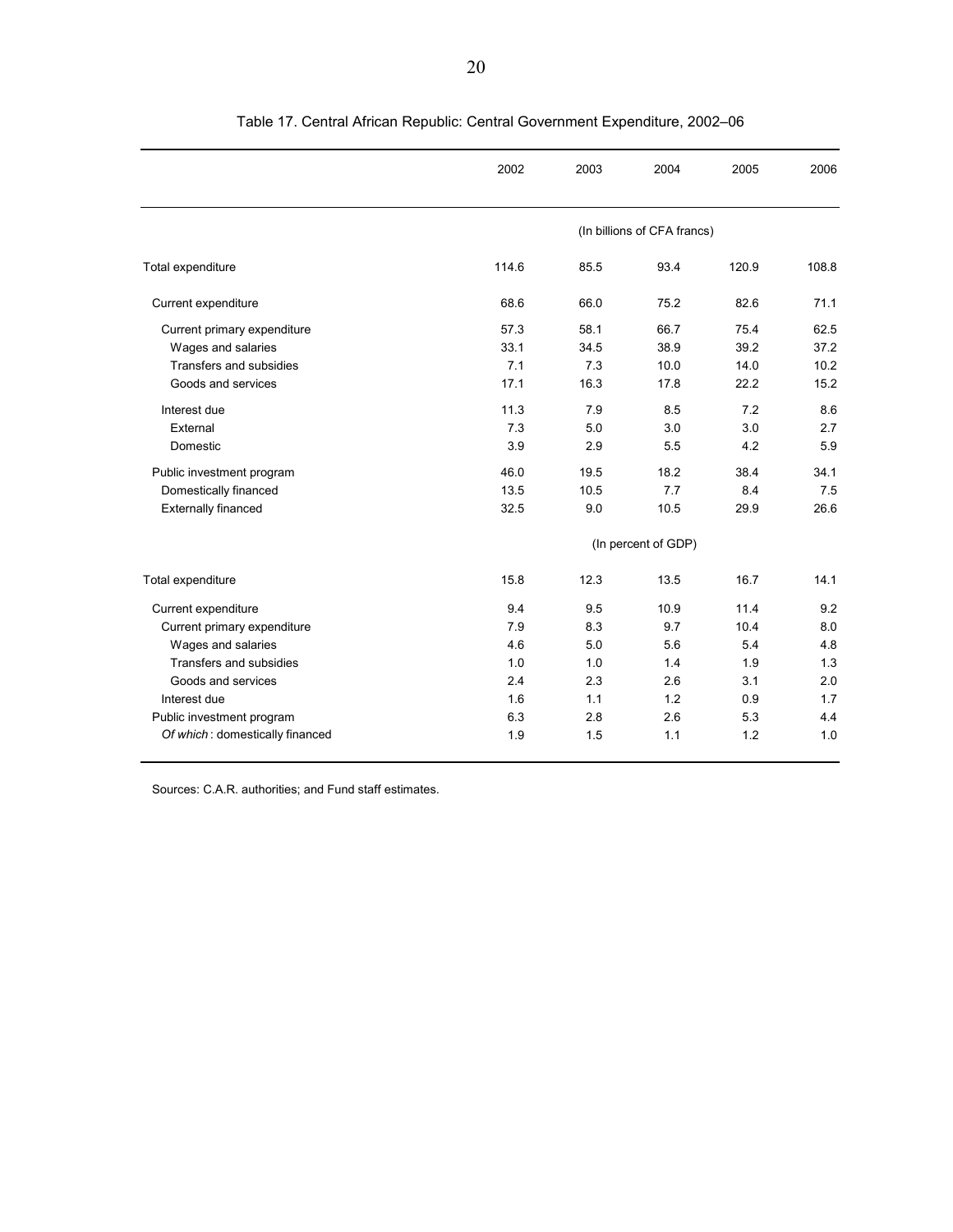| ה<br>המה ה<br>j |
|-----------------|
|                 |
|                 |
|                 |
|                 |
|                 |
| $\overline{1}$  |
| t<br>Q          |
|                 |
| ------          |
|                 |
|                 |
|                 |
|                 |
| ı               |
|                 |
|                 |
|                 |
|                 |
| $\overline{a}$  |
| Ó               |
|                 |
|                 |
|                 |
|                 |

'Only months when there ware changes in policy rates are reported.<br><sup>2</sup>The auction rate, set by the BEAC, is derived from the money market auctions and constitutes the reference rate.

3The repurchase rate is the basic rate and is set at 1.5 to 2 percentage points above the auction rate.

`Only months when there ware changes in policy rates are reported.<br><sup>2</sup>The auction rate, set by the BEAC, is derived from the money market auctions and constitutes the reference rate.<br><sup>3</sup>The repurchase rate is the basic rat 4Introduced in February 1996; the rates on certificates with maturities of 28 and 84 days are equal to the rate on the seven-day maturity plus a fixed margin of 1/16 and of 1/8 percentage points, respectively.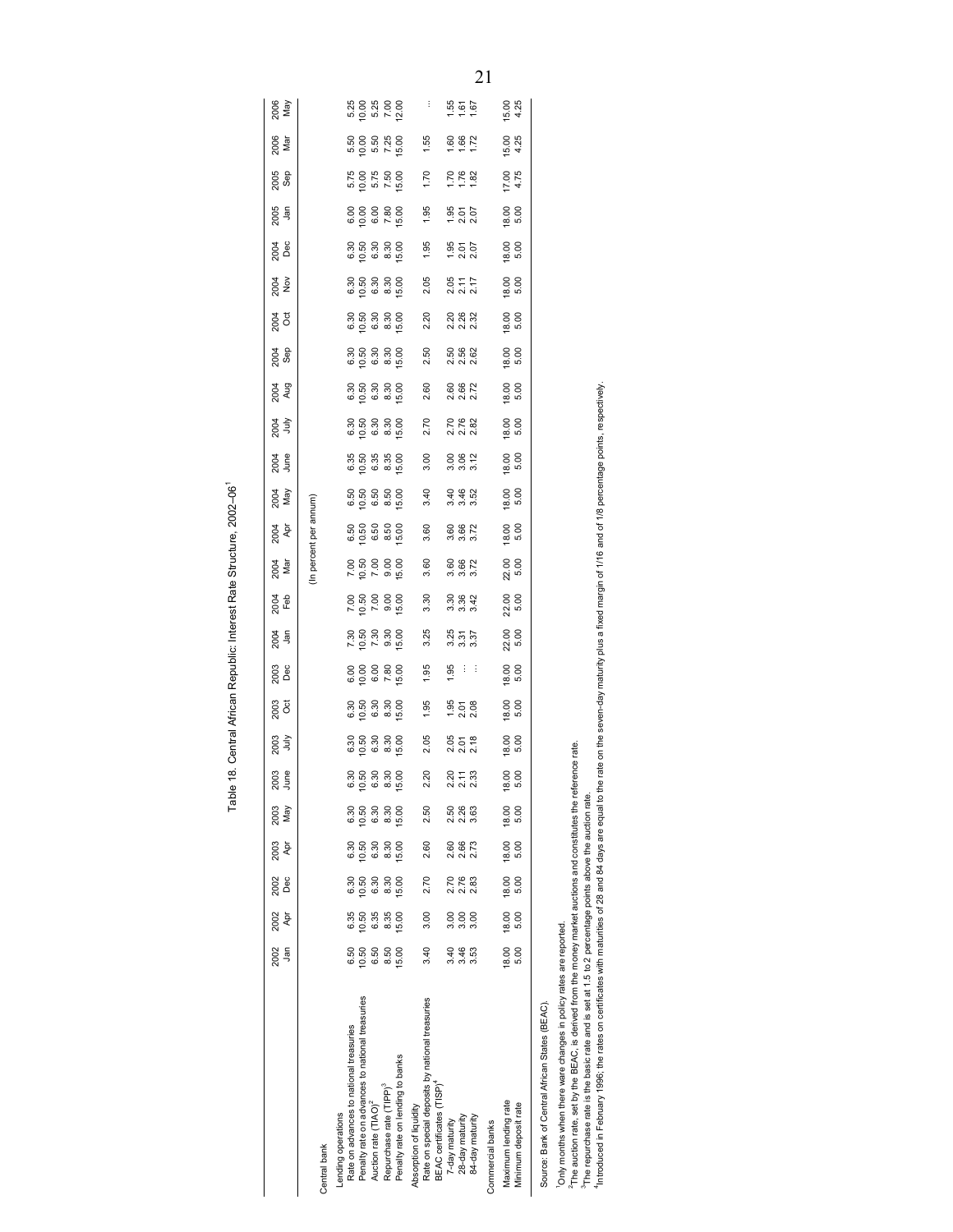|                                      | 2002    | 2003                                       | 2004                        | 2005    | 2006    |
|--------------------------------------|---------|--------------------------------------------|-----------------------------|---------|---------|
|                                      |         | (End of period, in billions of CFA francs) |                             |         |         |
| Net foreign assets                   | 55.7    | 48.7                                       | 49.5                        | 56.2    | 43.0    |
| <b>Central Bank</b>                  | 58.1    | 52.0                                       | 51.4                        | 59.7    | 43.6    |
| Operations account                   | 76.9    | 68.7                                       | 69.6                        | 77.0    | 61.6    |
| Use of IMF credit                    | $-20.9$ | $-19.7$                                    | $-21.2$                     | $-20.0$ | $-21.0$ |
| Other                                | 2.1     | 3.0                                        | 3.0                         | 2.6     | 2.9     |
| <b>Commercial banks</b>              | $-2.4$  | $-3.3$                                     | $-1.9$                      | $-3.5$  | $-0.6$  |
| Net domestic assets                  | 49.2    | 51.2                                       | 60.7                        | 72.2    | 80.0    |
| Domestic credit                      | 99.6    | 103.2                                      | 115.4                       | 126.1   | 135.7   |
| Net credit to the government         | 50.2    | 55.2                                       | 60.2                        | 72.0    | 79.3    |
| Central government                   | 54.3    | 58.4                                       | 62.9                        | 74.2    | 80.9    |
| Other public agencies                | $-4.1$  | $-3.2$                                     | $-2.7$                      | $-2.2$  | $-1.6$  |
| Credit to the economy                | 49.4    | 48.0                                       | 55.2                        | 54.1    | 56.4    |
| Public enterprises                   | 8.1     | 8.9                                        | 6.7                         | 5.6     | 5.2     |
| Private sector                       | 41.3    | 39.1                                       | 48.4                        | 48.5    | 51.3    |
| Other items (net)                    | $-50.3$ | $-52.0$                                    | $-54.6$                     | $-53.9$ | $-55.7$ |
| Broad money                          | 104.9   | 99.9                                       | 110.2                       | 128.4   | 123.0   |
| Currency outside banks               | 77.4    | 71.4                                       | 81.3                        | 89.9    | 80.9    |
| Deposits                             | 27.5    | 28.5                                       | 28.9                        | 38.6    | 42.0    |
| Demand deposits                      | 17.3    | 17.6                                       | 16.4                        | 23.8    | 24.5    |
| Time deposits                        | 10.2    | 10.9                                       | 12.5                        | 14.7    | 17.5    |
| Memorandum item:                     |         |                                            |                             |         |         |
| Velocity of broad money <sup>1</sup> | 6.6     | 6.9                                        | 6.3                         | 5.6     | 6.4     |
|                                      |         | (Annual changes in percent of broad money  |                             |         |         |
|                                      |         |                                            | beginning-period)           |         |         |
| Net foreign assets                   | $-7.3$  | $-6.7$                                     | 2.2                         | 6.1     | $-10.3$ |
| Net domestic assets                  | 2.9     | 1.9                                        | 12.0                        | 10.4    | 6.0     |
| Domestic credit                      | 2.2     | 3.4                                        | 13.6                        | 9.8     | 7.5     |
| Credit to the government (net)       | $-0.9$  | 3.9                                        | 7.9                         | 10.3    | 5.2     |
| Credit to the economy                | 6.3     | $-1.3$                                     | 6.0                         | $-1.0$  | 1.8     |
| Money supply (M2)                    | $-4.3$  | $-4.8$                                     | 14.2                        | 16.5    | $-4.2$  |
|                                      |         |                                            | (Annual percentage changes) |         |         |
| Monetary base                        | $-6.0$  | $-7.6$                                     | 15.3                        | 17.4    | $-14.8$ |
| Credit to the economy                | 16.3    | $-2.8$                                     | 11.6                        | $-1.9$  | 4.3     |
| Nominal GDP                          | 2.4     | $-4.1$                                     | $-0.6$                      | 4.7     | 7.7     |

Table 19. Central African Republic: Monetary Survey, 2002–06

Sources: Bank of Central African States (BEAC); and Fund staff estimates.

<sup>1</sup>GDP over five-quarter average of broad money.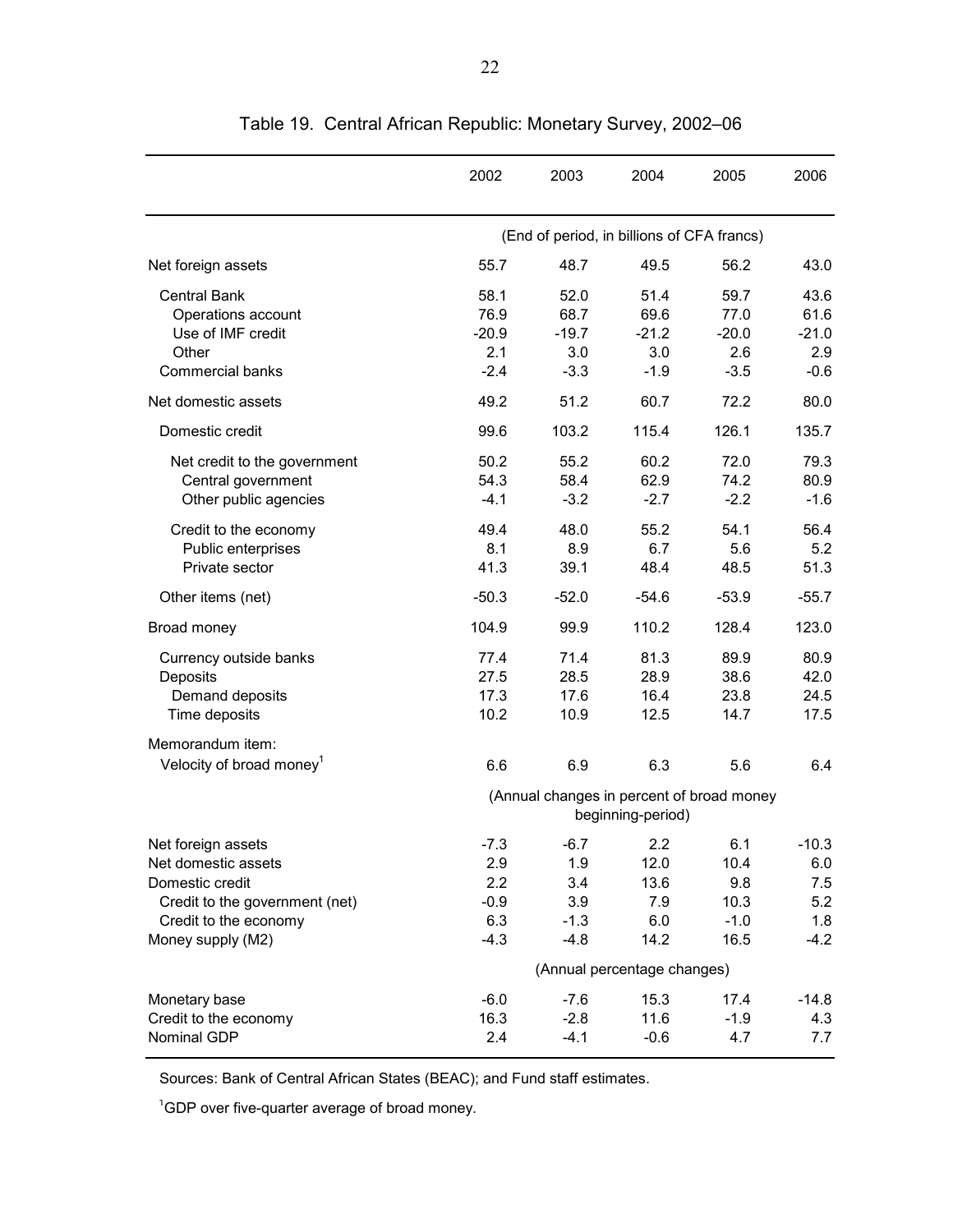|                                          | 2002    | 2003                                       | 2004   | 2005    | 2006    |
|------------------------------------------|---------|--------------------------------------------|--------|---------|---------|
|                                          |         | (End of period, in billions of CFA francs) |        |         |         |
| <b>Total assets</b>                      | 138.3   | 129.6                                      | 142.7  | 164.4   | 145.9   |
| Foreign assets                           | 79.4    | 72.0                                       | 73.2   | 80.6    | 65.6    |
| Gold                                     | 2.4     | 2.4                                        | 2.4    | 3.2     | 3.5     |
| <b>SDRs</b>                              | 0.0     | 0.1                                        | 1.2    | 0.1     | 0.4     |
| CFA franc zone currency                  | 0.1     | 0.8                                        | 0.5    | 0.2     | 0.4     |
| Operations account (credit balance)      | 76.9    | 68.7                                       | 69.6   | 77.0    | 61.6    |
| Other assets                             | 0.0     | 0.0                                        | 0.1    | 0.1     | 0.0     |
| Credit to the government                 | 49.6    | 51.3                                       | 60.9   | 80.6    | 75.6    |
| Current accounts (Article 21)            | 12.6    | 15.5                                       | 15.5   | 15.5    | 17.0    |
| Use of IMF credit                        | 20.9    | 19.7                                       | 21.2   | 20.0    | 21.0    |
| <b>Stand-By Arrangements</b>             | 0.0     | 0.0                                        | 0.0    | 0.0     | 0.0     |
| SAF arrangements                         | 0.0     | 0.0                                        | 0.0    | 0.0     | 0.0     |
| <b>ESAF/PRGF</b> arrangements            | 20.9    | 19.7                                       | 21.2   | 20.0    | 21.0    |
| <b>Consolidated loans</b>                | 14.6    | 14.6                                       | 14.6   | 17.2    | 18.4    |
| Other $1$                                | 1.5     | 1.5                                        |        |         |         |
| Credit to deposit money banks            | 3.3     | 1.8                                        | 4.1    | 0.0     | 0.0     |
| Other assets                             | 6.0     | 4.5                                        | 4.5    | 3.2     | 4.7     |
| <b>Total liabilities</b>                 | 138.3   | 129.6                                      | 142.7  | 164.4   | 145.9   |
| Monetary base                            | 79.0    | 73.0                                       | 83.7   | 98.3    | 83.7    |
| Currency in circulation                  | 77.4    | 71.4                                       | 81.3   | 89.9    | 80.9    |
| Currency issued                          | 78.5    | 72.2                                       | 81.8   | 95.9    | 81.9    |
| Treasury cash                            | $-0.1$  | $-0.1$                                     | $-0.1$ | $-0.1$  | $-0.1$  |
| Currency in banks                        | $-0.9$  | $-0.7$                                     | $-1.8$ | $-2.2$  | $-1.6$  |
| Reserves                                 | 1.5     | 1.6                                        | 2.4    | 8.4     | 2.8     |
| Currency in banks                        | 0.9     | 0.7                                        | 1.8    | 2.2     | 1.6     |
| Bank deposits with BEAC                  | 0.6     | 0.9                                        | 0.6    | 6.1     | 1.2     |
| Foreign liabilities                      | 21.3    | 20.0                                       | 22.4   | 20.9    | 22.4    |
| Current accounts of foreign institutions | 10.7    | 10.2                                       | 9.9    | 10.0    | 10.2    |
| Deposits of regional institutions        | 0.1     | 0.1                                        | 0.5    | 6.1     | 1.2     |
| Use of IMF credit                        | 20.9    | 19.7                                       | 21.2   | 20.0    | 21.0    |
| Other liabilities                        | $-10.3$ | $-10.0$                                    | $-9.2$ | $-15.2$ | $-10.0$ |
| Central government deposits              | 0.8     | 0.6                                        | 2.2    | 1.6     | 5.4     |
| Other liabilities                        | 35.6    | 33.9                                       | 33.2   | 30.7    | 33.3    |

Table 20. Central African Republic: Central Bank Accounts, 2002–06

Source: Bank of Central African States (BEAC).

<sup>1</sup>Including unpaid interest.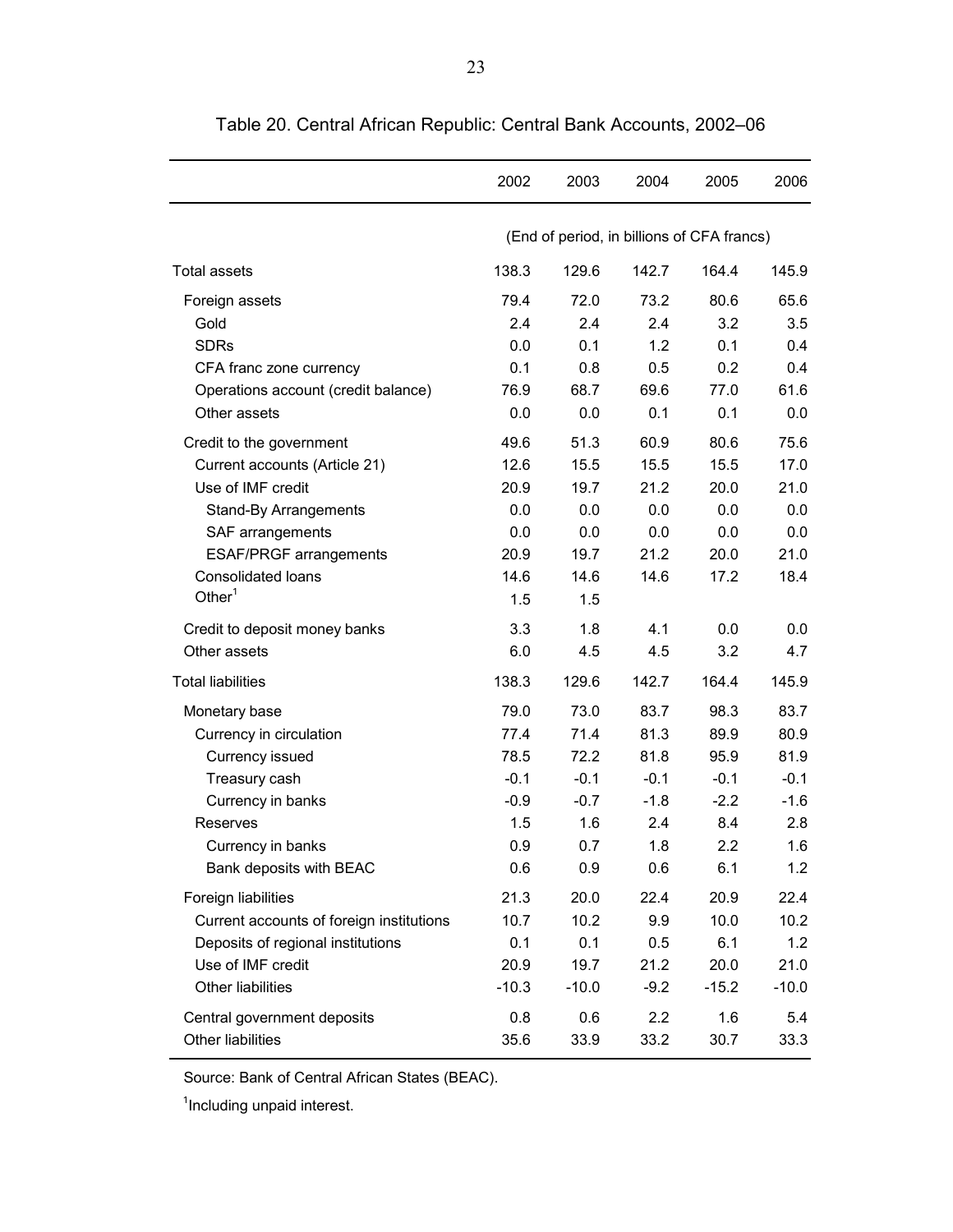|                                       | 2002   | 2003                                       | 2004          | 2005      | 2006     |
|---------------------------------------|--------|--------------------------------------------|---------------|-----------|----------|
|                                       |        | (End of perild, in billions of CFA francs) |               |           |          |
| <b>Total assets</b>                   | 65.5   | 64.0                                       | 62.9          | 69.2      | 76.0     |
| Reserves                              | 1.5    | 1.6                                        | 2.4           | 8.4       | 2.8      |
| Foreign assets                        | 3.7    | 3.9                                        | 6.2           | 4.9       | 9.9      |
| Credit to the central government      | 6.4    | 8.2                                        | 5.0           | 7.2       | 12.4     |
| Credit to other public agencies       | 2.0    | 1.8                                        | 1.9           | 2.1       | 2.0      |
| Credit to the economy                 | 49.4   | 48.0                                       | 55.2          | 54.1      | 56.4     |
| Public enterprises                    | 8.1    | 8.9                                        | 6.7           | 5.6       | 5.2      |
| Private sector                        | 41.3   | 39.1                                       | 48.4          | 48.5      | 51.3     |
| Other assets                          | 2.6    | 0.5                                        | $-7.7$        | $-7.5$    | $-7.4$   |
| <b>Total liabilities</b>              | 65.5   | 64.0                                       | 62.9          | 69.2      | 76.0     |
| Deposits                              | 34.4   | 34.0                                       | 34.3          | 43.5      | 47.2     |
| Demand deposits                       | 17.3   | 17.6                                       | 16.4          | 23.8      | 24.5     |
| Term and savings deposits             | 10.2   | 10.9                                       | 12.5          | 14.7      | 17.5     |
| Government deposits                   | 0.7    | 0.5                                        | 0.8           | 0.7       | 1.6      |
| Deposits of other public institutions | 6.1    | 5.0                                        | 4.6           | 4.2       | 3.6      |
| Foreign liabilities                   | 6.0    | 7.2                                        | 8.1           | 8.4       | 10.4     |
| Short-term                            | 5.8    | 5.5                                        | 4.3           | 5.0       | 6.9      |
| Of which: postal debt                 | 1.3    | 1.3                                        | $\sim$ $\sim$ | $\ddotsc$ | $\cdots$ |
| Medium- and long-term                 | 0.2    | 1.7                                        | 3.8           | 3.4       | 3.5      |
| Credit from the BEAC                  | 3.3    | 1.8                                        | 4.1           | 0.0       | 0.0      |
| Capital and reserves                  | 22.4   | 21.2                                       | 23.2          | 25.5      | 27.0     |
| <b>Other liabilities</b>              | $-0.6$ | $-0.2$                                     | $-6.8$        | $-8.2$    | $-8.7$   |

Table 21. Central African Republic: Balance Sheet of Commercial Banks, 2002–06

Source: Bank of Central African States (BEAC).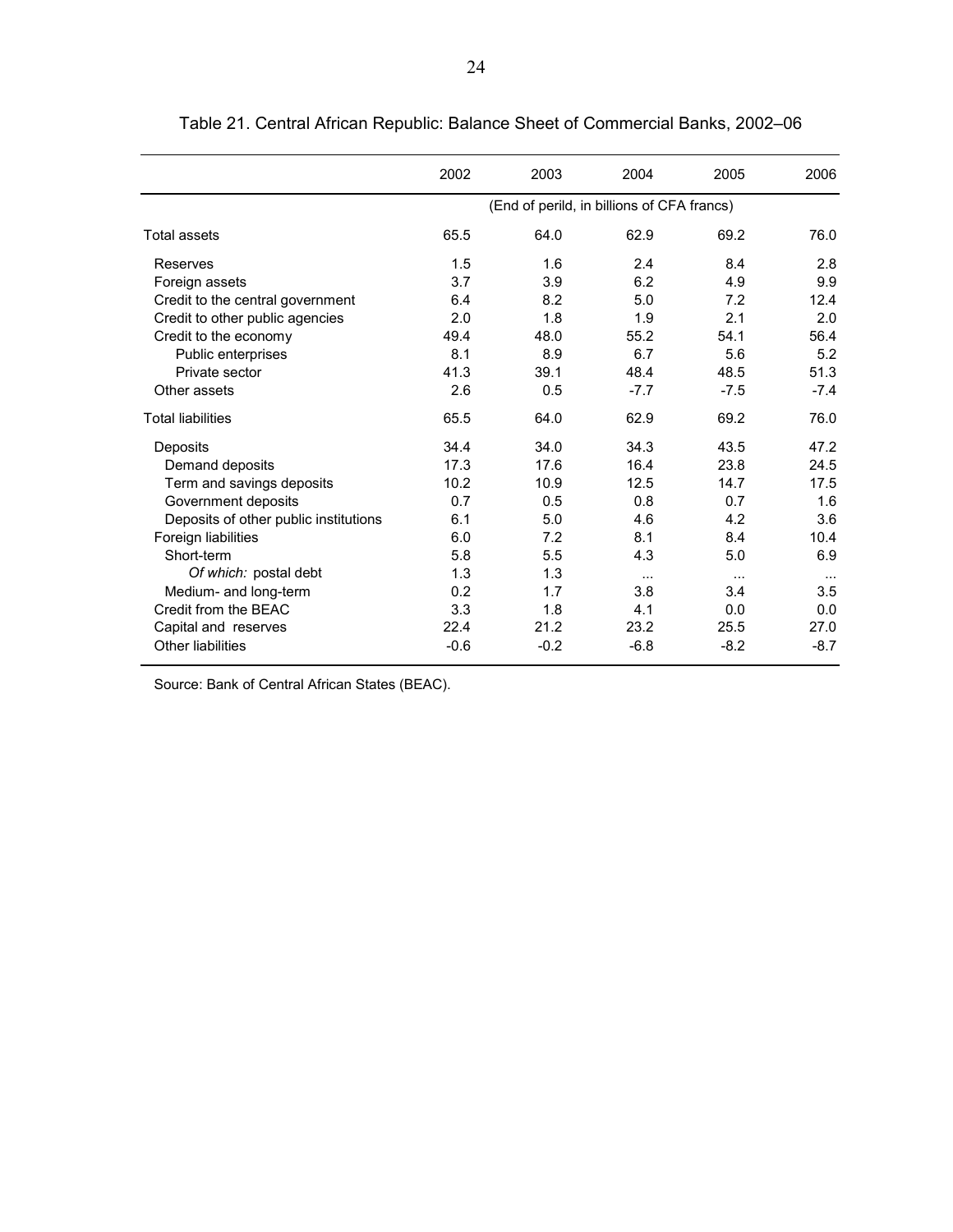|                                              | 2002    | 2003    | 2004                  | 2005     | 2006<br>Est. |
|----------------------------------------------|---------|---------|-----------------------|----------|--------------|
|                                              |         |         | (In millions of SDRs) |          |              |
| Current account                              | $-12.3$ | $-17.8$ | $-15.0$               | $-61.0$  | $-26.9$      |
| Balance of goods                             | 20.6    | 7.5     | $-14.5$               | $-29.5$  | $-31.0$      |
| Exports, f.o.b.                              | 113.7   | 91.6    | 85.4                  | 86.9     | 107.2        |
| Diamonds                                     | 40.4    | 35.2    | 35.5                  | 42.3     | 42.5         |
| Wood products                                | 57.8    | 42.5    | 36.8                  | 33.3     | 51.9         |
| Cotton                                       | 7.1     | 0.7     | 2.3                   | 1.4      | 0.9          |
| Coffee                                       | 1.1     | 0.9     | 1.3                   | 1.2      | 1.0          |
| Other                                        | 7.4     | 12.2    | 9.5                   | 8.7      | 10.8         |
| Imports, f.o.b.                              | $-93.1$ | $-84.1$ | $-99.9$               | $-116.4$ | $-138.2$     |
| Petroleum products                           | $-11.2$ | $-9.5$  | $-22.8$               | $-22.8$  | $-33.9$      |
| Public investment program                    | $-14.4$ | $-6.3$  | $-5.0$                | $-14.4$  | $-18.1$      |
| Other                                        | $-67.5$ | $-68.3$ | $-72.1$               | $-79.1$  | $-86.3$      |
| Services (net)                               | $-58.0$ | $-44.3$ | $-38.5$               | $-51.0$  | $-48.1$      |
| Credit                                       | 11.4    | 18.5    | 28.2                  | 28.9     | 33.8         |
| Debit                                        | $-69.5$ | $-62.7$ | $-66.6$               | $-79.9$  | $-82.0$      |
| Income                                       | $-6.7$  | $-1.7$  | $-1.1$                | $-1.4$   | $-2.7$       |
| Credit                                       | 4.1     | 5.0     | 6.5                   | 6.7      | 7.2          |
| Debit                                        | $-10.8$ | $-6.7$  | $-7.6$                | $-8.1$   | $-9.8$       |
| Current transfers (net)                      | 31.8    | 20.7    | 39.0                  | 20.9     | 54.9         |
| Capital account                              | 15.1    | 8.5     | 23.7                  | 19.9     | 106.8        |
| Project grants                               | 14.0    | 3.5     | 4.8                   | 16.4     | 18.5         |
| Program grants                               | 1.1     | 5.0     | 18.9                  | 3.5      | 88.4         |
| Financial account                            | $-53.3$ | $-30.6$ | $-33.7$               | 30.9     | $-49.7$      |
| Public sector (net)                          | $-14.5$ | $-14.0$ | $-18.7$               | $-5.9$   | $-12.9$      |
| Project disbursements                        | 6.7     | 3.7     | 3.4                   | 4.1      | 3.9          |
| Program disbursements                        | 1.5     | 6.2     | 0.0                   | 5.2      | 0.0          |
| Scheduled amortization                       | $-22.7$ | $-23.9$ | $-22.0$               | $-15.2$  | $-20.7$      |
| Private sector (net)                         | $-38.8$ | $-16.6$ | $-15.0$               | 36.8     | $-32.9$      |
| Errors and omissions                         | 10.2    | 0.0     | 0.0                   | 0.0      | 0.0          |
| Overall balance                              | $-40.4$ | $-39.9$ | $-25.0$               | $-10.2$  | 30.2         |
| Net official reserves movements <sup>1</sup> | 11.4    | 10.0    | 1.7                   | $-12.4$  | 22.6         |
| Net Fund credit                              | 0.0     | 0.0     | 4.0                   | $-3.3$   | 2.9          |
| Purchases and loans                          | 0.0     | 0.0     | 5.7                   | 0.0      | 7.0          |
| Repayments (cash basis)                      | 0.0     | 0.0     | $-1.6$                | $-3.3$   | $-4.1$       |
| Other reserves (increase -)                  | 11.4    | 10.0    | $-2.3$                | $-9.1$   | 19.7         |
| <b>Exceptional financing</b>                 | 29.0    | 29.8    | 23.3                  | 22.6     | $-52.7$      |
| Debt rescheduling                            | 0.0     | 0.0     | 0.0                   | 0.0      | 0.0          |
| Debt-payments arrears (reduction -)          | 29.0    | 29.8    | 23.3                  | 22.6     | $-52.7$      |

Table 22. Central African Republic: Balance of Payments, 2002–06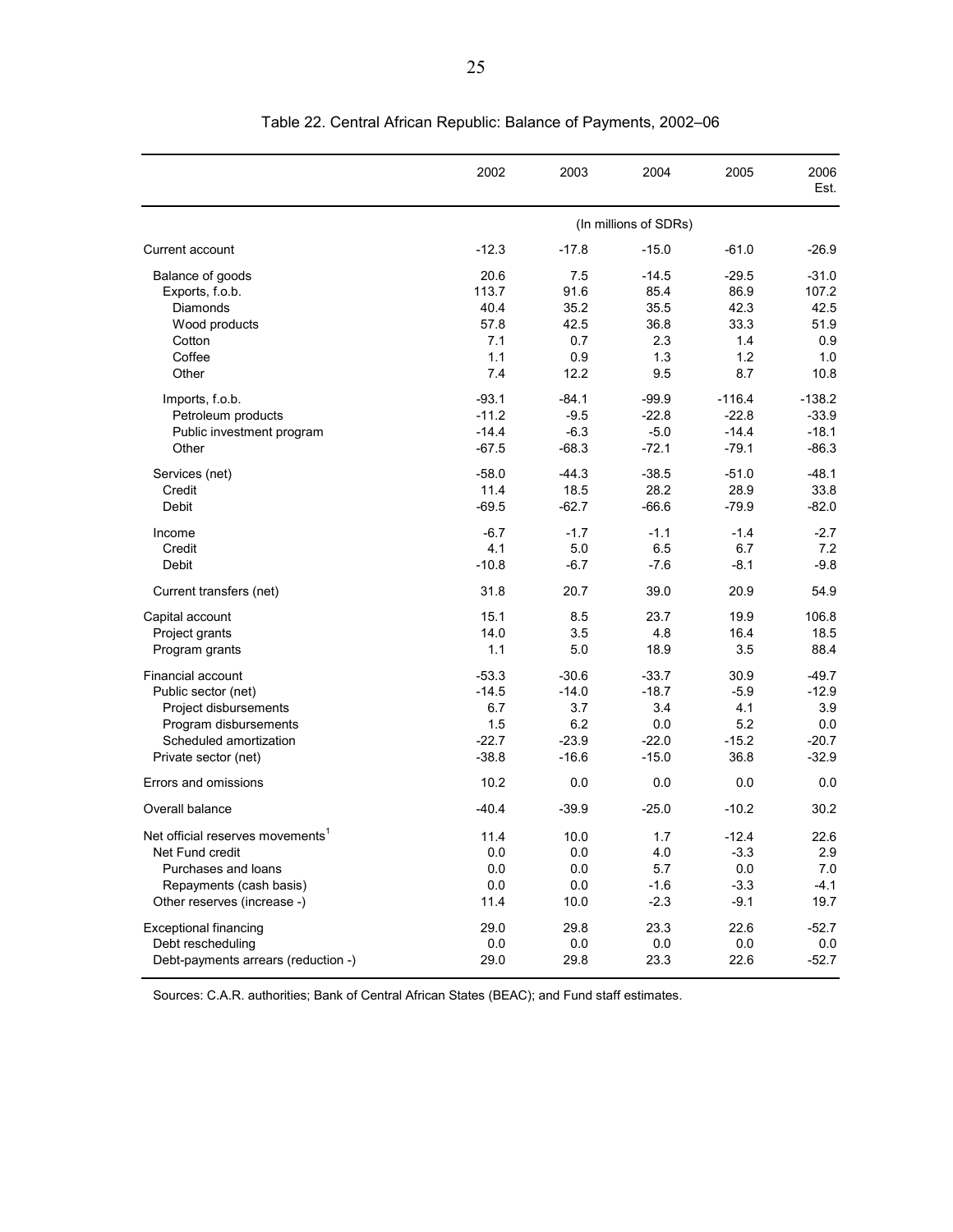|                                              | 2002    | 2003    | 2004                                                    | 2005    | 2006<br>Est. |
|----------------------------------------------|---------|---------|---------------------------------------------------------|---------|--------------|
|                                              |         |         | (In billions of CFA francs, unless otherwise indicated) |         |              |
| Current account                              | $-11.1$ | $-14.5$ | $-11.8$                                                 | $-47.3$ | $-20.7$      |
| Balance of goods                             | 18.6    | 6.1     | $-11.3$                                                 | $-22.9$ | $-23.8$      |
| Exports, f.o.b.                              | 102.3   | 74.4    | 66.7                                                    | 67.5    | 82.4         |
| Diamonds                                     | 36.3    | 28.6    | 27.8                                                    | 32.8    | 32.7         |
| Wood products                                | 52.0    | 34.6    | 28.8                                                    | 25.8    | 39.9         |
| Cotton                                       | 6.4     | 0.6     | 1.8                                                     | 1.1     | 0.7          |
| Coffee                                       | 1.0     | 0.8     | 1.0                                                     | 0.9     | 0.8          |
| Other                                        | 6.6     | 9.9     | 7.4                                                     | 6.8     | 8.3          |
| Imports, f.o.b.                              | $-83.8$ | $-68.3$ | $-78.1$                                                 | $-90.3$ | $-106.2$     |
| Petroleum products                           | $-10.1$ | $-7.7$  | $-17.8$                                                 | $-17.7$ | $-26.0$      |
| Public investment program                    | $-13.0$ | $-5.1$  | $-3.9$                                                  | $-11.2$ | $-13.9$      |
| Other                                        | $-60.7$ | $-55.5$ | $-56.3$                                                 | $-61.4$ | $-66.3$      |
| Services (net)                               | $-52.2$ | $-36.0$ | $-30.1$                                                 | $-39.6$ | $-37.0$      |
| Credit                                       | 10.3    | 15.0    | 22.0                                                    | 22.4    | 26.0         |
| Debit                                        | $-62.5$ | $-51.0$ | $-52.1$                                                 | $-62.0$ | $-63.0$      |
| Income                                       | $-6.1$  | $-1.4$  | $-0.9$                                                  | $-1.1$  | $-2.1$       |
| Credit                                       | 3.7     | 4.1     | 5.1                                                     | 5.2     | 5.5          |
| Debit                                        | $-9.8$  | $-5.5$  | $-6.0$                                                  | $-6.3$  | $-7.6$       |
| Current transfers (net)                      | 28.6    | 16.8    | 30.5                                                    | 16.2    | 42.2         |
| Capital account                              | 13.6    | 6.9     | 18.5                                                    | 15.4    | 82.1         |
| Project grants                               | 12.6    | 2.8     | 3.8                                                     | 12.7    | 14.2         |
| Program grants                               | 1.0     | 4.1     | 14.8                                                    | 2.7     | 67.9         |
| Financial account                            | $-48.0$ | $-24.9$ | $-26.3$                                                 | 24.0    | $-38.2$      |
| Public sector (net)                          | $-13.1$ | $-11.4$ | $-14.6$                                                 | $-4.5$  | $-9.9$       |
| Project disbursements                        | 6.0     | 3.0     | 2.6                                                     | 3.2     | 3.0          |
| Program disbursements                        | 1.3     | 5.0     | 0.0                                                     | 4.0     | 0.0          |
| Scheduled amortization                       | $-20.4$ | $-19.4$ | $-17.2$                                                 | $-11.8$ | $-15.9$      |
| Private sector (net)                         | $-34.9$ | $-13.5$ | $-11.7$                                                 | 28.6    | $-25.3$      |
| Errors and omissions                         | 9.2     | 0.0     | 0.0                                                     | 0.0     | 0.0          |
| Overall balance                              | $-36.3$ | $-32.4$ | $-19.5$                                                 | $-7.9$  | 23.2         |
| Net official reserves movements <sup>1</sup> | 10.3    | 8.1     | 1.4                                                     | $-9.6$  | 17.3         |
| Net Fund credit                              | 0.0     | 0.0     | 3.1                                                     | $-2.6$  | 2.2          |
| Purchases and loans                          | 0.0     | 0.0     | 4.4                                                     | 0.0     | 5.4          |
| Repayments (cash basis)                      | 0.0     | 0.0     | $-1.3$                                                  | $-2.6$  | $-3.1$       |
| Other reserves (increase -)                  | 10.3    | 8.1     | $-1.8$                                                  | $-7.1$  | 15.1         |
| Exceptional financing                        | 26.1    | 24.3    | 18.2                                                    | 17.5    | $-40.5$      |
| Debt rescheduling                            | 0.0     | 0.0     | $0.0\,$                                                 | 0.0     | 0.0          |
| Debt payments arrears (reduction -)          | 26.1    | 24.3    | 18.2                                                    | 17.5    | $-40.5$      |
| Memorandum items:                            |         |         |                                                         |         |              |
| Gross official reserves (at end of period)   | 78.9    | 70.8    | 72.6                                                    | 79.6    | 64.5         |
| Current account (in percent of GDP)          | $-1.5$  | $-2.1$  | $-1.7$                                                  | $-6.5$  | $-2.7$       |
|                                              |         |         |                                                         |         |              |

Table 23. Central African Republic: Balance of Payments, 2002–06<sup>1</sup>

1 Based on definitions consistent with the IMF's *Balance of Payments Manual* , 5th edition.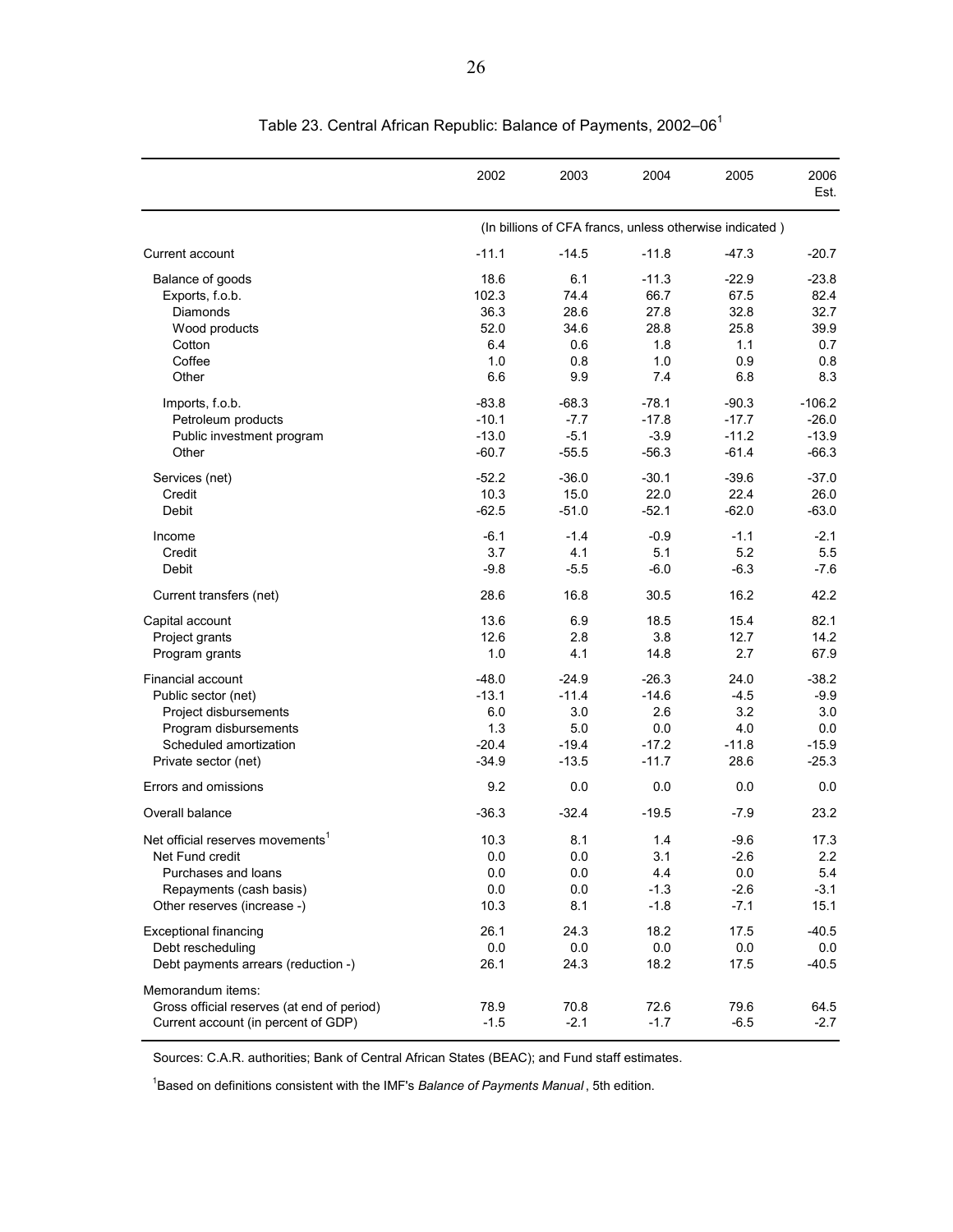|                                                         | 2002                   | 2003                   | 2004                                                                                                                                  | 2005                   | 2006<br>Est.           |
|---------------------------------------------------------|------------------------|------------------------|---------------------------------------------------------------------------------------------------------------------------------------|------------------------|------------------------|
|                                                         |                        |                        | (Value in billions of CFA francs; volume in thousands of tons;<br>unit values in CFA francs per kilogram, unless otherwise indicated) |                        |                        |
| Total exports, value                                    | 102.3                  | 74.4                   | 66.7                                                                                                                                  | 67.5                   | 82.4                   |
| <b>Diamonds</b><br>Value<br>Volume <sup>1</sup>         | 36.3<br>414.8          | 28.6<br>329.6          | 27.8<br>354.2                                                                                                                         | 32.8<br>383.3          | 32.7<br>415.5          |
| Unit value <sup>2</sup>                                 | 87,600                 | 86,200                 | 78,400                                                                                                                                | 85,600                 | 78,660                 |
| Coffee <sup>3</sup><br>Value<br>Volume<br>Unit value    | 1.0<br>5.7<br>179.6    | 0.8<br>2.0<br>358.0    | 1.0<br>3.8<br>271.3                                                                                                                   | 0.9<br>2.5<br>369.8    | 0.8<br>2.6<br>297.4    |
| Wood products                                           |                        |                        |                                                                                                                                       |                        |                        |
| Value<br>Volume <sup>4</sup><br>Unit value <sup>5</sup> | 52.0<br>381.1<br>130.4 | 34.6<br>275.7<br>121.2 | 28.8<br>239.4<br>120.1                                                                                                                | 25.8<br>197.3<br>131.0 | 39.9<br>263.5<br>151.5 |
|                                                         |                        |                        |                                                                                                                                       |                        |                        |
| Cotton<br>Value<br>Volume<br>Unit value                 | 6.4<br>12.3<br>520.7   | 0.6<br>0.9<br>621.2    | 1.8<br>2.9<br>612.3                                                                                                                   | 1.1<br>2.3<br>473.9    | 0.7<br>1.4<br>494.8    |
| Tobacco<br>Value<br>Volume<br>Unit value                | 0.1<br>0.1<br>962      | 0.1<br>0.1<br>825      | 0.1<br>0.1<br>529.3                                                                                                                   | 0.1<br>0.1<br>512.0    | 0.1<br>0.1<br>516.1    |
| <b>Miscellaneous</b><br>Value                           | 6.5                    | 9.8                    | 7.3                                                                                                                                   | 6.7                    | 8.2                    |

Table 24. Central African Republic: Composition of Exports, 2002–06

<sup>1</sup>In thousands of carats.

<sup>2</sup>In CFA francs per carat.

<sup>3</sup>Includes reexports.

<sup>4</sup>In thousands of cubic meters.

<sup>5</sup>In CFA francs per cubic meter.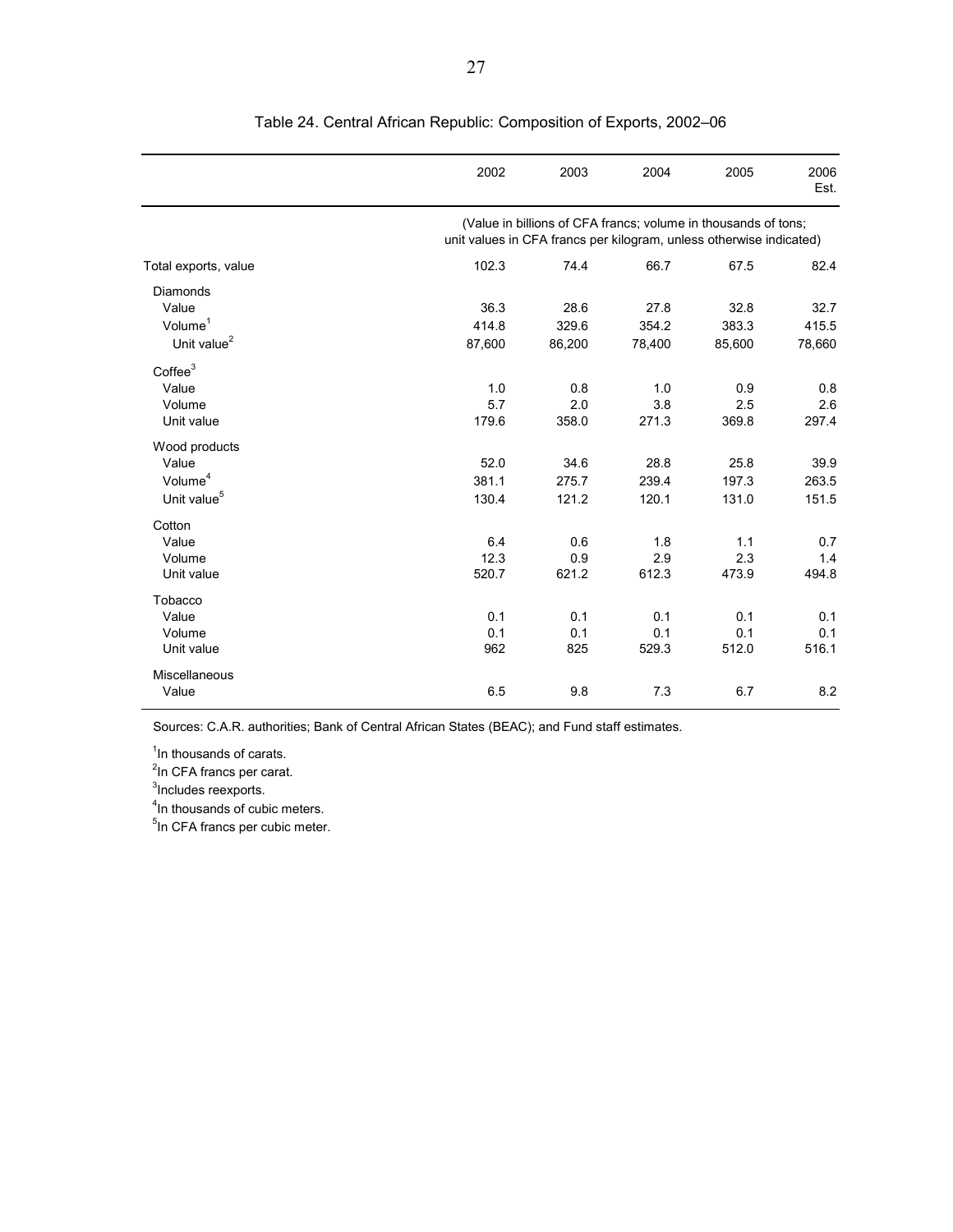|                      | 2002   | 2003    | 2004                                    | 2005   | 2006<br>Est. |
|----------------------|--------|---------|-----------------------------------------|--------|--------------|
|                      |        |         | (Indices, $1995 = 100$ ) <sup>1</sup>   |        |              |
| Exports <sup>2</sup> |        |         |                                         |        |              |
| Value                | 110.3  | 80.2    | 71.9                                    | 72.7   | 88.8         |
| Volume               | 124.8  | 92.0    | 90.6                                    | 83.3   | 95.8         |
| Unit value           | 88.4   | 87.2    | 79.4                                    | 87.4   | 92.7         |
| Imports              |        |         |                                         |        |              |
| Value                | 92.6   | 75.5    | 86.4                                    | 99.9   | 117.5        |
| Volume               | 69.9   | 61.0    | 70.6                                    | 76.3   | 85.0         |
| Unit value           | 132.5  | 123.9   | 122.4                                   | 130.9  | 138.3        |
| Terms of trade       | 66.7   | 70.4    | 64.9                                    | 66.8   | 67.0         |
|                      |        |         | (Annual percentage change) <sup>1</sup> |        |              |
| Exports <sup>2</sup> |        |         |                                         |        |              |
| Value                | $-1.7$ | $-27.3$ | $-10.3$                                 | 1.1    | 22.1         |
| Volume               | 1.3    | $-26.3$ | $-1.6$                                  | $-8.1$ | 15.1         |
| Unit value           | $-3.0$ | $-1.4$  | $-8.8$                                  | 10.0   | 6.1          |
| Imports              |        |         |                                         |        |              |
| Value                | 6.7    | $-18.5$ | 14.3                                    | 15.7   | 17.6         |
| Volume               | 9.9    | $-12.8$ | 15.7                                    | 8.2    | 11.3         |
| Unit value           | $-2.9$ | $-6.5$  | $-1.2$                                  | 6.9    | 5.7          |
| Terms of trade       | $-0.1$ | 5.5     | $-7.7$                                  | 2.8    | 0.4          |

|  | Table 25. Central African Republic: Export, Import Indices and Terms of Trade, 2002–06 1/ |  |  |
|--|-------------------------------------------------------------------------------------------|--|--|
|--|-------------------------------------------------------------------------------------------|--|--|

<sup>1</sup>Based on unit values in CFA francs.

<sup>2</sup>Includes reexports.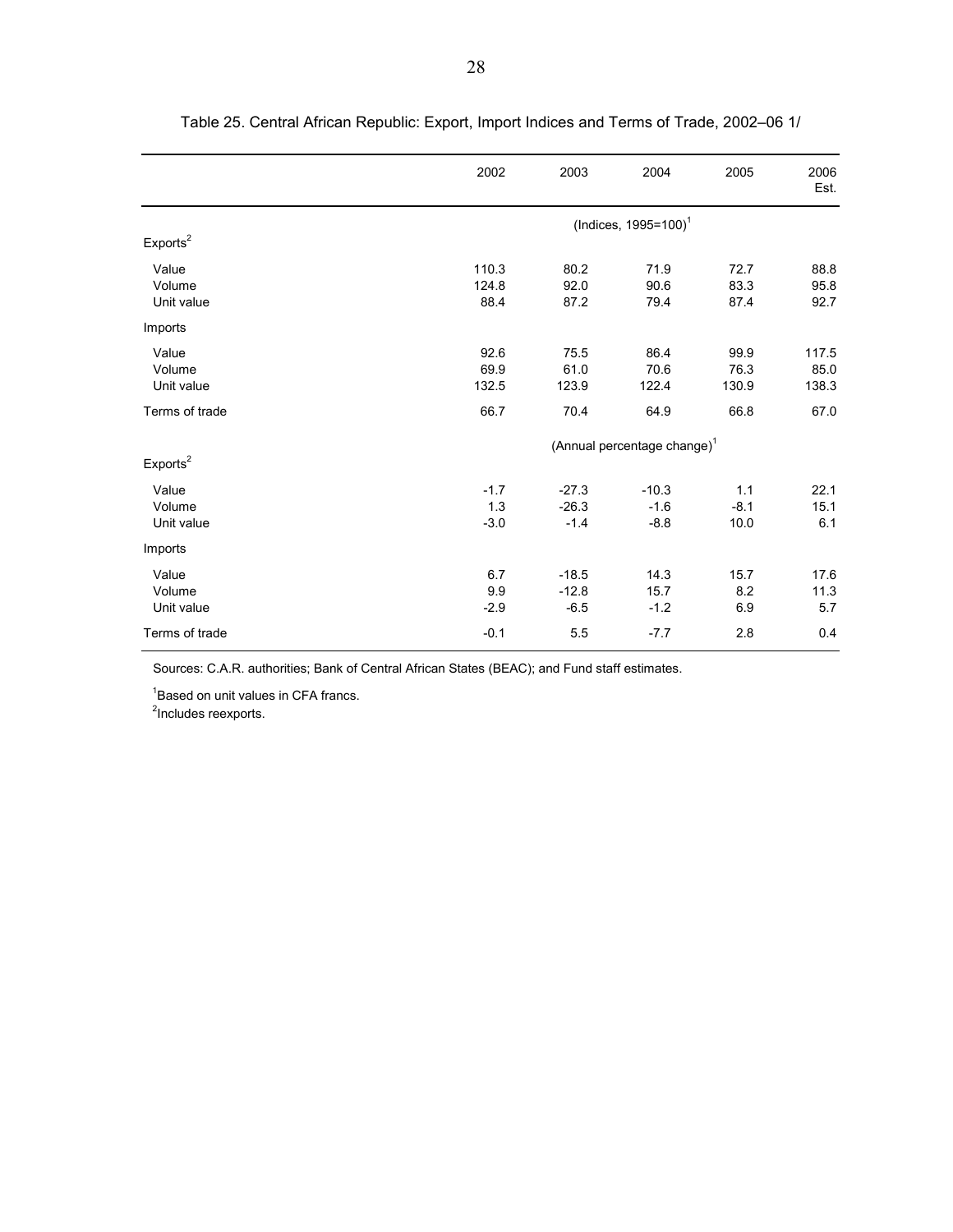|                                             | 2002                        | 2003    | 2004    | 2005    | 2006<br>Est. |
|---------------------------------------------|-----------------------------|---------|---------|---------|--------------|
|                                             | (In billions of CFA francs) |         |         |         |              |
| Services (net)                              | $-52.2$                     | $-36.0$ | $-30.1$ | $-39.6$ | $-37.0$      |
| Credit                                      | 10.3                        | 15.0    | 22.0    | 22.4    | 26.0         |
| Freight and insurance                       | 0.3                         | 0.2     | 0.4     | 0.4     | 0.5          |
| Other transport                             | 0.7                         | 1.7     | 2.0     | 2.4     | 2.4          |
| Travel                                      | 2.1                         | 2.6     | 4.1     | 2.5     | 4.0          |
| Other private services                      | 1.3                         | 1.9     | 2.9     | 2.5     | 2.5          |
| Government services                         | 5.9                         | 8.6     | 12.6    | 14.6    | 16.6         |
| <b>Debit</b>                                | $-62.5$                     | $-51.0$ | $-52.1$ | $-62.0$ | $-63.0$      |
| Freight and insurance                       | $-28.1$                     | $-19.1$ | $-20.6$ | $-24.2$ | $-31.7$      |
| Petroleum products                          | $-3.5$                      | $-3.3$  | $-7.6$  | $-7.6$  | $-11.2$      |
| Other freight and insurance                 | $-24.6$                     | $-15.8$ | $-13.0$ | $-16.6$ | $-20.5$      |
| Other transport                             | $-9.9$                      | $-7.0$  | $-7.4$  | $-7.9$  | $-1.4$       |
| Travel                                      | $-20.5$                     | $-19.1$ | $-19.1$ | $-22.0$ | $-22.2$      |
| Other private services                      | $-3.8$                      | $-5.6$  | $-4.8$  | $-7.1$  | $-6.9$       |
| Public administration services              | $-0.2$                      | $-0.1$  | $-0.1$  | $-0.8$  | $-0.8$       |
| Income (net)                                | $-6.1$                      | $-1.4$  | $-0.9$  | $-1.1$  | $-2.1$       |
| Credit                                      | 3.7                         | 4.1     | 5.1     | 5.2     | 5.5          |
| Compensation of employees                   | 3.4                         | 4.1     | 5.1     | 5.2     | 5.3          |
| Investment income                           | 0.3                         | 0.0     | 0.0     | 0.0     | 0.2          |
| Debit                                       | $-9.8$                      | $-5.5$  | $-6.0$  | $-6.3$  | $-7.6$       |
| Compensation of employees                   | 0.0                         | $-0.1$  | $-0.1$  | $-0.1$  | $-0.6$       |
| Investment income                           | $-9.8$                      | $-5.4$  | $-5.9$  | $-6.2$  | $-7.0$       |
| Interest on public sector debt <sup>1</sup> | $-7.5$                      | $-5.1$  | $-5.6$  | $-3.7$  | $-4.5$       |
| Public debt (budget concept)                | $-7.3$                      | $-5.0$  | $-5.5$  | $-3.6$  | $-4.2$       |
| <b>IMF</b>                                  | $-0.1$                      | $-0.1$  | $-0.1$  | $-0.1$  | $-0.2$       |
| Private sector                              | $-2.3$                      | $-0.3$  | $-0.3$  | $-2.5$  | $-2.5$       |
| Current transfers (net)                     | 28.6                        | 16.8    | 30.5    | 16.2    | 42.2         |
| Private (net)                               | 1.6                         | $-1.4$  | 3.5     | 1.7     | 1.7          |
| Official (net)                              | 27.0                        | 18.2    | 27.0    | 14.5    | 40.5         |

Table 26. Central African Republic: Balance of Payments—Selected Components of Services, Income, and Transfers, 2002–06

<sup>1</sup>Scheduled interest, including IMF charges.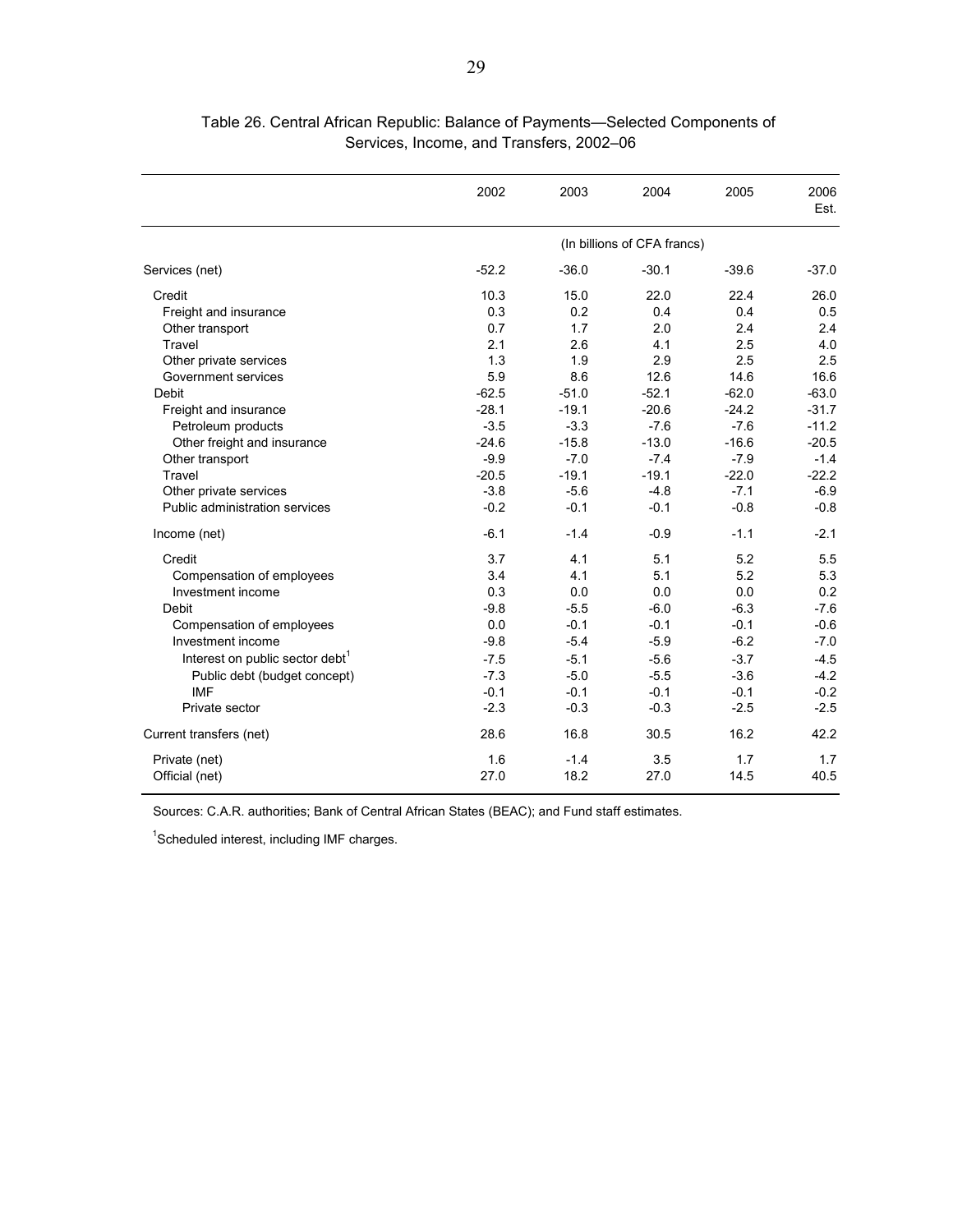| Table 27. Central                                                                                              | African Republic: Summary of the Tax System, 2007                                                                              |                                                 |                                                                                                     |
|----------------------------------------------------------------------------------------------------------------|--------------------------------------------------------------------------------------------------------------------------------|-------------------------------------------------|-----------------------------------------------------------------------------------------------------|
| Tax                                                                                                            | of Tax<br>Nature                                                                                                               | Exemptions and<br>Deductions                    | <b>Rates</b>                                                                                        |
| Central Government                                                                                             |                                                                                                                                |                                                 |                                                                                                     |
| Taxes on income and profits<br>Corporate taxes                                                                 |                                                                                                                                |                                                 |                                                                                                     |
| (impôt sur les sociétés)<br>Corporate tax<br>1.1.1                                                             | industrial, commercial, agricultural or<br>Annual tax on corporate profits from                                                | consumer cooperatives.<br>Agricultural and      | Agricultural corporations: 20 percent.<br>Other activities: 30 percent.                             |
| impôts - CG/), 1962, amended by Order<br>General Tax Code (Code général des<br>No. 74-013 of January 24, 1974. | Realized capital gains are included in<br>noncommercial activities<br>income                                                   | Business-related<br>expenses are<br>deductible. | Additional centimes are eliminated.                                                                 |
| Many other Budget Laws amended the                                                                             | Nonresident corporations are taxed on                                                                                          | Straight-line                                   |                                                                                                     |
| corporate tax provisions prior to CEMAC<br>Directive No. 02/01/UEAC-050 CM-06                                  | profits earned within the Central African<br>Republic.                                                                         | depreciation ranging<br>from 5 percent to       |                                                                                                     |
| revising Act No. 3/72-153 - UDEAC of                                                                           | Profits are declared by May 1 of the                                                                                           | 33.3 percent is allowed.                        |                                                                                                     |
| December 22, 1972 creating the corporate<br>tax (CGI Articles 120 to 145).                                     | following year, and tax is paid in a single<br>installment by May 1.                                                           | depreciation is also<br>Accelerated             |                                                                                                     |
|                                                                                                                |                                                                                                                                | permitted.                                      |                                                                                                     |
| (impôt minimum forfaitaire<br>1.1.2 Minimum corporate tax<br>des sociétés - IMF)                               | previous year's pre-tax turnover. Declared<br>Levied as advance payment of corporate<br>tax. No refunds are made. Based on the |                                                 | ξ<br>Article 28, Budget Law of 2003,<br>Less than or equal to CFAF<br>Turnover (chiffre d'affaires- |
| (CGI Articles 140 to 142)                                                                                      | by February 15 and paid in three equal                                                                                         |                                                 | 100 million:                                                                                        |
|                                                                                                                | installments on February 15, June 15, and<br>October 15. Changes: The minimum                                                  |                                                 | Between CFAF 101-200 million:<br>lump sum of CFAF 1,500,000.                                        |
|                                                                                                                | corporate tax is withheld at source for:                                                                                       |                                                 | 2 percent.                                                                                          |
|                                                                                                                | source at the rate of 3 percent of the<br>a) Export companies: withholding at                                                  |                                                 | Between CFAF 201-500 million:<br>1.85 percent.                                                      |
|                                                                                                                | customs value for diamonds and gold<br>64, 2003 Budget Law).<br>(Article                                                       |                                                 | Greater than CFAF 500 million:<br>1.70 percent.                                                     |
| Taxes on individuals                                                                                           |                                                                                                                                |                                                 |                                                                                                     |
| Industrial and commercial profits<br>(impôt sur les bénéfices industriels<br>1.2.1                             |                                                                                                                                | individuals engaging in<br>Profits earned by    | Tax has been based on the general<br>income tax since 1984.                                         |
|                                                                                                                |                                                                                                                                |                                                 |                                                                                                     |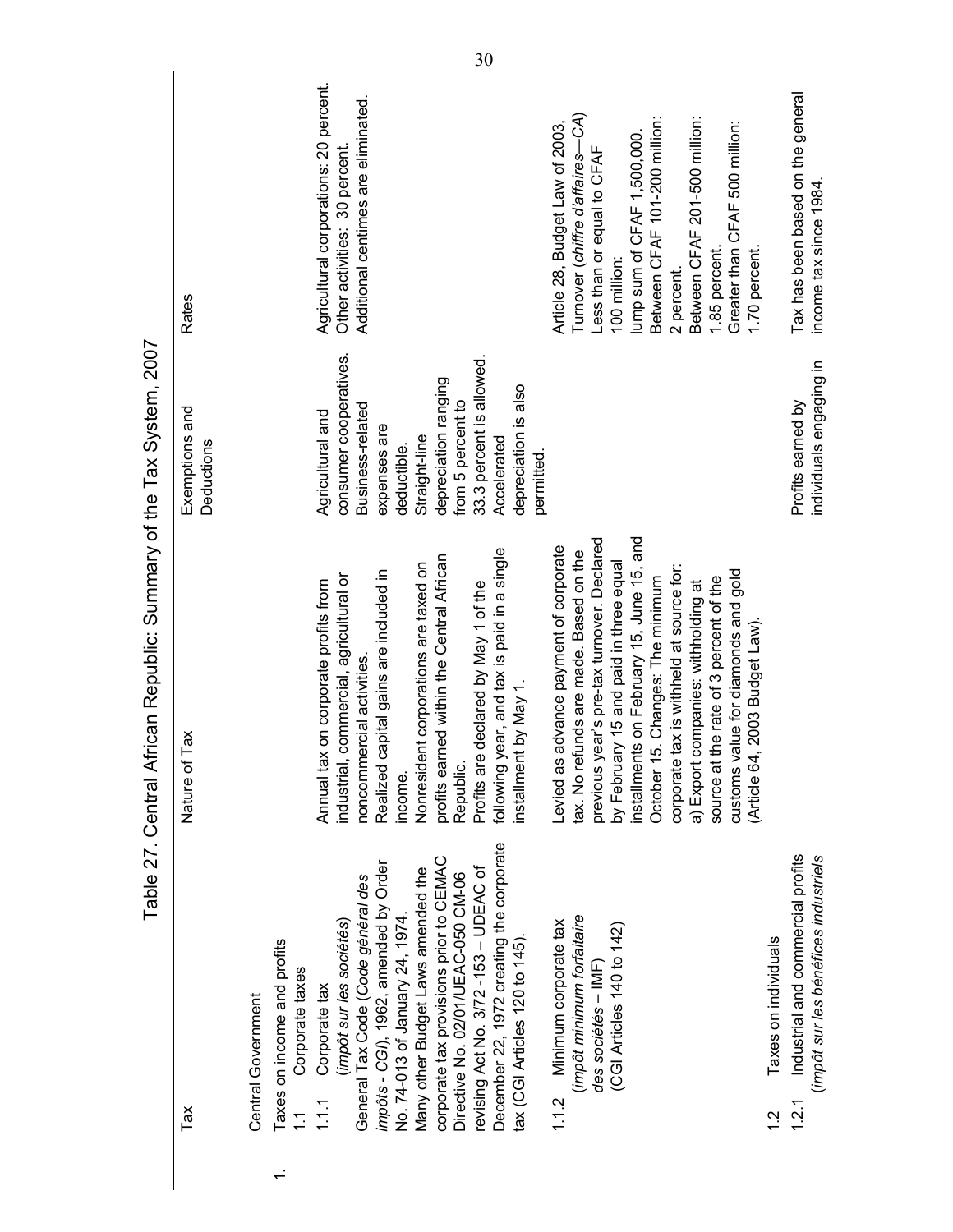|                                                                     |                              | 31                                                                                                                                                                                                                                                                                                                                                                                                                                                                                                                                                                                                                                                                                                                                                                                                                                                                                                                                                                           |  |
|---------------------------------------------------------------------|------------------------------|------------------------------------------------------------------------------------------------------------------------------------------------------------------------------------------------------------------------------------------------------------------------------------------------------------------------------------------------------------------------------------------------------------------------------------------------------------------------------------------------------------------------------------------------------------------------------------------------------------------------------------------------------------------------------------------------------------------------------------------------------------------------------------------------------------------------------------------------------------------------------------------------------------------------------------------------------------------------------|--|
|                                                                     | Rates                        | withhold the: Article 26(1) of the 1999<br>Change: Article 28 of the Budget Law<br>source of the minimum tax at the rate<br>of 15 percent. Nonresident taxpayers<br>have their tax residence in the C.A.R.<br>amounts subject to income tax in the<br>carried out by individuals who do not<br>source by suppliers for the following:<br>income categories set tax at source<br>•beverage wholesalers: 5 percent<br>of 2003 states that all transactions<br>·cigarette wholesalers: 3 percent<br>Change forth in this chapter must<br>individual or legal entity that pays<br>representative in the C.A.R., who<br>are also subject to withholding at<br>"The minimum tax is withheld at<br>wholesaler or semi-wholesaler<br>·merchants purchasing from a<br>must designate an accredited<br>Article 21, 2001 Budget Law<br>Budget Law states that "any<br>·pharmacists: 5 percent<br>·importers: 5 percent<br>for the Treasury.                                             |  |
|                                                                     | Exemptions and<br>Deductions | activities included in the<br>commercial profit<br>industrial and<br>category.                                                                                                                                                                                                                                                                                                                                                                                                                                                                                                                                                                                                                                                                                                                                                                                                                                                                                               |  |
| Table 27. Central African Republic: Summary of the Tax System, 2007 | Nature of Tax                | th the business license tax paid<br>amount of turnover or income is less than<br>·Income between 3 million and 6 million:<br>by taxpayers in three monthly<br>calculated for that year as of the first day<br>March 31 of each fiscal year. If activities<br>installments, and without prior notice, by<br>are commenced during a year, and the<br>Law 95-05). The tax is paid<br>The minimum tax is assessed for each<br>6 million, the taxable minimum will be<br>income earned during the fiscal year:<br>Total turnover, all taxes included, or<br>commenced doing business (Art 15<br>of the quarter in which the taxpayer<br>The minimum tax is determined as<br>eater than 6 million:<br>Category C: 315,000<br>Category C: 690,000<br>Category A: 240,000<br>Category B: 165,000<br>Category B: 390,000<br>·Income less than 3 million:<br>Category A: 90,000<br>Budget Law 98.001).<br>$\bullet$ Income gr<br>together wit<br>in advance<br>fiscal year<br>follows: |  |
|                                                                     | Tax                          | MF) on individuals (CGI Article 113)<br>Minimum tax (minimum fiscal -<br>et commerciaux)<br>(CGI Articles 24 to 27)<br>1.2.2                                                                                                                                                                                                                                                                                                                                                                                                                                                                                                                                                                                                                                                                                                                                                                                                                                                 |  |
|                                                                     |                              |                                                                                                                                                                                                                                                                                                                                                                                                                                                                                                                                                                                                                                                                                                                                                                                                                                                                                                                                                                              |  |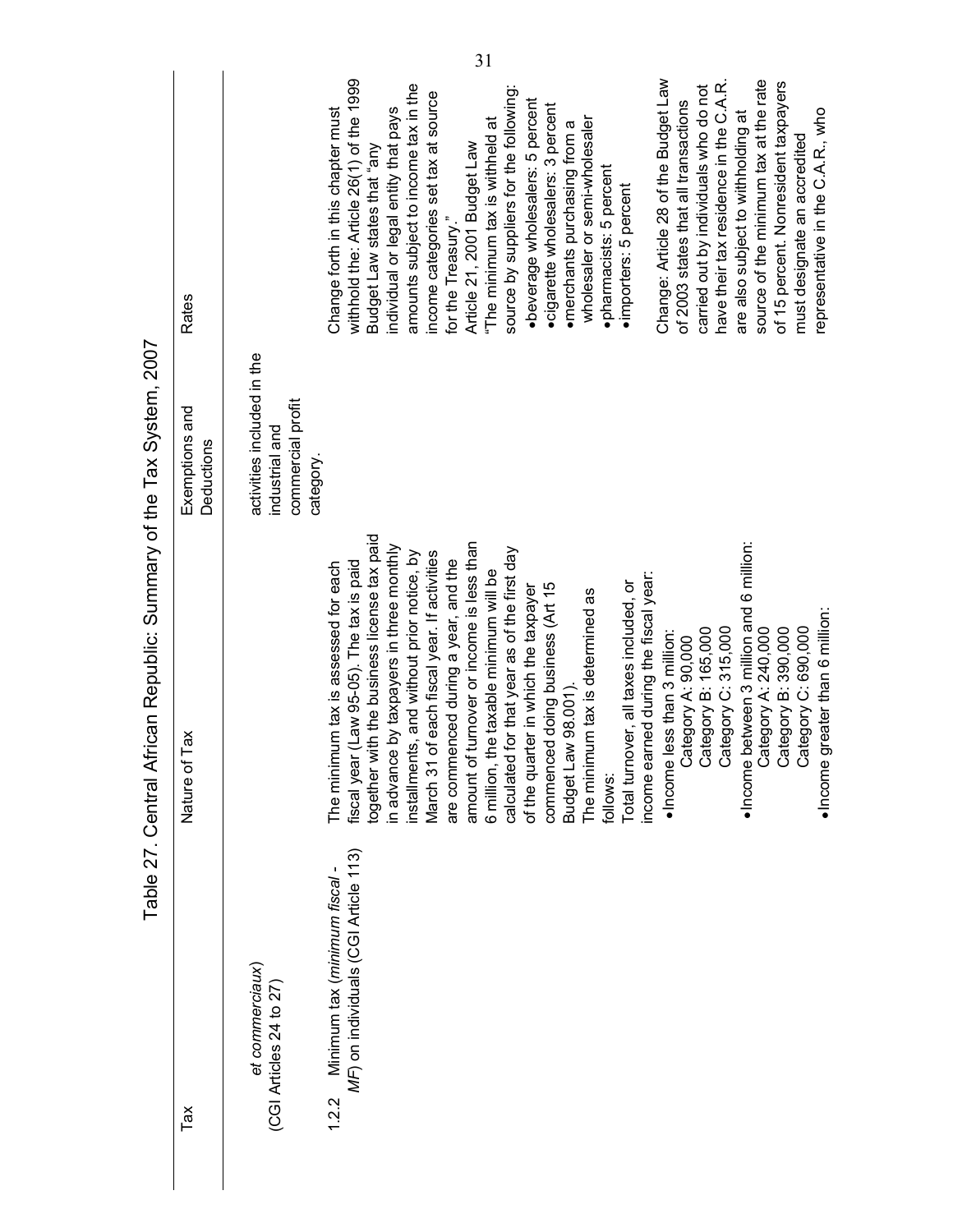|                                                                          |                              | 32                                                                                                                                                                                                                                                                                                                                                                                                                                                                                                                                 |                                                                                                                                                                                                                                                                                           |                                                                                                                                                                                                                                                                            |
|--------------------------------------------------------------------------|------------------------------|------------------------------------------------------------------------------------------------------------------------------------------------------------------------------------------------------------------------------------------------------------------------------------------------------------------------------------------------------------------------------------------------------------------------------------------------------------------------------------------------------------------------------------|-------------------------------------------------------------------------------------------------------------------------------------------------------------------------------------------------------------------------------------------------------------------------------------------|----------------------------------------------------------------------------------------------------------------------------------------------------------------------------------------------------------------------------------------------------------------------------|
|                                                                          | Rates                        | on behalf of the person who does not<br>with him for payment of the tax. If no<br>oil and soap wholesalers: 5 percent.<br>permanent professional premises in<br>penalties must be paid by the client<br>shall be jointly and severally liable<br>beverage wholesalers: 5 percent.<br>tobacco wholesalers: 3 percent.<br>representative is appointed, the<br>have a stable establishment or<br>minimum tax and any related<br>the C.A.R. for paying tax.<br>pharmacists: 5 percent.<br>Minimum withholding<br>importers: 5 percent. | New rates: 15 percent, withheld at<br>Budget Law/99- Article 34<br>source.                                                                                                                                                                                                                | Total turnover or income generated<br>The minimum tax is determined as<br>Less than CFAF 6 million: CFAF<br>in the year prior to the payment.<br>Category C (paragraph 2)<br>follows:                                                                                      |
|                                                                          | Exemptions and<br>Deductions |                                                                                                                                                                                                                                                                                                                                                                                                                                                                                                                                    |                                                                                                                                                                                                                                                                                           |                                                                                                                                                                                                                                                                            |
| ican Republic: Summary of the Tax System, 2007<br>Table 27. Central Afri | Nature of Tax                | The minimum tax must be withheld by<br>or legal entities subject to<br>providers except those in<br>(Category A: merchants in business<br>egory A: 2.5 percent<br>Category C: 10 percent<br>B and C: agricultural<br>Category B: 5 percent<br>license classes 8 and 9)<br>්<br>ර<br>enterprises;<br>income tax.<br>individuals<br>A: Service<br>categories                                                                                                                                                                         | withholding at source and may be charged<br>Shares, company shares, and income are<br>subject to the income tax (IGR) under the<br>Other income from loan claims, deposits,<br>headings "income from taxable assets."<br>guarantees, etc., are subject to<br>against the income tax (IR). | categories A and B - taxpayers<br>Levied on individuals engaged in the<br>mum tax established for a<br>category C (paragraph 2)<br>professions: officeholders; for-profit<br>operations and sources of profit not<br>Imputation:<br>included in<br>included in<br>The mini |
|                                                                          |                              |                                                                                                                                                                                                                                                                                                                                                                                                                                                                                                                                    | Income from securities<br>(CGI Articles 59 to 64)<br>(see Law No. 008/88)                                                                                                                                                                                                                 | fiscal—MF) (CGI Articles 28 to 35)<br>Professional income (bénéfices<br>tax on individuals (minimum<br>non-commerciaux): minimum                                                                                                                                           |
|                                                                          | Tax                          |                                                                                                                                                                                                                                                                                                                                                                                                                                                                                                                                    | 1.2.2                                                                                                                                                                                                                                                                                     | 1.2.3                                                                                                                                                                                                                                                                      |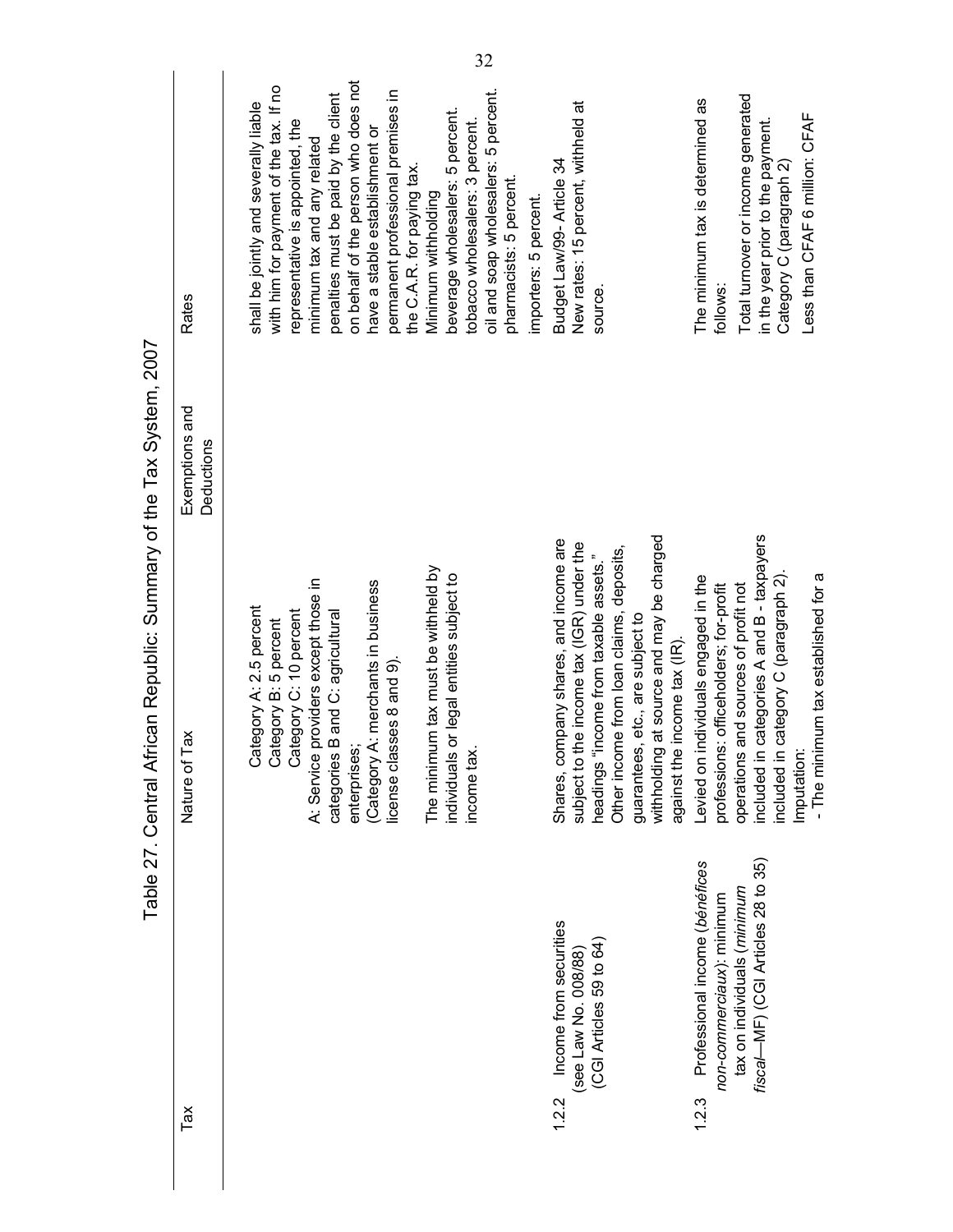|               |                                                                                                                                   | Table 27. Central African Republic: Summary of the Tax System, 2007                                                                                                                                                                                 |                                                                                                                                                                                                                                                   |                                                                                                                                                                                                                                                |                                                                                                                              |
|---------------|-----------------------------------------------------------------------------------------------------------------------------------|-----------------------------------------------------------------------------------------------------------------------------------------------------------------------------------------------------------------------------------------------------|---------------------------------------------------------------------------------------------------------------------------------------------------------------------------------------------------------------------------------------------------|------------------------------------------------------------------------------------------------------------------------------------------------------------------------------------------------------------------------------------------------|------------------------------------------------------------------------------------------------------------------------------|
| Tax           |                                                                                                                                   | Nature of Tax                                                                                                                                                                                                                                       | Exemptions and<br>Deductions                                                                                                                                                                                                                      | <b>Rates</b>                                                                                                                                                                                                                                   |                                                                                                                              |
|               |                                                                                                                                   | particular year will be charged against the<br>amount of the income tax (IR) due in the<br>- It can only be deducted from the<br>- If it is higher, it is forfeited to the<br>income tax (IR) due for said year.<br>relevant category.<br>treasury. |                                                                                                                                                                                                                                                   | Greater than CFAF 6 million:<br>10 percent.<br>690,000                                                                                                                                                                                         |                                                                                                                              |
| 1.2.4         | Wages and salaries                                                                                                                | See flat tax on individual income (impôt<br>forfaitaire sur le revenu des personnes<br>physiques - IFPP)                                                                                                                                            |                                                                                                                                                                                                                                                   |                                                                                                                                                                                                                                                |                                                                                                                              |
| $\frac{2}{1}$ | Tax on individual income (impôt<br>sur le revenu des personnes<br>(CGI Articles 10 to 119)<br>physiques - IRPP<br>2006 Budget Law | Levied on net annual income received or<br>earned, regardless of source                                                                                                                                                                             | applying the system of<br>dependent child, up to<br>five shares per family.<br>Family status is taken<br>(quotient familial), as<br>spouse; and a half-<br>one share for the<br>income splitting<br>into account by<br>share for each<br>follows: | 1,200,000 to 1,600,000<br>1,600,000 to 2,000,000<br>2,000,000 to 2,600,000<br>2,600,00 to 3,300,000<br>900,000 to 1,200,000<br>360,000 to 600,000<br>600,000 to 900,000<br>3,300,000 and up<br>(Income bracket;<br>0 to 360,000<br>CFA francs) | 10 percent<br>25 percent<br>20 percent<br>30 percent<br>35 percent<br>40 percent<br>45 percent<br>0 percent<br>percent<br>50 |
|               |                                                                                                                                   | There is a 30 percent deduction from the<br>Includes the income calculated for each<br>taxable base for wages and salaries.<br>category.                                                                                                            | percentage specified in<br>the Budget Law. Since<br>For each share, the<br>annual income by a<br>the Budget Law of<br>multiplying the net<br>taxable base is<br>determined by                                                                     |                                                                                                                                                                                                                                                |                                                                                                                              |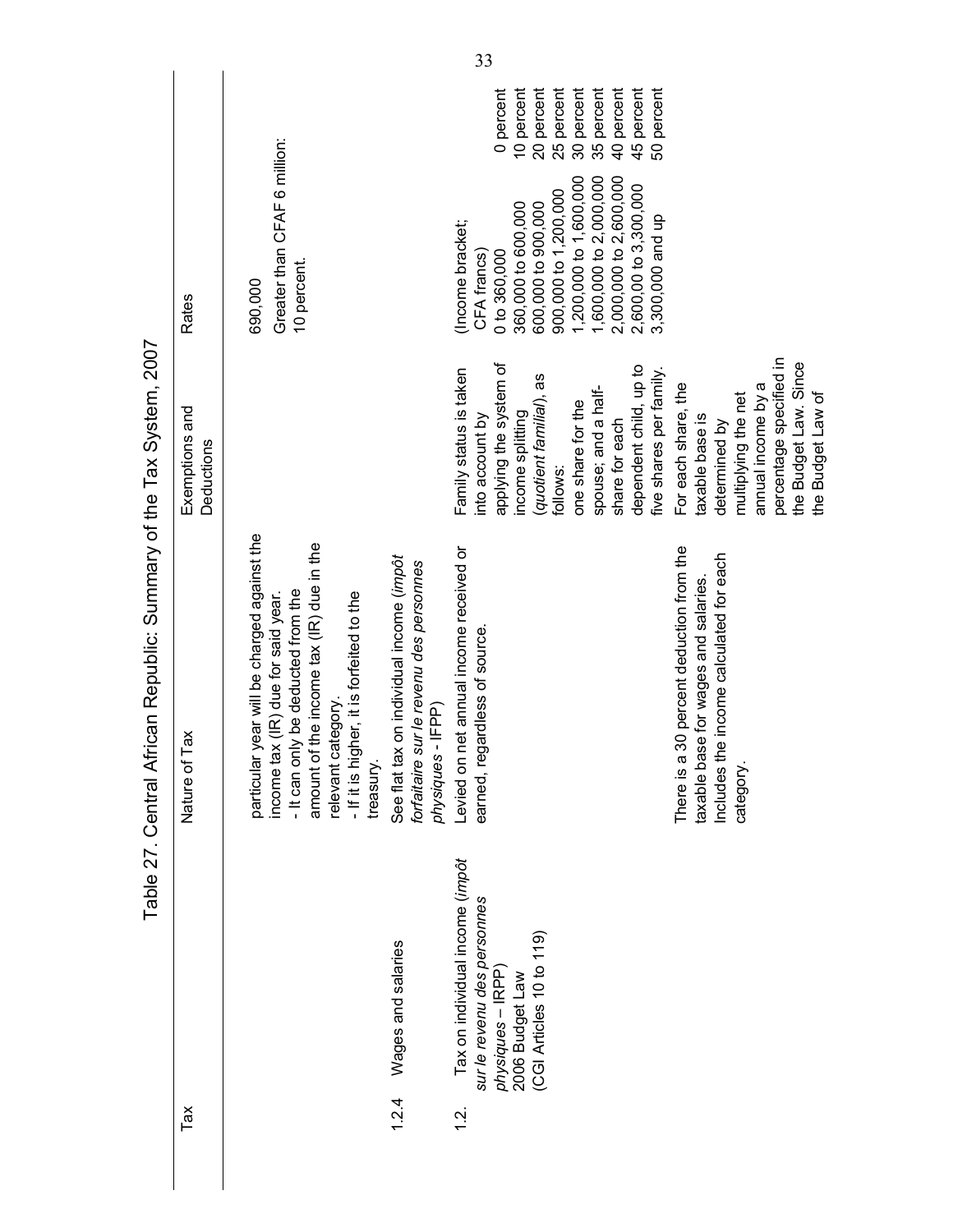|                                                                     |                              |                                                                |                                                      |                                                                                                                                                                           | 34                                                                                                                                   |                                                                                                                                                                    |                                                                                                                                 |                                                                                                                      |                                                                        |
|---------------------------------------------------------------------|------------------------------|----------------------------------------------------------------|------------------------------------------------------|---------------------------------------------------------------------------------------------------------------------------------------------------------------------------|--------------------------------------------------------------------------------------------------------------------------------------|--------------------------------------------------------------------------------------------------------------------------------------------------------------------|---------------------------------------------------------------------------------------------------------------------------------|----------------------------------------------------------------------------------------------------------------------|------------------------------------------------------------------------|
|                                                                     | Rates                        |                                                                | CFAF 1,500 annually.                                 | Taxpayers subject to payment of the<br>- Advance payment of 50 percent of<br>the business license tax, with a<br>business license tax (patente)<br>minimum of CFAF 6,500. | contributions, withheld at source.<br>- For wage earners, 5 percent of<br>income and wages, less social<br>security and pension fund | 3 percent.                                                                                                                                                         | 10 percent.                                                                                                                     | Rate: 30 percent on companies<br>(centimes eliminated)                                                               | Rate: 15 percent for individuals on<br>60 percent of the rental value. |
|                                                                     | Exemptions and<br>Deductions | 1994, all income below<br>CFAF 360,000 has<br>been tax-exempt. | None.                                                | less than CFAF 30,000<br>Monthly remuneration<br>is exempt.                                                                                                               |                                                                                                                                      |                                                                                                                                                                    |                                                                                                                                 | percent of the assessed<br>rental value is allowed<br>A deduction of 40                                              | Permanent exemptions:<br>- public buildings and                        |
| Table 27. Central African Republic: Summary of the Tax System, 2007 | Nature of Tax                |                                                                | Levied on individuals.                               | occupations or income groups or retirees<br>Tax levied on individuals in particular<br>with monthly income exceeding<br>CFAF 30,000                                       |                                                                                                                                      | Tax on the proceeds of sales of diamonds,<br>gold and precious stones withheld by<br>offices and repaid to the<br>Principal Tax Collector in Bangui.<br>purchasing | salaries, benefits in kind, and other cash<br>Tax levied on the amount of wages<br>payments by employers to their<br>employees. | Levied on improved land, business<br>premises, and buildings owned by<br>individuals.                                |                                                                        |
|                                                                     | Tax                          |                                                                | Additional tax (TA)<br>(CGI Articles 2 to 4)<br>1.26 | personnes physiques) (CGI Articles<br>(impôt forfaitaire sur le revenu des<br>Flat tax on individual income<br>5 to 9<br>1.2.7                                            |                                                                                                                                      | diamonds, gold, and precious stones<br>Special tax on the purchase of<br>(CGI Articles 114 to 119)<br>1.2.8                                                        | Employers' payroll tax (contribution<br>de développement social - CDS)<br>(CGI Articles 237 to 245)                             | (contribution foncière des propriétés<br>3.1.1 Tax on improved land<br>baties) (CGI 167 to 177)<br>Taxes on property |                                                                        |
|                                                                     |                              |                                                                |                                                      |                                                                                                                                                                           |                                                                                                                                      |                                                                                                                                                                    | $\overline{\mathsf{N}}$                                                                                                         | က                                                                                                                    |                                                                        |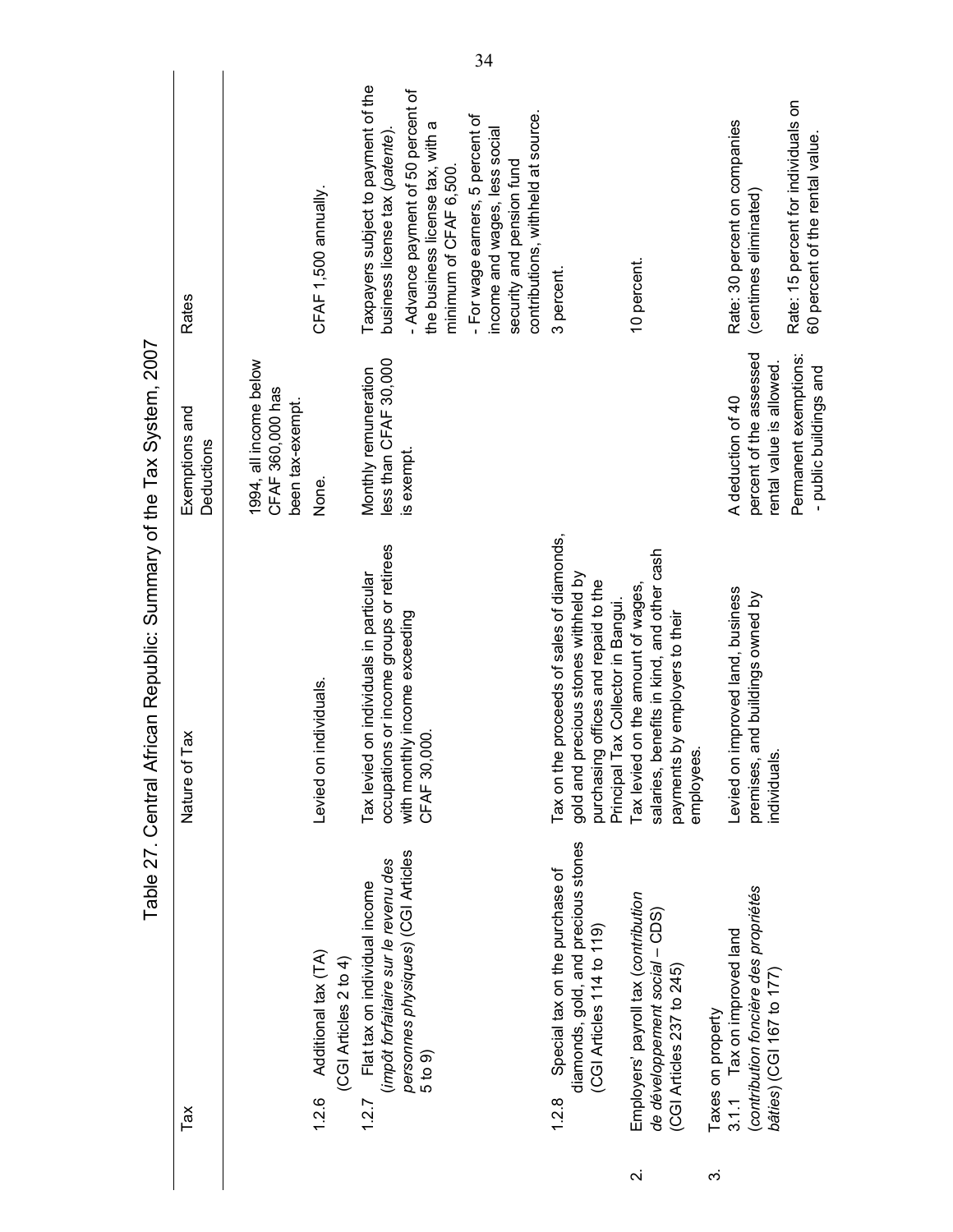|                                                                     |                              | 35                                                                                                                                                                                                                                                                                                                                                                                                                                                                                                                                                                                                                                                         |
|---------------------------------------------------------------------|------------------------------|------------------------------------------------------------------------------------------------------------------------------------------------------------------------------------------------------------------------------------------------------------------------------------------------------------------------------------------------------------------------------------------------------------------------------------------------------------------------------------------------------------------------------------------------------------------------------------------------------------------------------------------------------------|
|                                                                     | Rates                        | 30 percent for legal entities subject to<br>value, which is applied to the current<br>occupied dwellings and 12 percent<br>The rate for calculating the rental<br>15 percent for homes owned by<br>assets, is 8 percent for owner-<br>value or the cost price of fixed<br>for all other buildings.<br>private individuals.<br>the corporate tax.                                                                                                                                                                                                                                                                                                           |
|                                                                     | Exemptions and<br>Deductions | Permanent exemptions:<br>occupied by the owner<br>Temporary exemptions:<br>Other new buildings: 6<br>Temporary exemptions:<br>- Code of Tax Benefits<br>- land belonging to the<br>land newly put into use<br>central government or<br>for farming or livestock<br>Code des avantages<br>- quarries and mines.<br>most rural dwellings.<br>three to ten years for<br>charitable purposes;<br>under Ordinary Law<br>- Budget Law of 99,<br>years for other new<br>- new dwellings: 10<br>Article 44, the first<br>primary residence<br>and/or his family.<br>fiscaux de droit<br>-land used for<br>community;<br>commun).<br>buildings<br>raising.<br>years |
| Table 27. Central African Republic: Summary of the Tax System, 2007 | Tax<br>Nature of             | Taxes levied on unimproved land.                                                                                                                                                                                                                                                                                                                                                                                                                                                                                                                                                                                                                           |
|                                                                     | Tax                          | (contribution foncière des propriétés<br>Tax on unimproved land<br>(CGI Articles 178 to 184)<br>non bâties)<br>3.1.2                                                                                                                                                                                                                                                                                                                                                                                                                                                                                                                                       |
|                                                                     |                              |                                                                                                                                                                                                                                                                                                                                                                                                                                                                                                                                                                                                                                                            |

 $\overline{\phantom{a}}$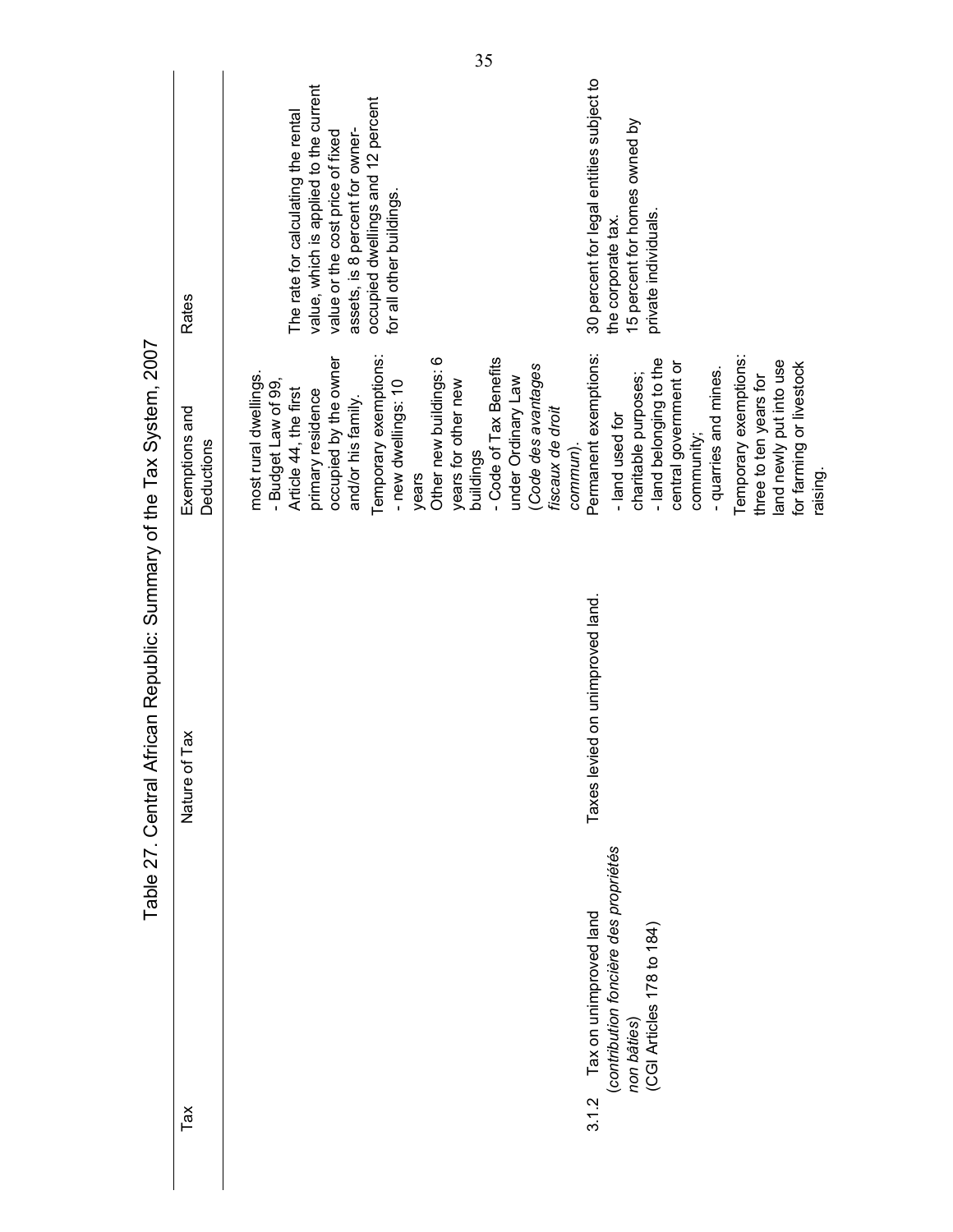|                                                   | Rates                        | 25 percent (Article 37, Budget Law of<br>VAT rate 19 percent.                                                                                                                                                                                                                                                                                                                                                                                                                                                                                                                                                                                                                                                                                                                                                                                                                                                             | 10 percent for imported nonalcoholic<br>2003).                                      |
|---------------------------------------------------|------------------------------|---------------------------------------------------------------------------------------------------------------------------------------------------------------------------------------------------------------------------------------------------------------------------------------------------------------------------------------------------------------------------------------------------------------------------------------------------------------------------------------------------------------------------------------------------------------------------------------------------------------------------------------------------------------------------------------------------------------------------------------------------------------------------------------------------------------------------------------------------------------------------------------------------------------------------|-------------------------------------------------------------------------------------|
|                                                   | Exemptions and<br>Deductions | Exemptions are<br>allowed                                                                                                                                                                                                                                                                                                                                                                                                                                                                                                                                                                                                                                                                                                                                                                                                                                                                                                 |                                                                                     |
| African Republic: Summary of the Tax System, 2007 | of Tax<br>Nature             | Eliminated by Budget Law of 99/Article 45.<br>professions, farming, civilian activities and<br>increased. The domestic taxes have been<br>On January 1, 1994, Article 1/92 UDEAC-<br>Specific duty applicable to products listed<br>- domestic taxes on consumption (TIC)<br>Value-added tax is levied on economic<br>activities involving production, trade or<br>operations involving the exploitation of<br>A refund procedure is planned<br>- tax on turnover from imports (TCAI)<br>- domestic taxes on production (TIP)<br>provision of services by legal entities<br>individuals, whose turnover exceeds<br>Turnover, and the excise duty was<br>- tax on domestic turnover (TCAI)<br>(enterprises, corporations), and by<br>-domestic consumption tax (TCI)<br>566-CD-SEI established a Tax on<br>CFAF 30 million, including the<br>- unique local taxes (TUL)<br>-transaction tax (TT)<br>eliminated:<br>assets. | tobacco, eggs, cosmetics, luxury<br>in CEMAC regulations. These include<br>alcohol, |
| Table 27. Central                                 | Tax                          | Article 34 of the Budget Law of 2000<br>Relevant provisions repealed by<br>Value-added tax (Law 2000-2001 of<br>Tax on land (Taxe sur les<br>February 29, 2000) Article 34.<br>Taxes on goods and services<br>(CGI Articles 246 to 288)<br>Turnover tax<br>Excise duty<br>(TCA)<br>terrains)<br>3.1.3<br>4.2<br>$\frac{1}{4}$                                                                                                                                                                                                                                                                                                                                                                                                                                                                                                                                                                                             | Law 94/006 of October 8, 1995<br>Law 95.04 of December 31, 1995                     |
|                                                   |                              |                                                                                                                                                                                                                                                                                                                                                                                                                                                                                                                                                                                                                                                                                                                                                                                                                                                                                                                           |                                                                                     |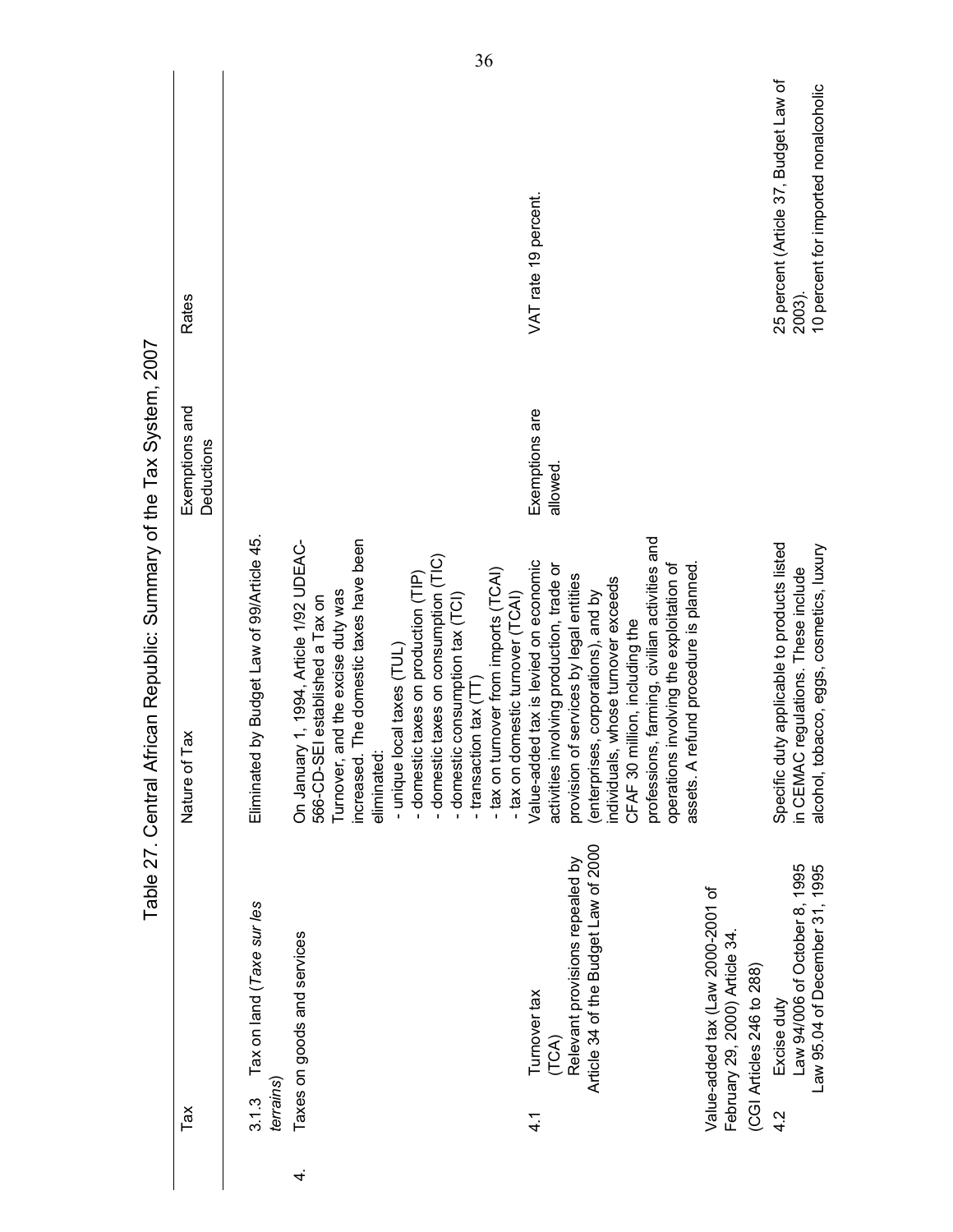|                                                                     |                              |                                                                                                                                   |                         | 37                                                                                                                                                  |                                                                                |                                                                                                                                                                                        |                                                                                                             |                                                                                                                                          |
|---------------------------------------------------------------------|------------------------------|-----------------------------------------------------------------------------------------------------------------------------------|-------------------------|-----------------------------------------------------------------------------------------------------------------------------------------------------|--------------------------------------------------------------------------------|----------------------------------------------------------------------------------------------------------------------------------------------------------------------------------------|-------------------------------------------------------------------------------------------------------------|------------------------------------------------------------------------------------------------------------------------------------------|
|                                                                     | Rates                        | beverages.                                                                                                                        |                         | Table soccer (Baby foot) and pinball<br>machines (flippers): CFAF 20,000.<br>Slot machines: CFAF 50,000<br>Video games: CFAF 15,000.<br>15 percent. | Municipality (centimes communaux)<br>surcharges are added to these<br>amounts. | 1 percent                                                                                                                                                                              | Transfers to countries within franc<br>Transfers outside franc zone: 0.5<br>zone: 0.25 percent.<br>percent. |                                                                                                                                          |
|                                                                     | Exemptions and<br>Deductions |                                                                                                                                   |                         |                                                                                                                                                     |                                                                                |                                                                                                                                                                                        |                                                                                                             |                                                                                                                                          |
| Table 27. Central African Republic: Summary of the Tax System, 2007 | Nature of Tax                | cameras, passenger vehicles of more than<br>goods (such as caviar and salmon),<br>1.6 liter displacement, arms and<br>explosives. |                         | Lump-sum assessment levied on income<br>Gambling machines are subject to a<br>ng, amusements, and<br>licensing fee<br>from gambli<br>attractions.   |                                                                                | Levied on loans granted by banking<br>institutions.                                                                                                                                    | Fee levied on transfers of funds outside<br>issue (BEAC)<br>the zone of                                     |                                                                                                                                          |
|                                                                     |                              | and Law 02.001 Budget Law of 2003<br>(CGI Articles 289 to 294)                                                                    | Other taxes on services | Tax on gambling, amusements,<br>February 22, 1995) (CGI Articles<br>and attractions (Law 95.001 of<br>304 to 312 bis(1))                            |                                                                                | (taxe sur la distribution du crédit)<br>1974; suspended by Law 96/024 of<br>(Order No. 74.010 of January 24,<br>(CGI Articles 295 to 299)<br>Tax on bank credit<br>September 22, 1996) | (taxe sur les transferts)<br>(CGI Article 300 to 303)<br>Tax on transfers                                   | Business and professional license<br>immovable assets or on permits to<br>Taxes on the use of movable or<br>engage in various activities |
|                                                                     | Tax                          |                                                                                                                                   | $4.\overline{3}$        | 4.3.1                                                                                                                                               |                                                                                | 4.3.2                                                                                                                                                                                  | 4.3.3                                                                                                       | 4.4.1<br>$4\overline{4}$                                                                                                                 |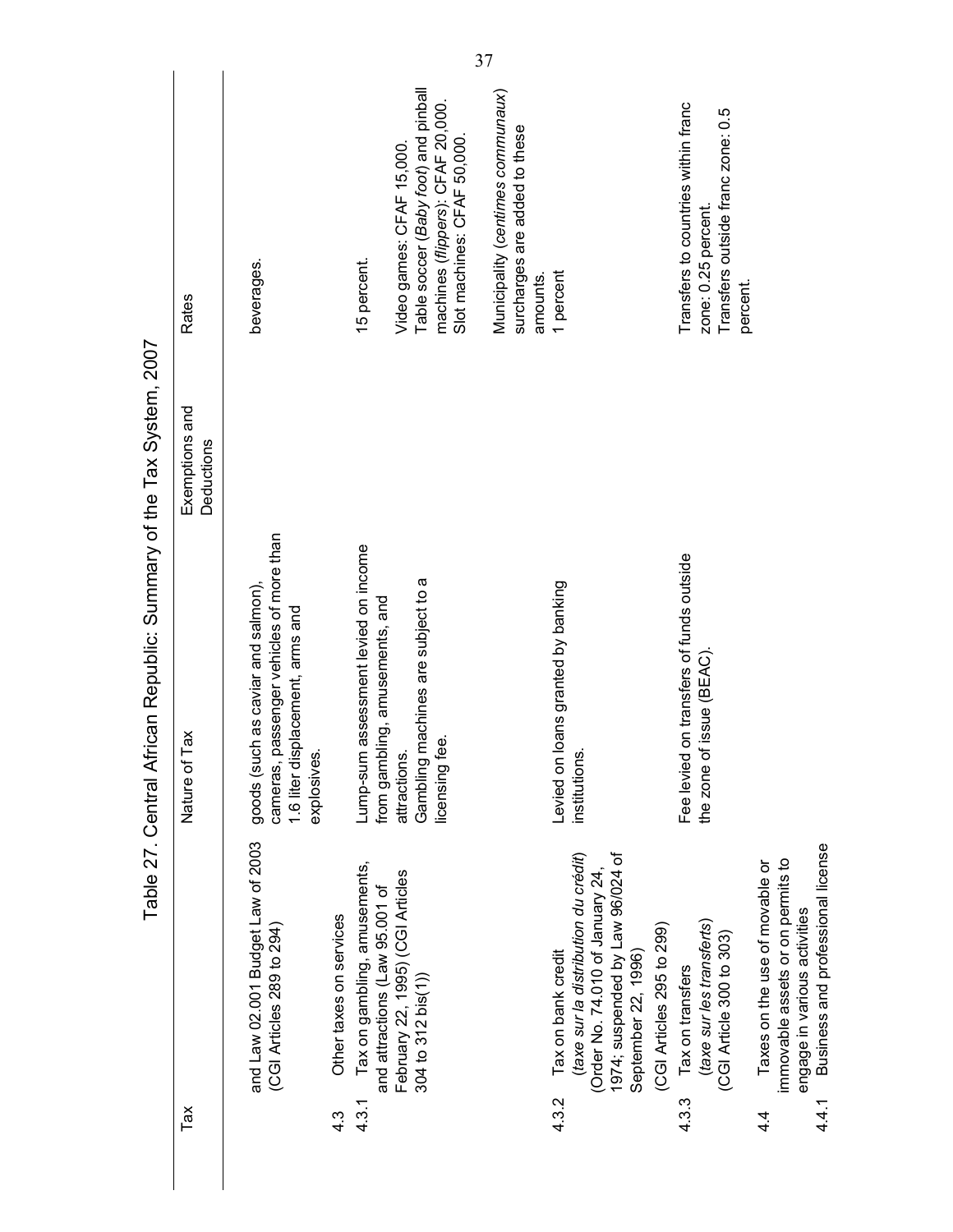|                                                                     |                              | 38                                                                                                                                                                                                                                                                                                                                                                                                                                                                                                                                                                                                                                                                                                                                                                                                                                                                                                                                                                |
|---------------------------------------------------------------------|------------------------------|-------------------------------------------------------------------------------------------------------------------------------------------------------------------------------------------------------------------------------------------------------------------------------------------------------------------------------------------------------------------------------------------------------------------------------------------------------------------------------------------------------------------------------------------------------------------------------------------------------------------------------------------------------------------------------------------------------------------------------------------------------------------------------------------------------------------------------------------------------------------------------------------------------------------------------------------------------------------|
|                                                                     | Rates                        | purchasing bureaus: CFAF 15 million<br>purchasing centers: CFAF 2.5 million<br>companies, and the fees associated<br>with each are in turn subdivided into<br>The professions are classified in two<br>license tax in Table A, 34 of the fees<br>percent, and those in Table B by 15<br>adjusted between 5 percent and 20<br>- Amount of business license taxes<br>- % of the fees vary on the basis of<br>- For those subject to the business<br>ranging from CFAF 3,500 to CFAF<br>the rental value of the professional<br>CFAF 2,000 to CFAF 14,700,000.<br>authorized buyers: CFAF 500,000<br>four zones. The fees range from<br>- Table A covers nine classes of<br>contributions in the table were<br>15,000,000 plus variable fees<br>- Table B includes a fixed fee<br>depending on the number of<br>for diamond trade (in CFAF<br>- On January 1, 1994, the<br>machines used.<br>tables, A and B:<br>are fixed.<br>millions):<br>facilities.<br>percent. |
|                                                                     | Exemptions and<br>Deductions | - artists, fishermen,<br>- central and local<br>associations and<br>- casual renters;<br>- producer and<br>governments;<br>cooperatives;<br>cooperatives<br>- agricultural<br>Exemptions:<br>and nurses;<br>consumer                                                                                                                                                                                                                                                                                                                                                                                                                                                                                                                                                                                                                                                                                                                                              |
| Table 27. Central African Republic: Summary of the Tax System, 2007 | Nature of Tax                | diamond-mining activities was increased<br>in exchange for a decrease in the tax on<br>architects and gambling establishments<br>recording studios and games of chance<br>engaged in industrial, commercial, and<br>were included in Table A and cassette<br>Levied on legal entities or individuals<br>activities of landscape<br>exports of rough diamonds from 10<br>As of January 1, 1994, the tax on<br>noncommercial activities.<br>were added to Table B.<br>percent<br>In 1994, the<br>percent to 8                                                                                                                                                                                                                                                                                                                                                                                                                                                       |
|                                                                     | Tax                          | 4.4.1.1 Business license tax (patente)<br>(CGI Articles 185 to 205)<br>taxes                                                                                                                                                                                                                                                                                                                                                                                                                                                                                                                                                                                                                                                                                                                                                                                                                                                                                      |
|                                                                     |                              |                                                                                                                                                                                                                                                                                                                                                                                                                                                                                                                                                                                                                                                                                                                                                                                                                                                                                                                                                                   |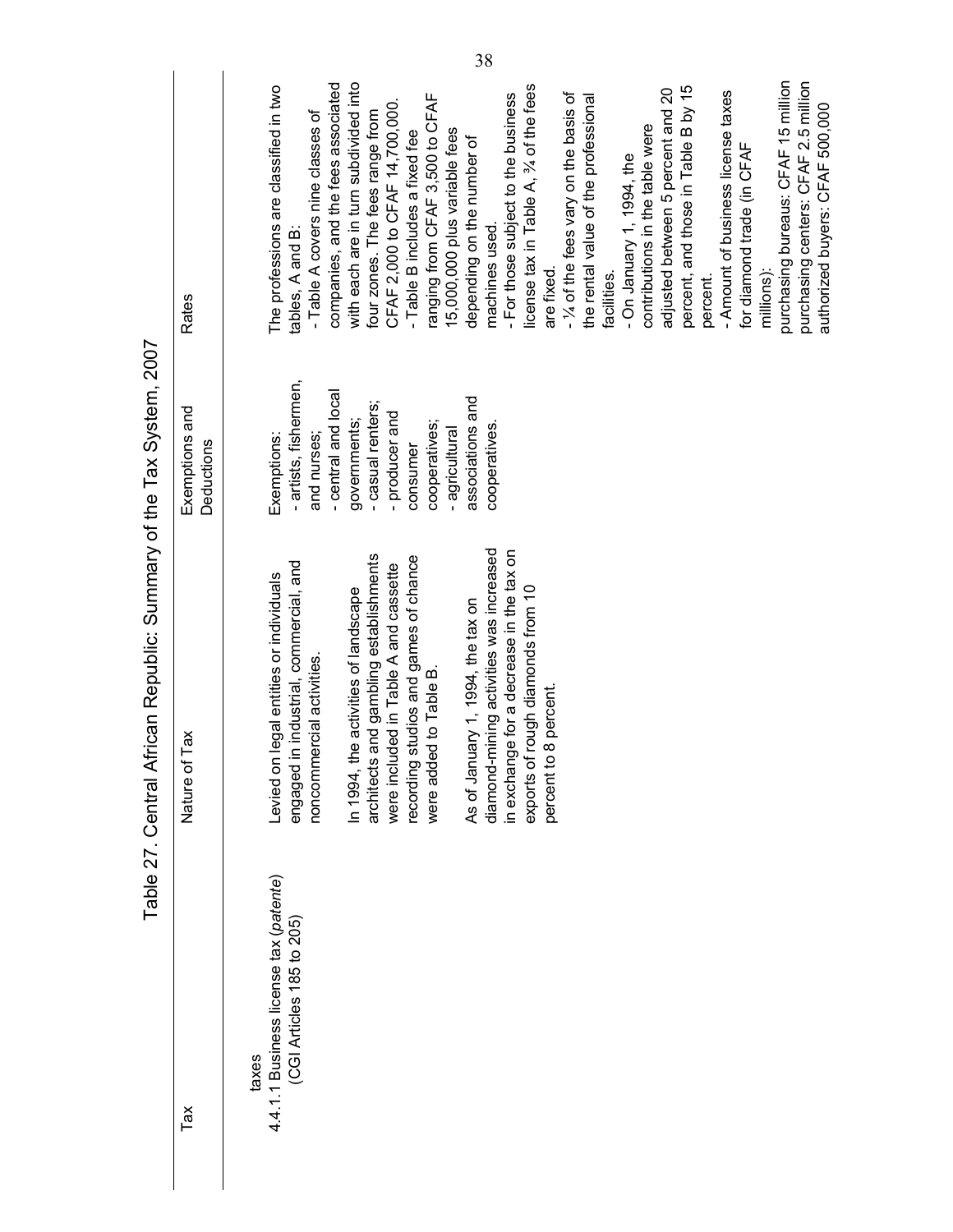| Table 27. Central African Republic: Summary of the Tax System, 2007<br>selling alcoholic beverages. Added to the<br>goods, including imports related to public<br>annual turnover, all taxes included, does<br>Tax levied on the CIF value of imported<br>except for VAT; imposed on individuals<br>license tax referred in 4.4.1.1<br>Exclusive of all other taxes and levies<br>Levied on individual and legal entities<br>profession in the C.A.R. and whose<br>in a business, industry or<br>Annual tax on bicycles and cars.<br>not exceed CFAF 30,000,000.<br>Nature of Tax<br>business<br>engaged<br>above.<br>Budget Law of 2001 amended in Budget<br>Customs duties (droits d'entrée)<br>bicyclettes), eliminated and replaced by<br>the tax on fuel consumption (taxe sur la<br>obligations (impôt libératoire) Article 16<br>4.4.2 Vehicle tax (taxe de circulation<br>(Article 33 of the Budget Law of 2002<br>4.4.1.2 Alcoholic beverage license<br>consommation des hydrocarbures)<br>4.4.1.3 Flat tax discharging all tax<br>Common external tariff<br>(tarif extérieur commun - TEC)<br>des véhicules à moteur et des<br>Taxes on international trade | (including international<br>CEMAC regulations<br>exempted under<br>conventions).<br>contracts, irrespective of the financing<br>source. |  |
|-----------------------------------------------------------------------------------------------------------------------------------------------------------------------------------------------------------------------------------------------------------------------------------------------------------------------------------------------------------------------------------------------------------------------------------------------------------------------------------------------------------------------------------------------------------------------------------------------------------------------------------------------------------------------------------------------------------------------------------------------------------------------------------------------------------------------------------------------------------------------------------------------------------------------------------------------------------------------------------------------------------------------------------------------------------------------------------------------------------------------------------------------------------------------|-----------------------------------------------------------------------------------------------------------------------------------------|--|
| (CGI Article 214 to 235)<br>(CGI Article 207 to 213)<br>Law of 2003<br>repealed)<br>5.1.1<br>5.1<br>Tax                                                                                                                                                                                                                                                                                                                                                                                                                                                                                                                                                                                                                                                                                                                                                                                                                                                                                                                                                                                                                                                               |                                                                                                                                         |  |

39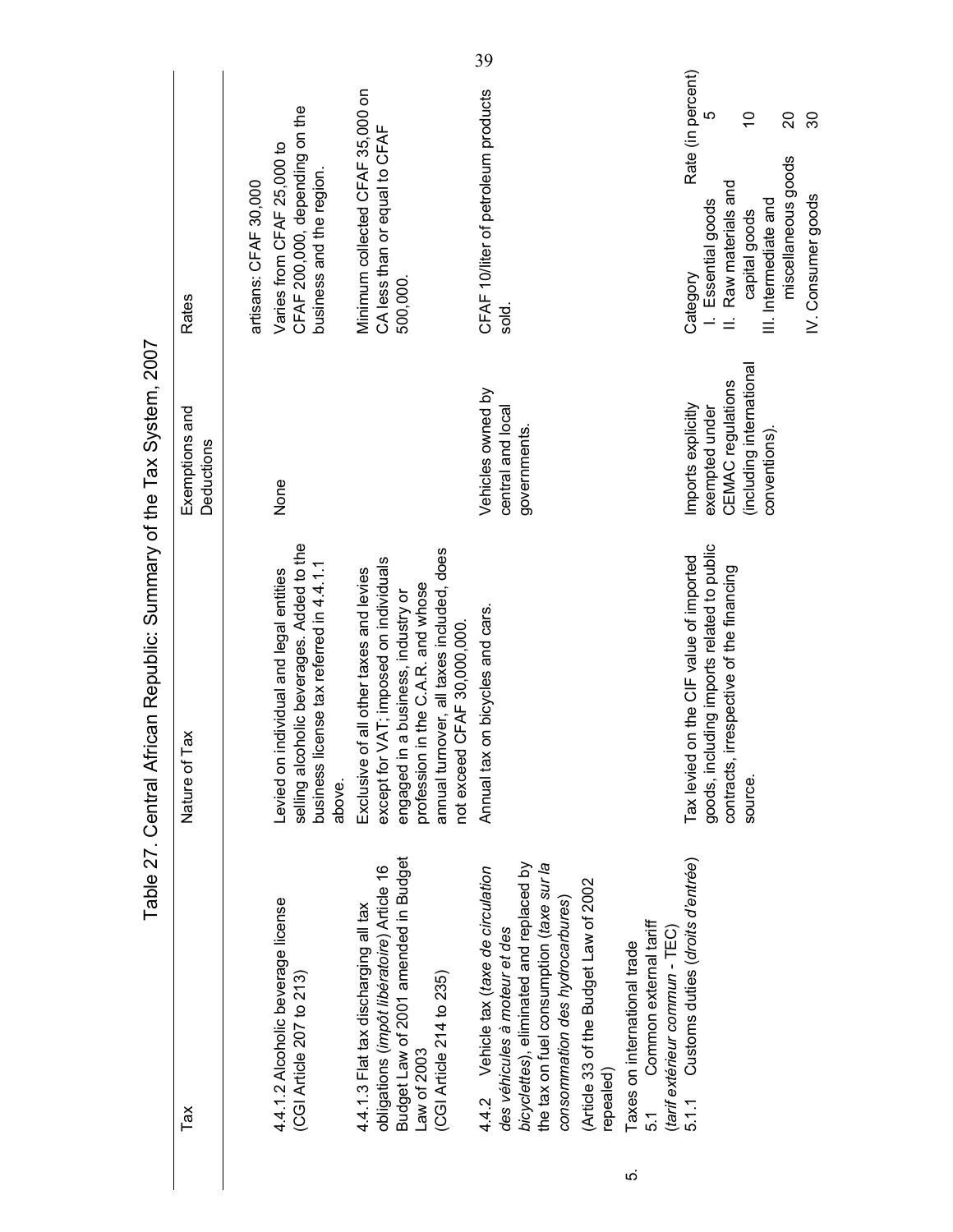|                                                                     |                              |                                                                          |                                                                                                                       |                                  | 40                                                                               |                                          |                                                                                    |           |               |      |                  |      |                                                                                                                                                                                           |
|---------------------------------------------------------------------|------------------------------|--------------------------------------------------------------------------|-----------------------------------------------------------------------------------------------------------------------|----------------------------------|----------------------------------------------------------------------------------|------------------------------------------|------------------------------------------------------------------------------------|-----------|---------------|------|------------------|------|-------------------------------------------------------------------------------------------------------------------------------------------------------------------------------------------|
|                                                                     |                              |                                                                          |                                                                                                                       |                                  |                                                                                  | <b>Diesel</b>                            | fuel                                                                               | 191.1     | 30.0          | 78.9 | 55.0             | 27.2 |                                                                                                                                                                                           |
|                                                                     |                              |                                                                          |                                                                                                                       |                                  |                                                                                  | Kero-                                    | sene                                                                               | 86.2      | $\frac{0}{0}$ | 74.0 | $\overline{0}$ . | 12.2 |                                                                                                                                                                                           |
|                                                                     |                              | 1 percent for imports in categories III                                  |                                                                                                                       | 2.5 percent for goods subject to | Levies as of 12/13/99 (CFA francs                                                | Premium                                  | gasoline                                                                           | 220.8     | 60.0          | 83.5 | 55.0             | 22.3 |                                                                                                                                                                                           |
|                                                                     | Rates                        | and IV.                                                                  |                                                                                                                       | excise duty                      | per liter):                                                                      |                                          |                                                                                    | Total     | Ь             | ΓP   | <b>RUR</b>       | RD   | 8 percent.                                                                                                                                                                                |
| Table 27. Central African Republic: Summary of the Tax System, 2007 | Exemptions and<br>Deductions |                                                                          |                                                                                                                       |                                  |                                                                                  |                                          |                                                                                    |           |               |      |                  |      | Official grants, imports<br>Diplomatic Convention<br>and the convention on<br>subject to the Vienna<br>CAEMC regulations.<br>UN privileges, and<br>provided for under<br>other exemptions |
|                                                                     | Nature of Tax                | Additional tax on certain goods,<br>for the CEMAC.<br>earmarked          |                                                                                                                       |                                  | Specific levies on high octane gasoline,<br>kerosene, and diesel fuel consist of | customs duties, VAT, TUPP (single tax on | petroleum products (TP), road usage fees<br>RD: other fees (TCI, CCI<br>(RUR), and | P/OHADA). |               |      |                  |      | regulatory and international conventions,<br>Levied on tax-exempt imports under<br>as well as imports related to public<br>contracts entered into before<br>December 31, 1995.            |
|                                                                     | Tax                          | Community integration tax (taxe<br>communautaire d'intégration)<br>5.1.2 | Communautaire d'Intégration - CCI)<br>earmarked for the CEEAC;<br>contribution (Contribution<br>Community integration | <b>OHADA levy</b>                | Duties, taxes and levies on<br>petroleum products<br>5.1.3                       |                                          |                                                                                    |           |               |      |                  |      | Exemption processing fee<br>5.14                                                                                                                                                          |
|                                                                     |                              |                                                                          |                                                                                                                       |                                  |                                                                                  |                                          |                                                                                    |           |               |      |                  |      |                                                                                                                                                                                           |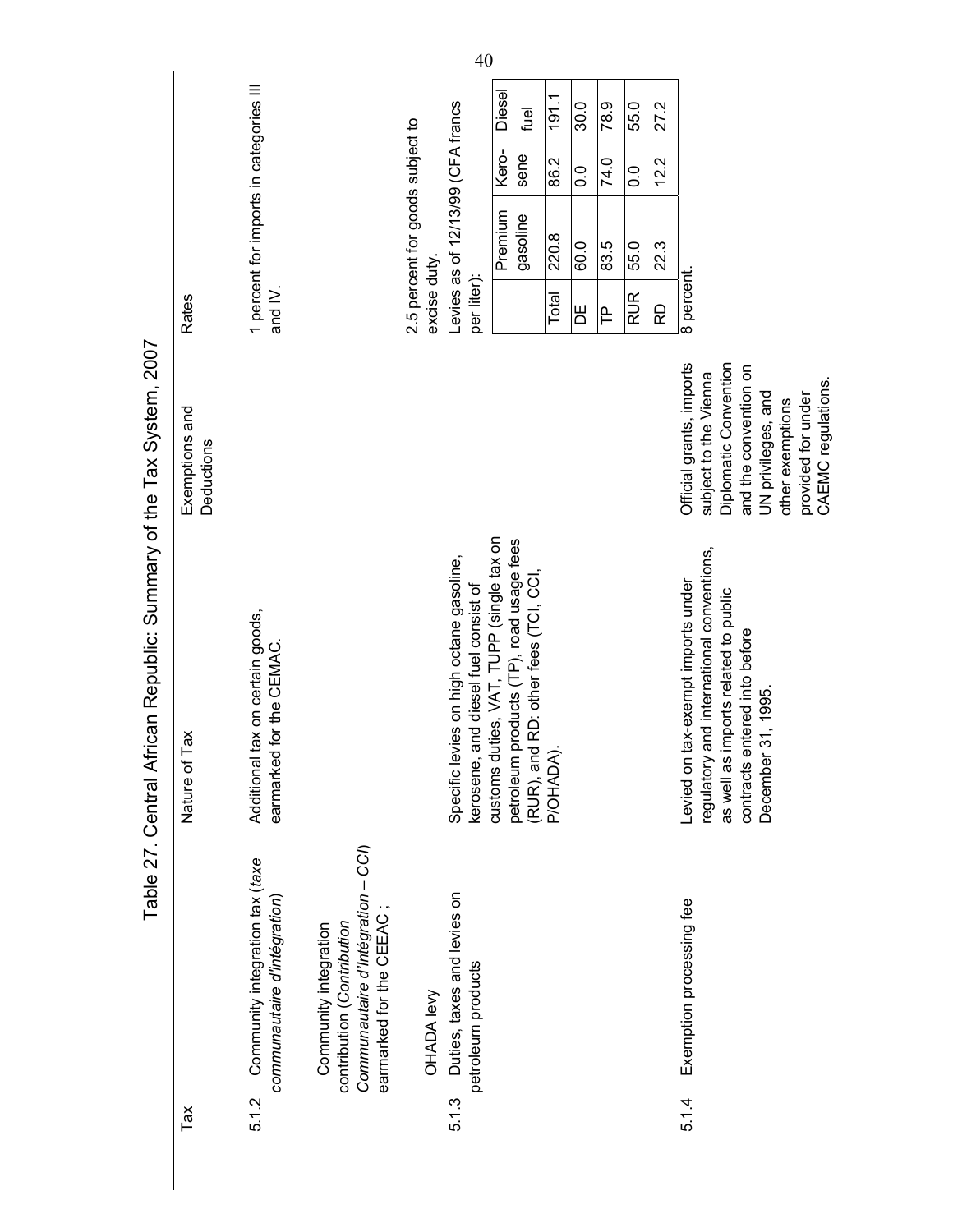41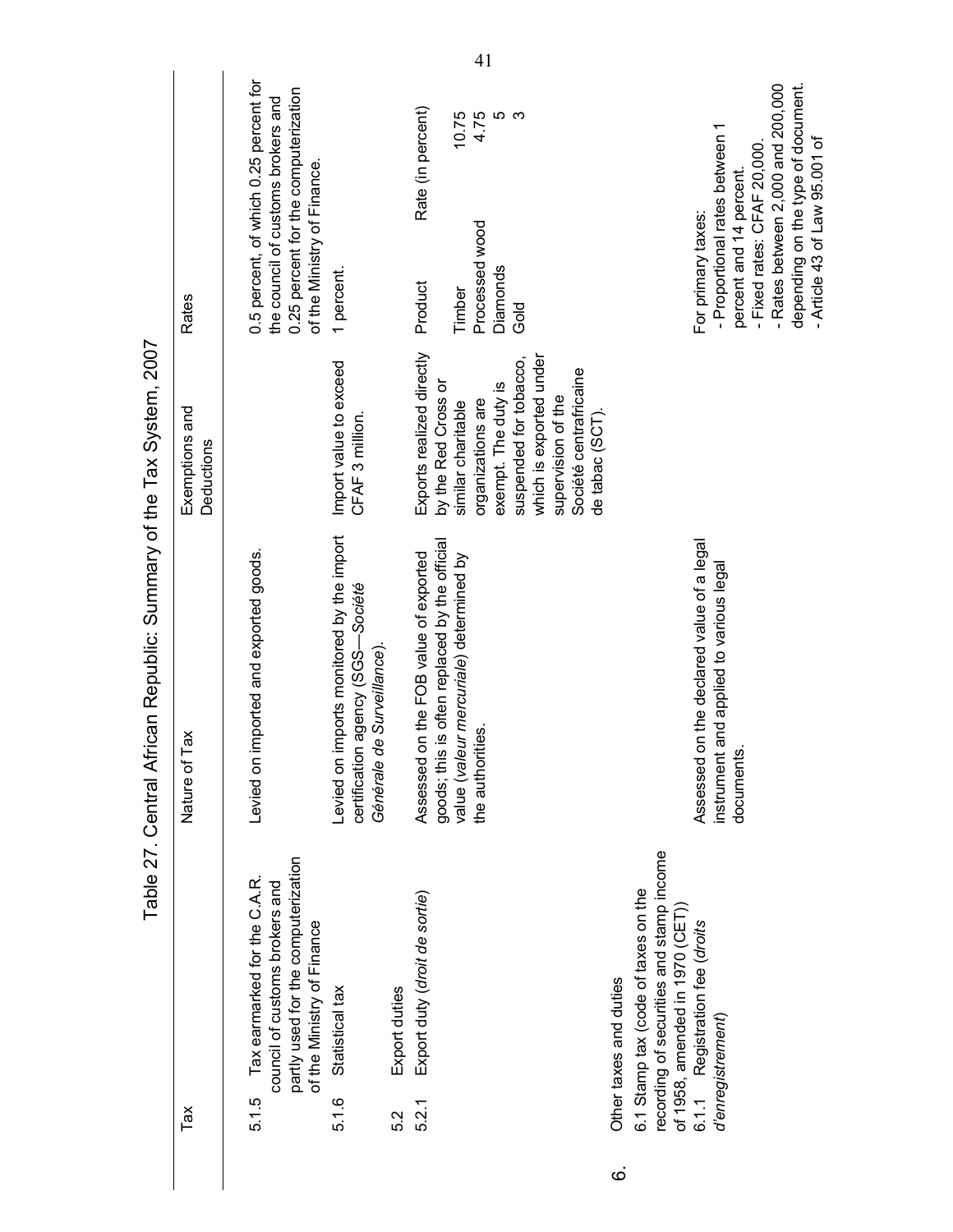|                                                |                              | 42                                                                                                                                                                                                                                                                                      |                                                                                       |                                                                                                                                                        |                          |                                                                                          |
|------------------------------------------------|------------------------------|-----------------------------------------------------------------------------------------------------------------------------------------------------------------------------------------------------------------------------------------------------------------------------------------|---------------------------------------------------------------------------------------|--------------------------------------------------------------------------------------------------------------------------------------------------------|--------------------------|------------------------------------------------------------------------------------------|
|                                                |                              | and other contracts awarded by the<br>authorities or public establishments<br>- Capital increases via contribution<br>Article 40: "Public works contracts<br>are subject to registration tax at a<br>- Minimum levied for proportional<br>central government and the local              |                                                                                       |                                                                                                                                                        | 40 percent<br>Other      | 45 percent                                                                               |
|                                                | <b>Rates</b>                 | supplementary rates for stamp<br>4 percent instead of 3 percent.<br>February 22, 1995 introduced<br>- Fixed rate: CFAF 20,000 for<br>of real or personal property:<br>drawing up a new land title.<br>tax: CFAF 20,000.<br>rate of 3 percent."<br>Budget Law/99<br>Article 43<br>taxes. |                                                                                       |                                                                                                                                                        | Communes<br>14 percent   | 45 percent<br>14 percent<br>60 percent                                                   |
| ican Republic: Summary of the Tax System, 2007 | Exemptions and<br>Deductions |                                                                                                                                                                                                                                                                                         | Receipts are exempt.                                                                  |                                                                                                                                                        |                          |                                                                                          |
|                                                | Nature of Tax                |                                                                                                                                                                                                                                                                                         | use of stamped paper for any<br>legal documents in certain transactions.<br>Mandatory |                                                                                                                                                        |                          |                                                                                          |
| Table 27. Central Afri                         | Tax                          |                                                                                                                                                                                                                                                                                         | Stamp tax<br>6.2.2                                                                    | Article 25 of Law 01.012 of September 2,<br>The local governments (Communes) -<br>2001 (Supplementary Budget of 2001)<br>amended in Budget Law of 2003 | - Business license taxes | - Flat Tax Discharging All Tax Obligations<br>- Weapons and Hunting Permits<br>- Permits |
|                                                |                              |                                                                                                                                                                                                                                                                                         |                                                                                       |                                                                                                                                                        |                          |                                                                                          |